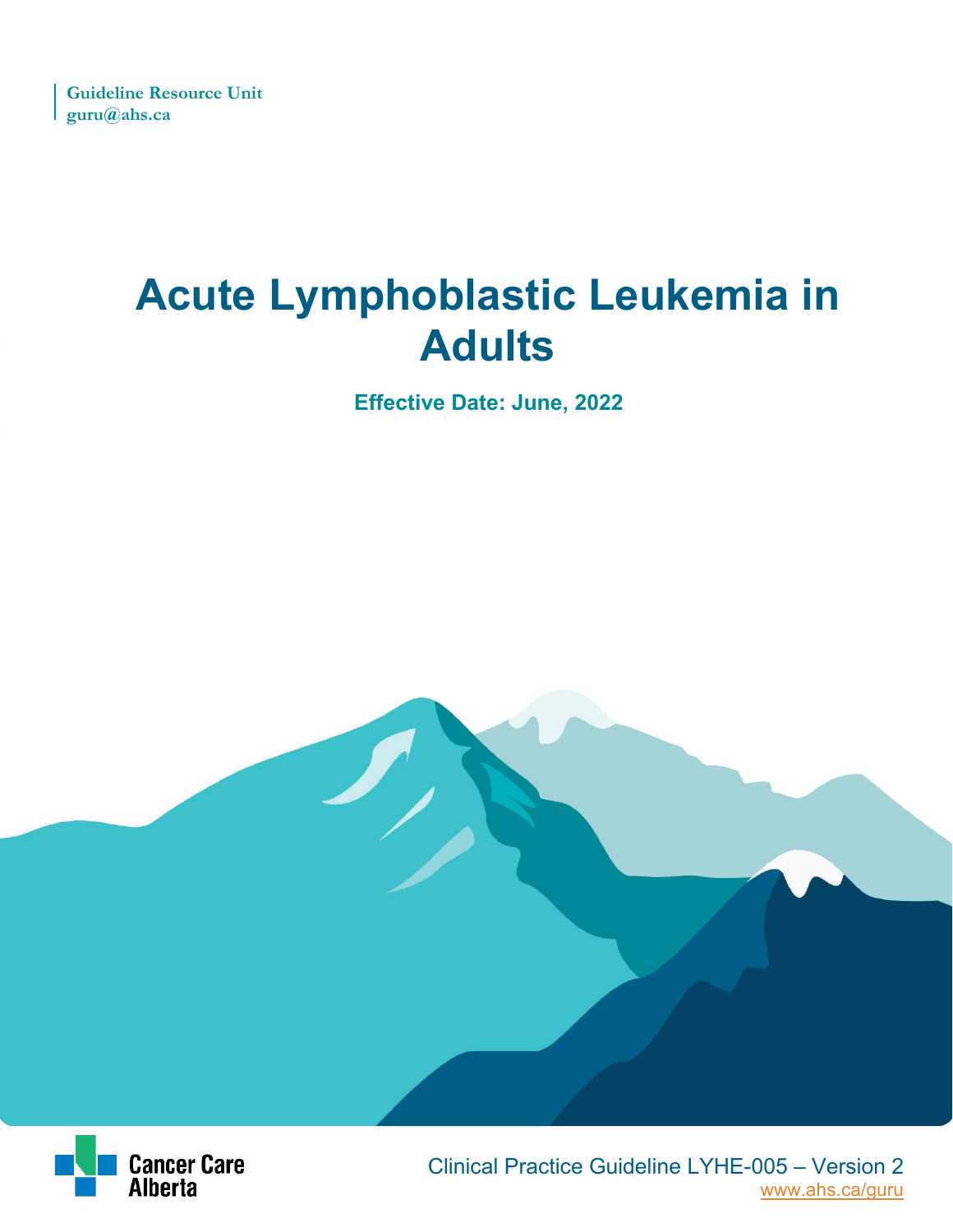## Table of Contents

[Summary of Recommendations](#page-2-0)

[Discussion and Recommendations](#page-7-0)

**[Pathogenesis](#page-7-1)** 

[Clinical Manifestations, Diagnosis, and Work-up](#page-7-2)

[Classification and Prognostication](#page-8-0)

[Pre-Treatment Risk Stratification](#page-16-0)

[Post-Treatment Risk Stratification](#page-20-0)

[Treatment Approaches in ALL](#page-23-0)

[Provincial Recommendations for Treatment of ALL](#page-28-0)

[Role of Allogeneic Stem Cell Transplant](#page-34-0)

[Role of Cranial Radiation](#page-37-0)

[Supportive Care](#page-38-0)

[Follow-Up](#page-40-0)

[Treatment of Relapsed ALL](#page-40-1)

[CAR T-Cell Therapy](#page-42-0)

[References](#page-45-0)

[Appendix A: Original DFCI Protocol 91-01 \(Used for pediatric patients\)](#page-53-0)

[Appendix B: Canadian NCIC DFCI AL.4 Trial](#page-54-0)

[Appendix C: Princess Margaret Hospital Modified DFCI 91-01/Al.4 Protocol for BCR-ABL1 negative](#page-55-0)  [adult patients aged <60 Years, Modified for Pegaspargase \(Native E. coli asparaginase no longer](#page-55-0)  [available\)](#page-55-0)

[Appendix D: Princess Margaret Hospital Modified DFCI 91-01/Al.4 Protocol for BCR-ABL1 negative](#page-56-0)  [adult patients aged >60 Years, Modified for Pegaspargase \(Native E. coli asparaginase no longer](#page-56-0)  [available\)](#page-56-0)

[Appendix E: Princess Margaret Hospital Modified DFCI 91-01/AL.4 Protocol for Philadelphia](#page-57-0)  [Chromosome/BCR-ABL1 Positive Adult Patients Aged <60 Years](#page-57-0)

[Appendix F: GRAAPH-2005 Induction Protocol for Philadelphia Chromosome/ BCR-ABL1 Positive](#page-58-0)  [Adult Patients,132 with Modification for Older Patients](#page-58-0)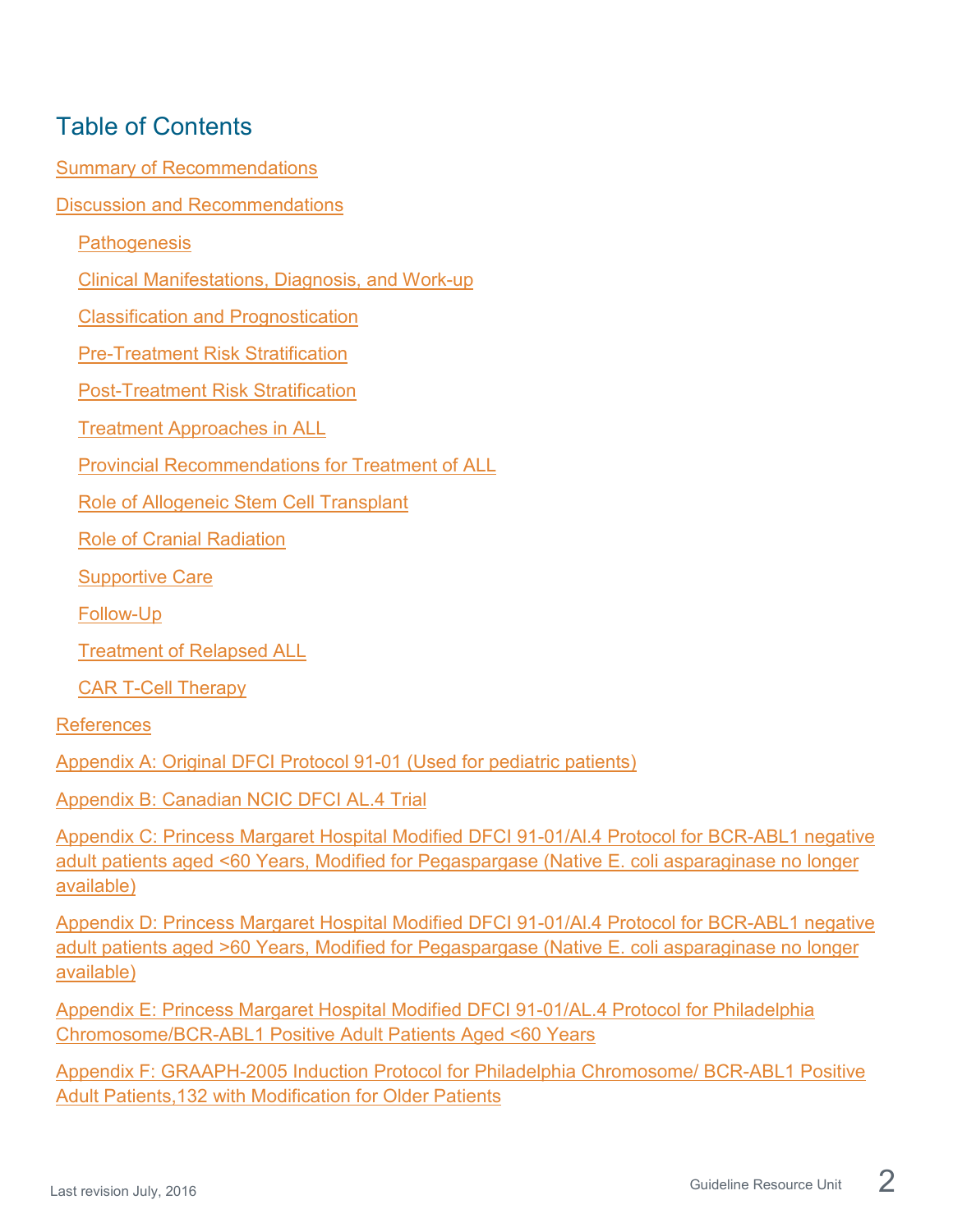## **Background**

Acute Lymphoblastic Leukemia (ALL) is a highly aggressive hematological - malignancy resulting from the proliferation and expansion of lymphoid blasts in the blood, bone marrow and other organs.<sup>1</sup> ALL occurs with a bimodal distribution with an early peak in children 4 – 5 years old followed by a second peak at  $\sim$  50 years of age<sup>2</sup> with the worldwide incidence being  $\sim$  1 – 4.75/100,000 individuals with a male: female prevalence of roughly  $1.3:1<sup>-1</sup>$  It is the most common childhood acute leukemia accounting for  $\sim$  80% of the pediatric leukemias but contributing to only 20% of adult leukemias. Although significant progress has been made in treating adult ALL the overall survival amongst adults 18 to 60 years old is only 35% in contrast to childhood ALL in which overall survival at five years is more than 80%.<sup>1</sup>

Over the past two decades the treatment of adult ALL has changed significantly with the introduction of pediatric protocols for the treatment of adolescents and young adults, the addition of tyrosine kinase (TKI) inhibitors for the treatment of Philadelphia positive/BCR-ABL positive ALL, a reevaluation of the role of allogeneic stem cell transplantation for standard risk ALL patients, the incorporation of minimal residual disease into risk assessments and most recently the introduction of novel agents such blinatumomab, inotuzumab and chimeric antigen receptor – T cell therapy for relapsed/refractory ALL.

### Guideline Questions

- 1. How are adult patients with ALL diagnosed and worked-up?
- 2. What are the classifications and prognostications of adult ALL?
- 3. What are the recommended treatment approaches to ALL?

## Search Strategy

The PubMed database was searched for relevant studies, guidelines and consensus documents published using the search term 'Acute Lymphoblastic Leukemia'. Clinical trials, clinical practice guidelines, systematic reviews and meta analyses written in English were included.

## Target Population

The following recommendations apply to adult cancer patients with suspicion or diagnosis of ALL.

## <span id="page-2-0"></span>Summary of Recommendations

### **Diagnosis and Work-up**

**1.** All patients suspected of leukemia should undergo bone marrow studies incorporating morphological assessment, immunophenotyping, cytogenetic +/- FISH and molecular evaluation. **a.** For B-cell ALL, results of BCR-ABL by PCR or t(9;22) by cytogenetics/FISH should be

available within 5 days as this will influence the induction treatment regimen used.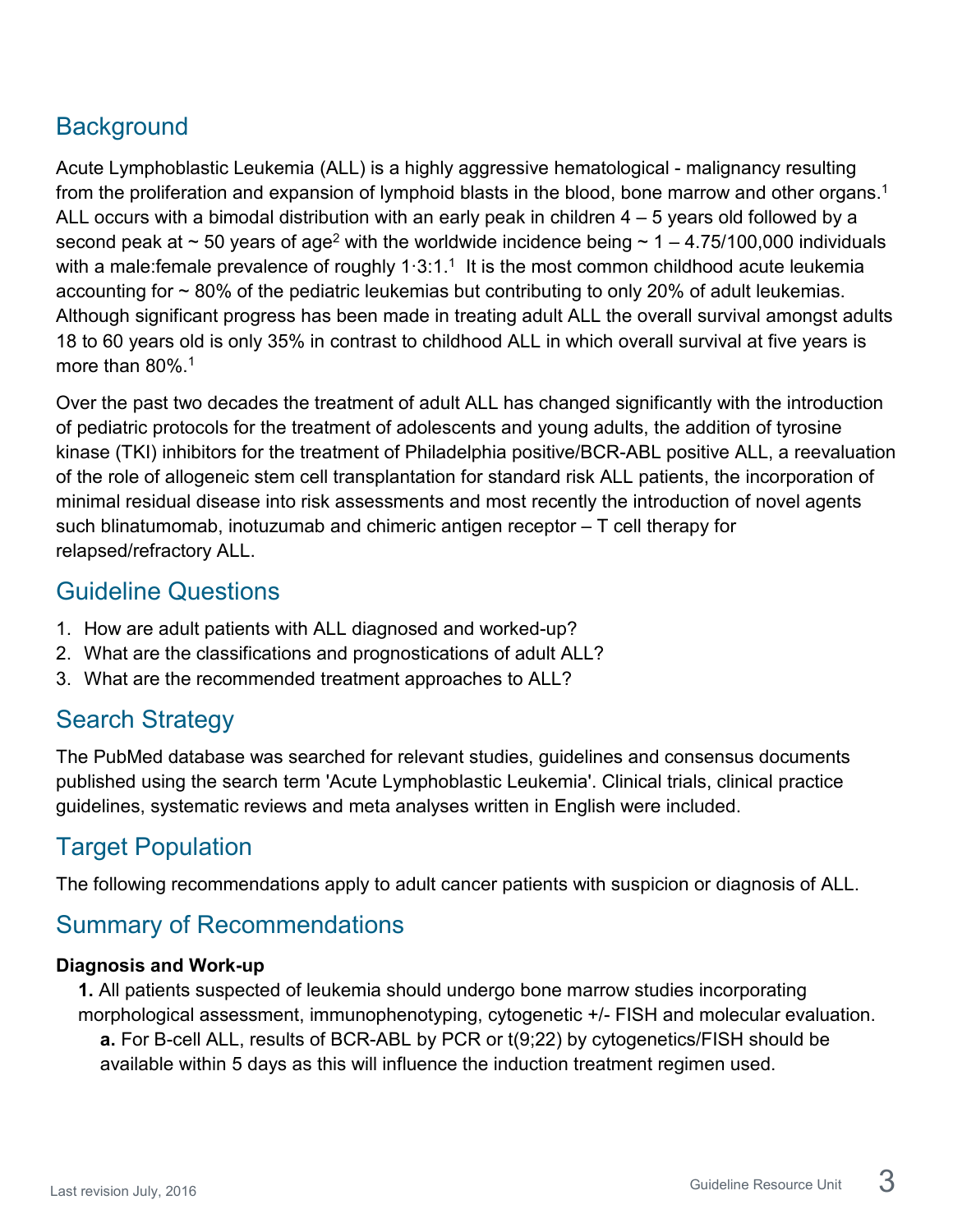**b.** Patients with failed cytogenetics for B-cell ALL should have molecular/FISH testing for BCR-ABL (if not yet done) and MLL (KMT2A) rearrangement.

**c.** A diagnostic baseline lumbar puncture should be performed with cell count and morphologic evaluation of the CSF cytospin preparation. If the result is unclear, flow cytometry should be performed.

- **2.** If bone marrow studies are not feasible peripheral blood should be sent for immunophenotyping, cytogenetics and molecular studies.
- **3.** Patients for whom anthracycline based treatment is contemplated should receive a cardiac evaluation e.g. MUGA scan or echocardiogram or cardiac MRI.
- **4.** Transplant eligible patients and their siblings should be HLA typed.

### **Classification and Prognostication**

**1.** Patients should be classified as having B-cell or T-cell ALL based upon immunophenotyping results.

**2.** Pre-treatment risk stratification should be ascertained for all patients using age and cytogenetics/FISH and/or molecular studies.

**3.** Post-treatment risk stratification should include the outcomes of minimal residual disease assessment using either flow cytometry or PCR (see below)

### **Principles of Treatment Initiation**

**1.** Induction therapy should only be administered in a leukemia centre with physician and nursing expertise in the management of acute leukemias.

**2.** Induction therapy should not be initiated until the BCR-ABL status is known. If the patient is symptomatic, a steroid pre-phase should be indicated.

**3.** Initiation of induction therapy should be accompanied by tumour lysis syndrome (TLS) prophylaxis, including hydration, urate lowering agents and close monitoring of TLS chemistries.

### **Treatment of Ph/BCR-ABL negative ALL**

**1.** Eligible adults under age 60 should be treated with a pediatric-based protocol.

**a.** In Alberta the current standard regimen is the modified Dana Farber Cancer Institute (DFCI) protocol.

**b.** Patients with co-morbidities, or those unable to tolerate the full DFCI protocol, may be treated with a less intensive regimen, such as the modified DFCI protocol for patients age 60 or over.

**2.** Fit adults age 60-75 should be treated with curative intent.

**a.** The Princess Margaret Hospital modified DFCI protocol for adults above age 60 has produced favourable results in this population compared to other regimens and may be used. Other curative-intent regimens are also acceptable.

3. Patients over age 75, or those under age 75 with major co-morbidities precluding intensive chemotherapy, should be considered for palliative chemotherapy with corticosteroids and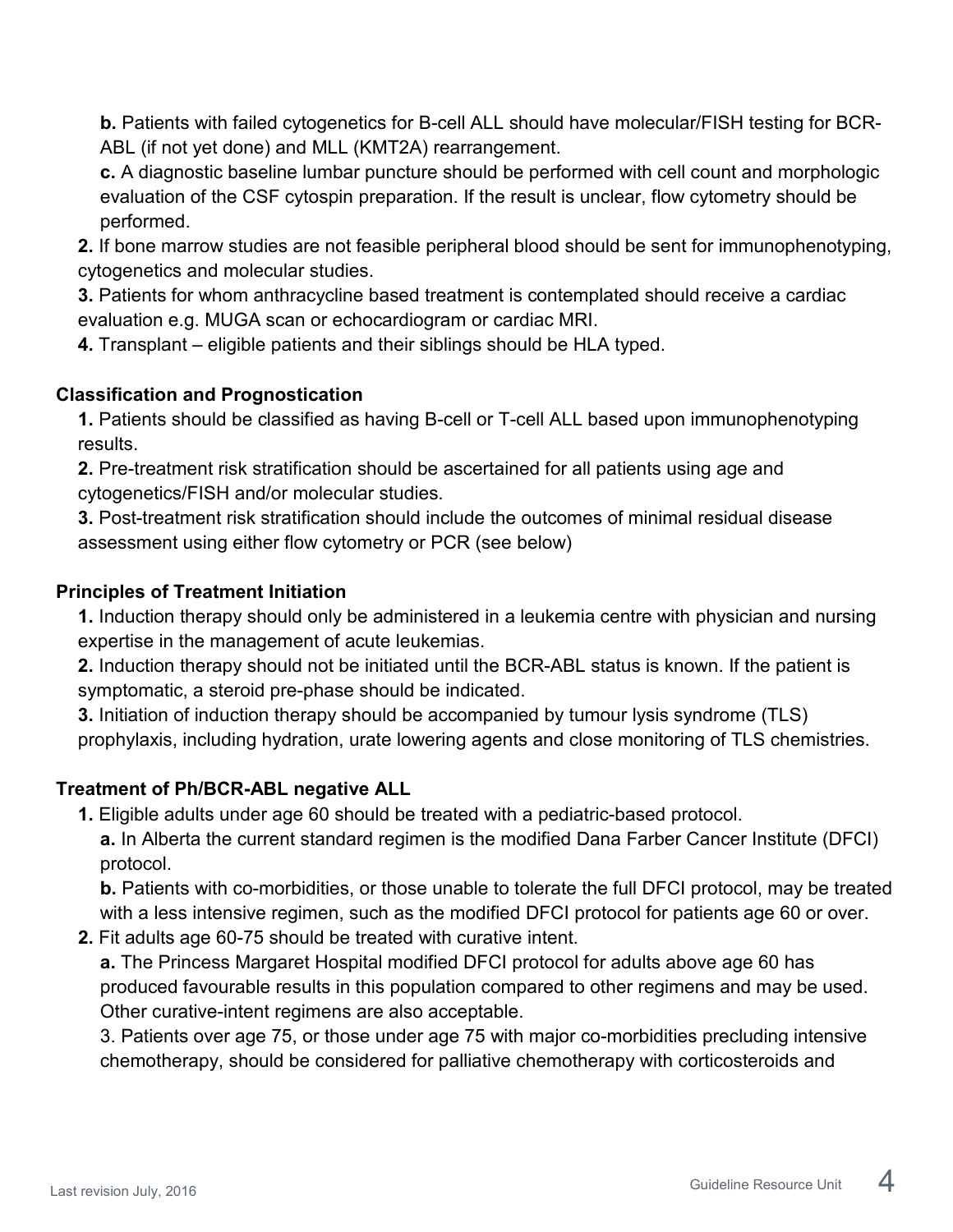vincristine +/- low- dose asparaginase, followed by low-dose maintenance chemotherapy if CR is achieved.

#### **Treatment of Ph/BCR-ABL positive ALL**

**1.** Ph/BCR-ABL positive patients who are fit for chemotherapy should be treated with a BCR-ABL tyrosine kinase inhibitor (TKI) combined with induction and post-remission therapy.

**a.** A less intensive induction regimen with corticosteroids, vincristine and TKI (e.g. Chalandon protocol) is preferred for initial induction, as it produces higher CR rates due to lower induction mortality. In younger, fit patients, this should be followed by intensification (e.g. HyperCVAD Part B + TKI, as per the Chalandon protocol).

**b.** Patients achieving a hematologic CR should be continued on post-remission chemotherapy + TKI. This may consist of the modified Princess Margaret Hospital DFCI CNS, intensification and maintenance phases, or HyperCVAD + TKI. Asparaginase should not be used due to increased toxicity when used concurrently with TKI.

**c.** Imatinib (600 – 800mg per day), is currently the standard first line TKI drug.

**i.** Patients with intolerance to, or not achieving an adequate response to, imatinib should be switched to a second generation TKI such as dasatinib

**ii.** Ponatinib should be used in patients with a T315I mutation

**iii.** For patients with CNS disease at diagnosis, dasatinib should be used upfront due to its superior CNS penetration.

**d.** Patients with Ph/BCR-ABL positive ALL who are elderly, or otherwise unfit for intensive chemotherapy or transplant, should be treated with the Chalandon induction protocol cycle A, or corticosteroids + TKI, followed by low-dose maintenance chemotherapy + TKI.

**e.** TKIs should be continued indefinitely in patients who are not transplanted.

**f.** Patients not transplanted should be closely monitored for disease progression with serial PCR testing every 3 months. Reappearance of PCR positivity, if confirmed, should prompt a change in TKI and referral for allogeneic HSCT, if a potential candidate.

**g.** Patients with persistence of, or reappearance of BCR-ABL transcripts by PCR, should have mutational testing, specifically to look for the presence of a T315I mutation.

#### **Role of MRD (minimal or measurable residual disease) assessments**

**1.** Ph/BCR-ABL negative patients should have MRD assessments following induction chemotherapy, or by week 16, by flow cytometry or molecular techniques.

**a.** MRD positive B-ALL patients, defined as  $> 0.1\%$  of mononuclear cells by flow ( $>10^{-3}$ ), should receive immuno-therapy using 1-2 cycles of blinatumomab with an intent to achieve MRD negativity.

**b.** MRD positive T-ALL patients should receive intensified chemotherapy with an intent to achieve MRD negativity.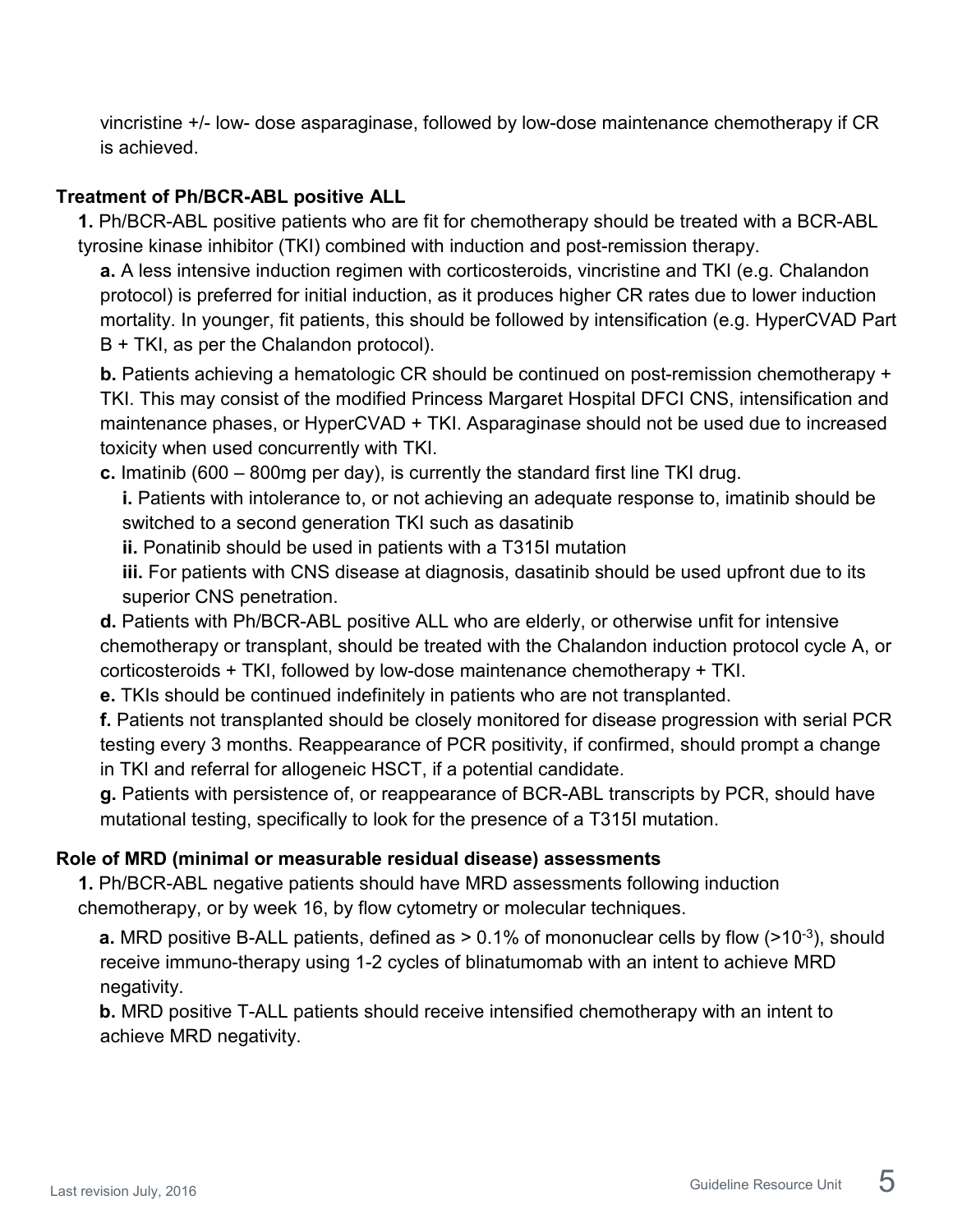**c.** MRD positive patients post-intensive induction or at week 16, defined as > 0.1% of mononuclear cells by flow, should be considered for allogeneic HSCT in CR1, as these patients are at higher risk of relapse.

**2.** Ph/BCR-ABL positive patients should have MRD assessments following induction chemotherapy, or by week 16, by quantitative PCR.

**a.** Patients who are MRD positive by PCR at the end of a two-cycle induction using the Chalandon protocol, or by week 16 using other protocols, should be switched to a second generation TKI such as dasatinib. If already on a  $2<sup>nd</sup>$  generation TKI, the patient should be switched to ponatinib. The TKI should be combined with either chemotherapy or blinatumomab. **b.** MRD positive patients at these timepoints should be referred for allogeneic HSCT in CR1, as per below.

#### **Role of allogeneic stem cell transplantation**

**1.** Allogeneic HSCT should not be routinely performed in patients with Ph/BCR-ABL negative ALL

in CR-1. However, patients with the following high-risk features should be considered for HSCT:

**i.** t(4;11) with MLL (KMT2A) rearrangement

**ii.** Early T-cell precursor (ETP) ALL

**iii.** Lack of attainment of hematologic CR with first induction

**iv.** MRD positivity at end of induction or by week 16, as per above.

**v.** Inability to deliver sufficient asparaginase dosing during intensification therapy

**a.** There is no clear evidence that other cytogenetic abnormalities, or specific cell surface markers, constitute high risk features when using a pediatric-based regimen

**b.** It is also not clear whether patients with a high-risk feature at baseline who achieve MRD negativity after induction therapy require a transplant.

**2.** Fit BCR-ABL positive patients up to age 70 may be considered for allogeneic HSCT in CR-1. **a.** Patients with BCR-ABL positivity by PCR, either post-induction or by week 16 (depending on the regimen), should be referred for allogeneic HSCT, as per 6.1.3. If an HLA matched related or unrelated donor is unavailable, a haploidentical transplant should be considered.

**b.** Patients achieving early MRD negativity by PCR, either post-induction or by week 16 (depending on the regimen), may be continued on post-induction chemotherapy together with TKI without a transplant. Transplant is also an option in these patients.

**c.** Reappearance of PCR positivity with monitoring, if confirmed, should prompt a referral for allogeneic HSCT, if a potential candidate, as per above.

### **CNS prophylaxis**

**1.** Intrathecal chemotherapy: All patients should receive intrathecal chemotherapy prophylaxis, starting with the initiation of induction therapy, and continuing through maintenance therapy, for 11- 12 total doses.

**a.** If the initial CSF is positive, intrathecal chemotherapy should be administered twice weekly until CSF clearance is confirmed on at least 3 occasions.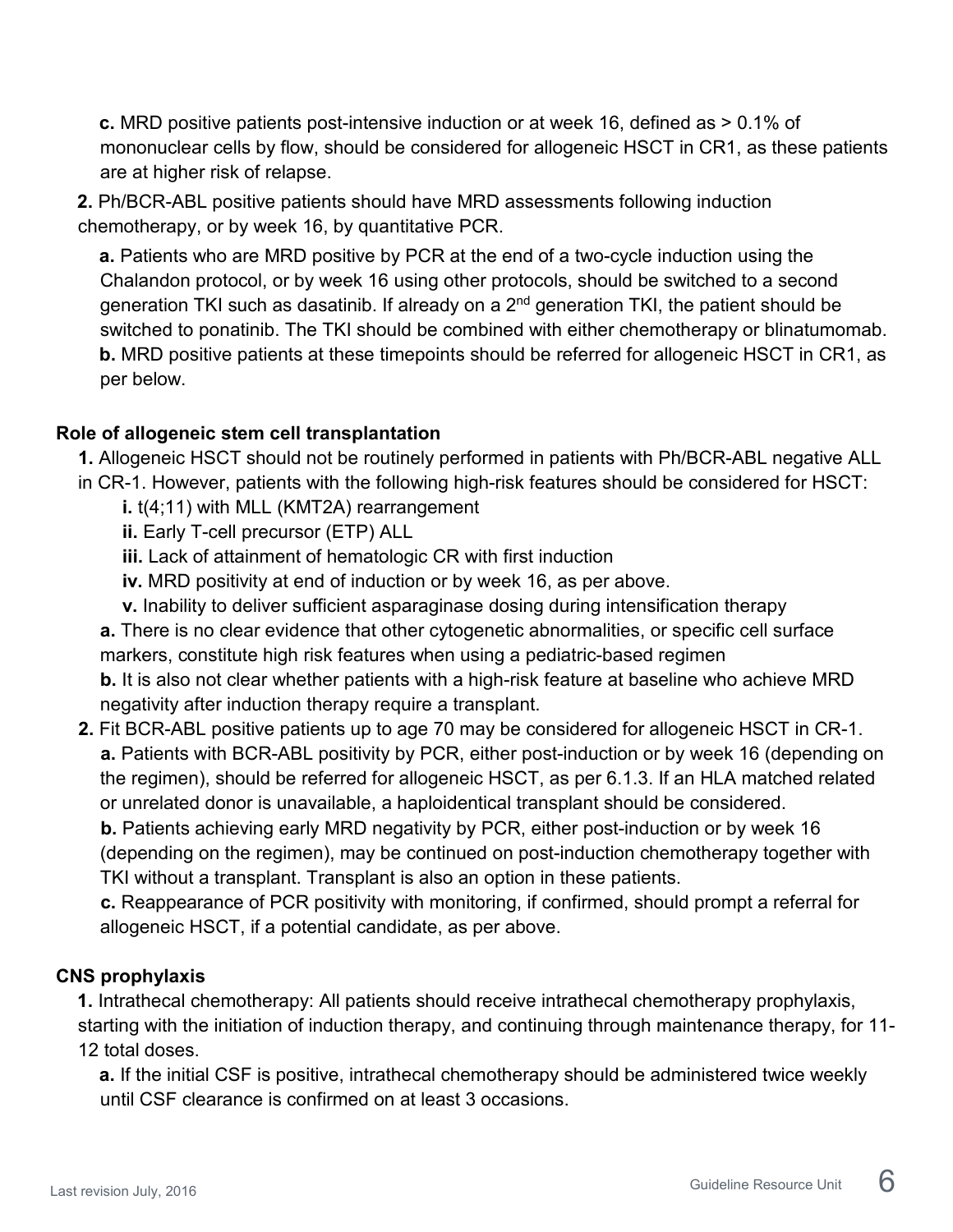**2.** Cranial Radiation: Cranial radiation may be omitted from CNS prophylaxis, unless there is evidence of fixed CNS disease.

#### **Relapsed ALL**

**1.** Transplant-eligible BCR-ABL negative B-ALL patients should be treated with an antibody-based regimen, either blinatumomab or inotuzumab (if CD22 positive).

**2.** BCR-ABL positive patients relapsing on an imatinib-based regimen should be treated with a second generation or third generation TKI + either chemotherapy, inotuzumab or blinatumomab. If a T315I mutation is detected, ponatinib plus blinatumomab or chemotherapy should be used.

**3.** T-ALL patients should receive a non-cross resistant re-induction chemotherapy regimen, or nelarabine.

**4.** Transplant eligible patients should be considered for allogeneic HSCT in CR-2, if not performed in CR-1.

#### **CAR T-Cell Therapy:**

**1.** Indicated for fit B-ALL patients relapsing after allogeneic HSCT, refractory to 2 induction regimens, or relapsed and not considered suitable candidates for HSCT.

**2.** Patients should be referred for apheresis prior to administering salvage immunosuppressive chemotherapy such as corticosteroids or cyclophosphamide, to avoid interfering with the quality of the product.

**3.** Patients should in most cases receive bridging/cytoreductive therapy following apheresis, to prevent clinical deterioration due to disease progression and to achieve cytoreduction prior to CAR T infusion. This may consist of either chemotherapy or antibody-based therapy.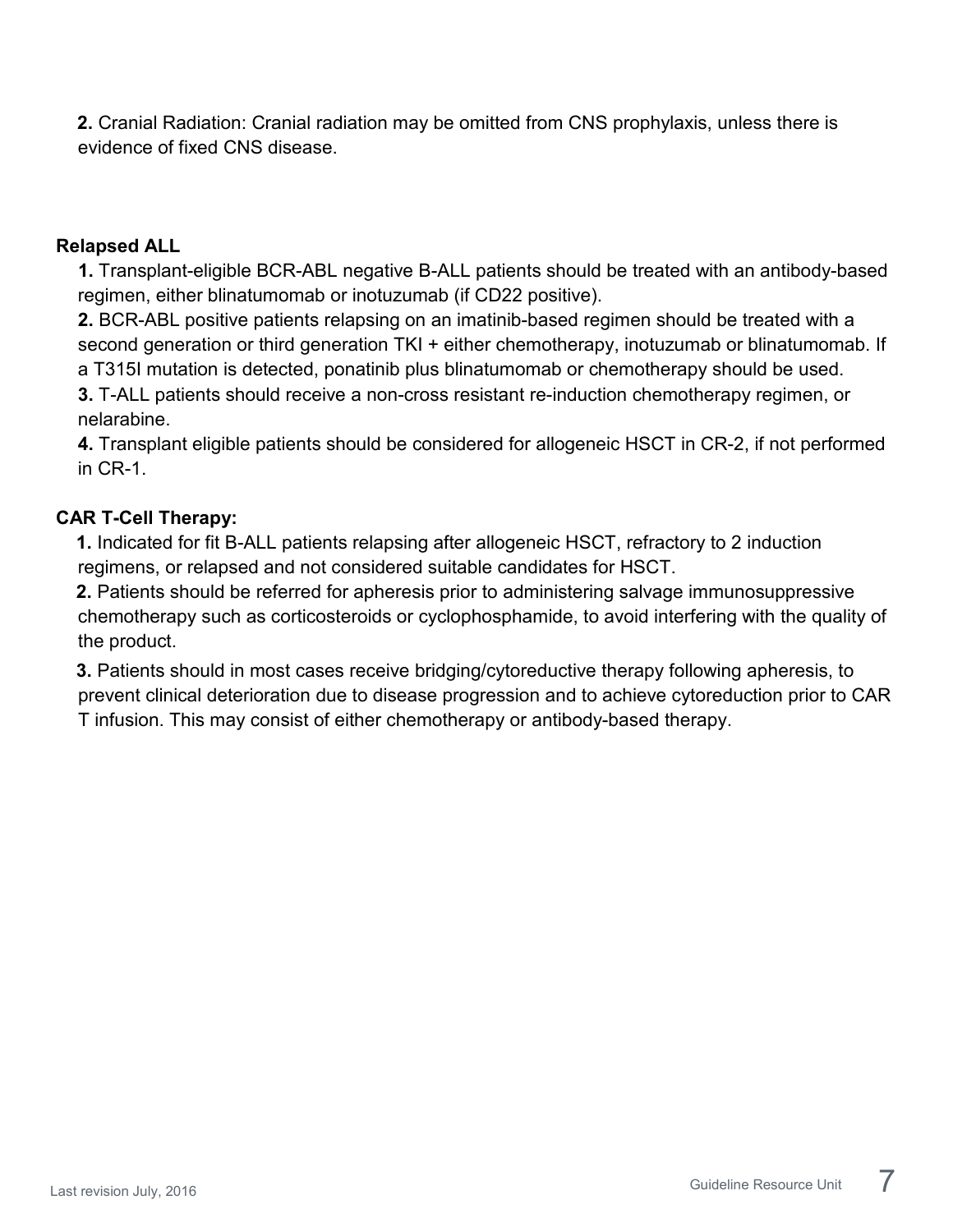## <span id="page-7-0"></span>Discussion and Recommendations

#### <span id="page-7-1"></span>**Pathogenesis**

ALL is thought to arise from interactions between exogenous or endogenous exposures, genetic susceptibility, and chance. Infection was the first suggested causal exposure for childhood acute lymphoblastic leukemia. After the Hiroshima and Nagasaki atomic detonations, ionizing radiation quickly became established as an exposure leading to childhood  $ALL<sup>3</sup>$  Chromosomal translocations occurring in utero during fetal hematopoiesis have been suggested as the primary cause for pediatric ALL while postnatal genetic events are considered secondary contributors. $^{\mathcal{A},\,5\,}$  Many of these chromosomal rearrangements disrupt genes that regulate normal haematopoiesis and lymphoid development (e.g. RUNX1, ETV6), activate oncogenes (eg, MYC), or constitutively activate tyrosine kinases (e.g. ABL1). Patients with trisomy 21, Klinefelter's syndrome and inherited diseases with excessive chromosomal fragility such as Fanconi's anemia, Bloom's syndrome and ataxiatelangiectasia have a higher risk of developing ALL.<sup>6</sup> However, in the majority of ALL patients no gross chromosomal alteration is noted suggesting that additional submicroscopic genetic alterations likely contribute to leukaemogenesis.<sup>5</sup> Genome-wide association studies of childhood<sup>5</sup> have noted common allelic variants in IKZF1, ARID5B, CEBPE, and CDKN2A which have been significantly and consistently associated with childhood ALL.<sup>5</sup> Others have investigated the associations of genetic polymorphisms in folate pathway and DNA repair genes with susceptibility to ALL.<sup>7</sup> Although several genetic alterations have well established roles in leukemogenesis (e.g. activating mutations in NOTCH1) the roles of many others remains elusive.

#### <span id="page-7-2"></span>**Clinical Manifestations, Diagnosis, and Work-up**

Clinical manifestations of ALL are highly variable. At presentation patients may have a multitude of constitutional symptoms, easy bruising, bleeding, dyspnea, dizziness, and infections due to anemia, thrombocytopenia and neutropenia. Extremity and joint pain may be the only presenting symptoms in some patients. $8 \text{ Lymphadenopathy}$ , splenomegaly and/or hepatomegaly are seen on physical examination in approximately 20% of patients. $8$  Abdominal masses from gastrointestinal involvement or chin numbness from cranial nerve involvement may be seen but are more suggestive of mature B-ALL. Less than 10% of patients have symptomatic central nervous system (CNS) involvement. Tlineage ALL with a mediastinal mass can cause stridor and wheezing, pericardial effusions, and superior vena cava syndrome. Testicular involvement is rare in adults.<sup>9</sup>

The diagnosis of ALL begins with an evaluation of the peripheral blood film which may identify the presence of blasts. Patients presenting with only a mediastinal mass or lymphadenopathy require a tissue biopsy. All patients should have a bone marrow examination. As per the 2008 and 2016 WHO classifications, in contrast to myeloid malignancies, there is no agreed-upon lower limit for the percentage of blasts required to establish a diagnosis of lymphoblastic leukemias.<sup>10</sup> Despite this, some guidelines suggest that the diagnosis of ALL requires demonstration of > 20% blasts in the bone marrow aspirate/biopsymaterial. $8$  By convention the term lymphoma is used when the process is confined to a mass lesion with no or minimal evidence of peripheral blood and bone marrow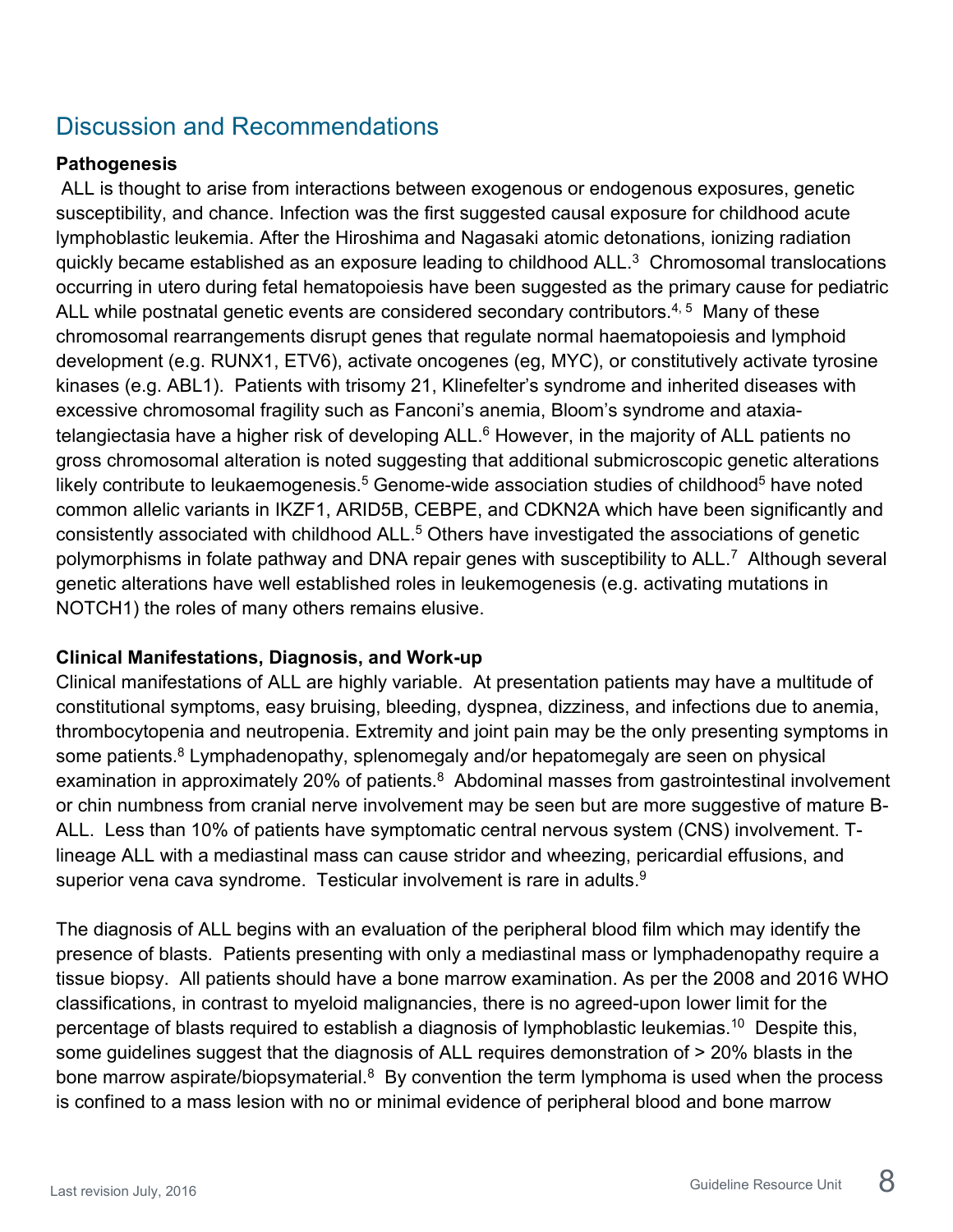involvement. Based on morphologic, genetic and immunophenotypic features, lymphoblastic lymphoma is indistinguishable from ALL, and is in fact not distinguished in the WHO 2016 classification.

The assessment of immunophenotype by flow cytometry is essential to establishing the diagnosis.<sup>9</sup> The initial immunophenotyping panel should be comprehensive enough to establish a leukemia associated phenotype (LAP) to allow for use in minimal disease monitoring (MRD). Cytogenetic examination with examination of metaphases and/or fluorescence in situ hybridization (FISH) is crucial (eg, for BCR-ABL and MLL-AF4) particularly in cases in which cytogenetics are unavailable or have failed. Screening by polymerase chain reaction (PCR) for the BCR-ABL transcripts is also essential as it significantly impacts treatment. Determination of the BCR-ABL breakpoint is also required for subsequent molecular monitoring. Some labs also evaluate blast cells with molecular methods for the detection of patient-specific immunoglobulin and T-cell receptor (Ig/TCR) rearrangements<sup>9</sup>; however, this is not routinely performed within Alberta. If bone marrow transplant is a consideration, tissue typing of both the patient and siblings should also be performed at diagnosis. If there are no HLA-matched siblings, consideration should be given to prompt initiation of an unrelated donor search.

#### **Recommendations:**

The initial work-up of patients with ALL should include a thorough history and physical examination as well as baseline laboratory investigations including complete blood count, chemistry with extended electrolytes, tests of renal and liver function including amylase and lipase, a disseminated intravascular coagulation panel, and a tumour lysis panel. Cardiac imaging e.g. echocardiogram, multigated acquisition (MUGA) scan or cardiac MRI should be undertaken for all patients due to the use of anthracyclines.

Bone marrow studies or peripheral blood studies incorporating, as noted above, immunophenotyping, cytogenetics, and molecular studies should be completed. Ideally results of BCR-ABL testing should be available prior to the initiation of induction therapy, and should be available within 5 days. Lastly, patients eligible for allogeneic stem cell transplantation, and their siblings should have human leukocyte antigen (HLA) typing performed.

#### <span id="page-8-0"></span>**Classification and Prognostication**

#### **Classification of ALL:**

The WHO 2016 classification is largely based on recurrent cytogenetic abnormalities, but also includes molecular markers such at KMT2A and BCR-ABL (Table 1). There is also a new provisional entity encompassing the BCR-ABL-like genotype (described later), which is not to this point readily diagnosed using routine testing. B-lymphoblastic leukemia/lymphoma NOS encompasses all subtypes not otherwise defined by one of the recognized abnormalities.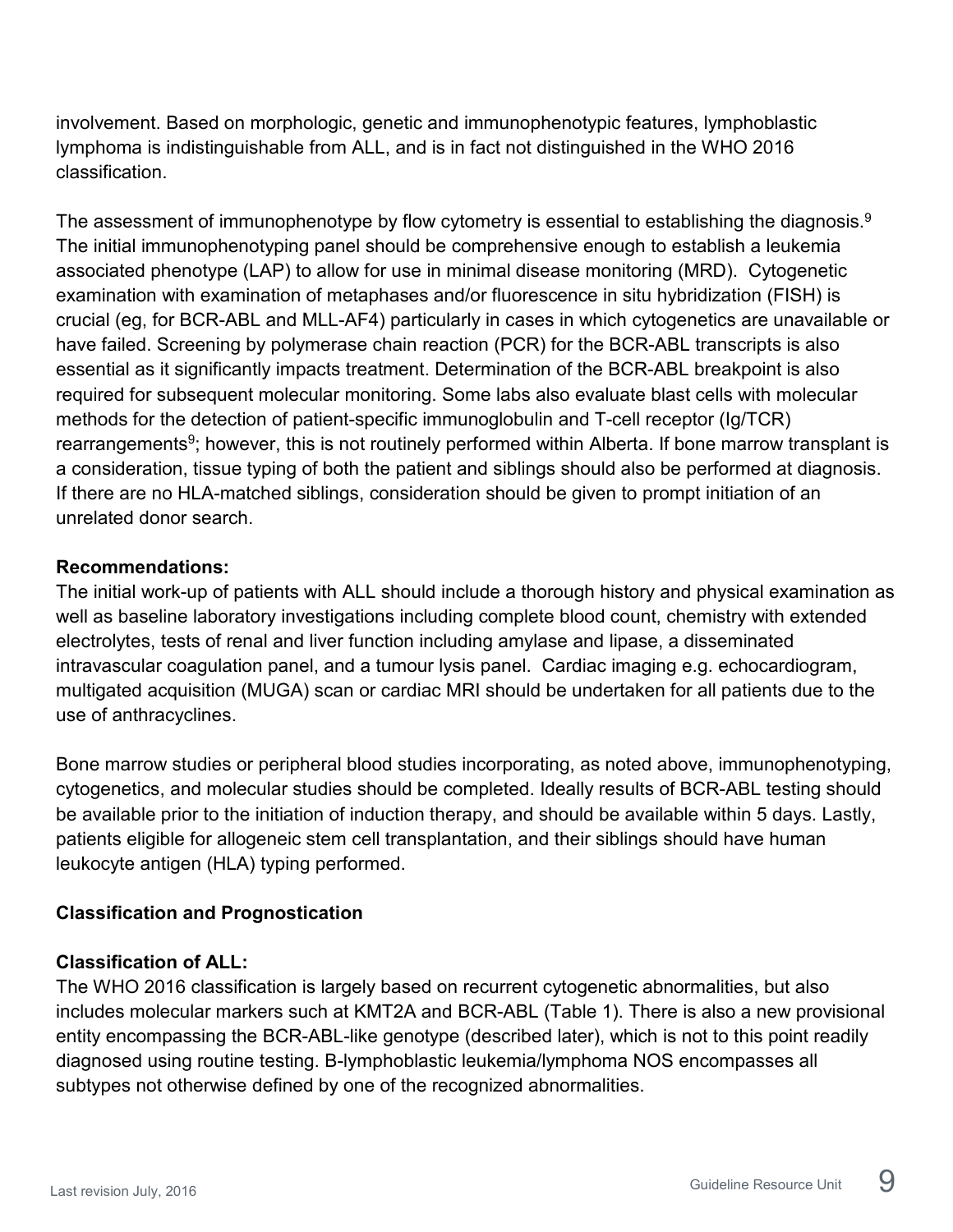It is notable that this classification does not primarily distinguish between different immunophenotypic features, apart from the provisional T cell entities. It also does not distinguish between Tlymphoblastic lymphoma and T-ALL, acknowledging the widely held view that these are different clinical presentations of the same disease, and should be managed similarly. On the other hand, early T-cell precursor (ETP) lymphoblastic leukemia has been identified as a distinct subtype with unque biologic and clinical characteristics.

Table 1: WHO (2016) classification of ALL<sup>10</sup>

| <b>B-lymphoblastic leukemia/lymphoma</b>                                     |
|------------------------------------------------------------------------------|
| B-lymphoblastic leukemia/lymphoma, NOS                                       |
| B-lymphoblastic leukemia/lymphoma with recurrent genetic abnormalities       |
| B-lymphoblastic leukemia/lymphoma with t(9;22)(q34.1;q11.2);BCR-ABL1         |
| B-lymphoblastic leukemia/lymphoma with t(v;11q23.3);KMT2A rearranged         |
| B-lymphoblastic leukemia/lymphoma with t(12;21)(p13.2;q22.1); ETV6-          |
| RUNX1                                                                        |
| B-lymphoblastic leukemia/lymphoma with hyperdiploidy                         |
| B-lymphoblastic leukemia/lymphoma with hypodiploidy                          |
| B-lymphoblastic leukemia/lymphoma with t(5;14)(q31.1;q32.3) IL3-IGH          |
| B-lymphoblastic leukemia/lymphoma with t(1;19)(q23;p13.3);TCF3-PBX1          |
| Provisional entity: B-lymphoblastic leukemia/lymphoma, BCR-ABL1-like         |
| Provisional entity: B-lymphoblastic leukemia/lymphoma with iAMP21            |
| T-lymphoblastic leukemia/lymphoma                                            |
| Provisional entity: Early T-cell precursor (ETP) lymphoblastic leukemia      |
| Provisional entity: Natural killer (NK) cell lymphoblastic leukemia/lymphoma |

### **Prognostic Factors in ALL:**

Prognostic models for ALL have been refined continuously with improvements in therapy rendering some prognostic variables invalid.<sup>9</sup> The following represent clinical, cytogenetic and important molecular risk factors. It is important to note that many of these factors were defined using adult – based protocols and more studies are needed to evaluate their significance with pediatric based protocols.

### **Clinical Prognostic Factors:**

#### *Age, Gender and Ethnicity*

Age is an important prognostic factor in ALL. In children age (infant or ≥10 years old) is an unfavourable risk group especially those younger than 6 months old. 5,17 Regardless of the treatment protocol utilized older adults are regarded as a prognostically unfavorable group. One study noted that the outcomes of patients aged over 55 had a probability of survival of 20% at 3 years while others have noted that patients over the age of 35 have poorer outcomes.<sup>11-15</sup> Recent data suggest that adolescents and young adults benefit with improved overall survival if treated according to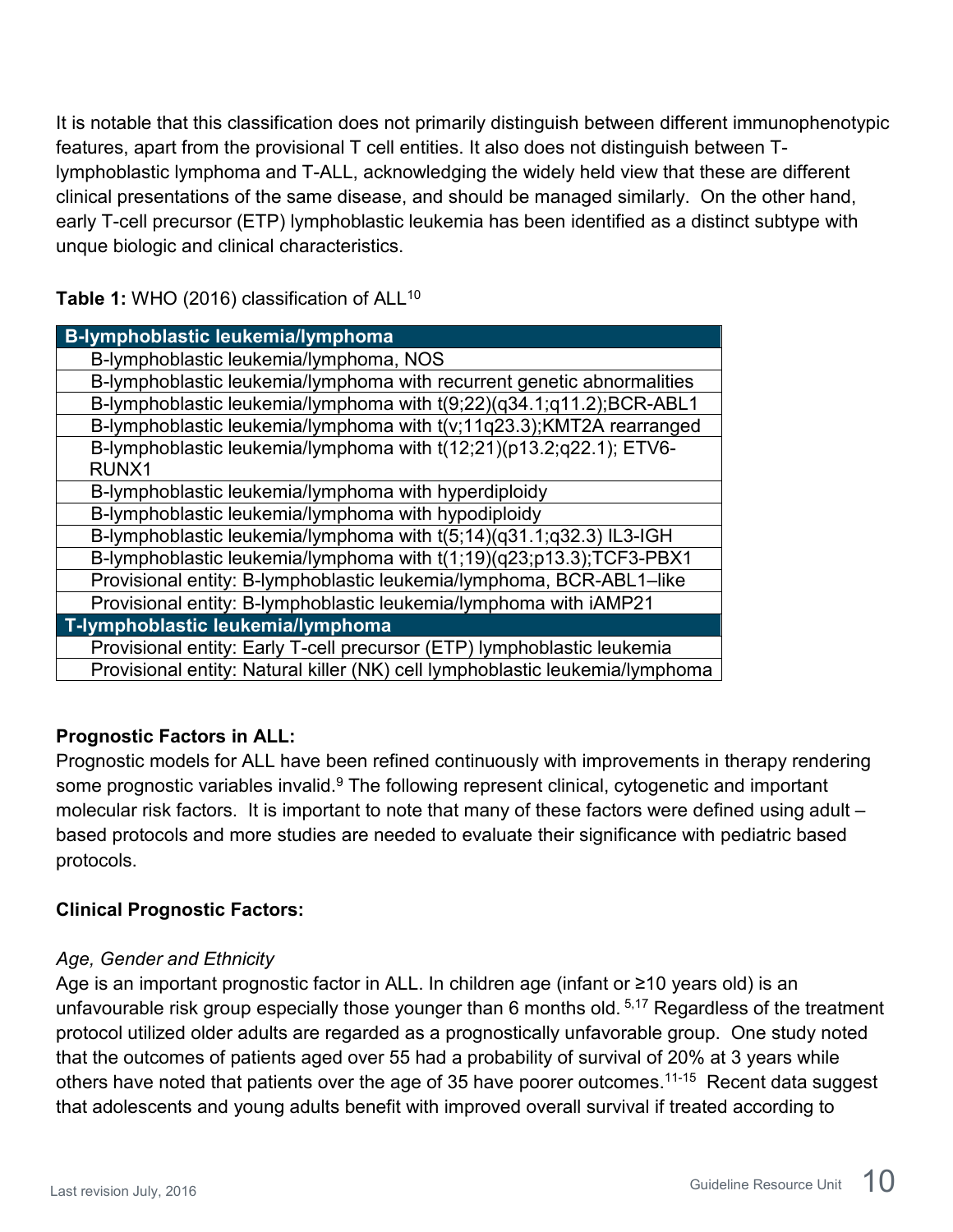pediatric protocols.<sup>1</sup> Several studies have suggested that the influence of age may relate to the increased prevalence of poor-risk features while others have suggested that it is independent of cytogenetic and molecular aberrations.<sup>16, 17</sup> The ability to tolerate chemotherapy likely plays an important role.<sup>13, 18, 19</sup> Together with age, male gender and race (Hispanic or of African descent) have been considered negative prognostic factors in pediatric ALL Inaba, 2013 #20. Racial differences in prognosis have been linked to socioeconomic factors but also to differences in genomic variations. For example, germline single nucleotide polymorphisms of PDE4B and ARID5B are associated with Native American genetic ancestry and somatic CRLF2 were over-represented in children with a Hispanic background.

#### *White Blood Cell Count*

In children, a presenting leucocyte count ( $\geq 50 \times 10^9$ /L) has been associated with a worse prognosis.<sup>17</sup> In many, but not all adult studies of ALL, high-risk ALL has been defined as WBC  $\geq 30 \times 10^9$ /L for Bcell ALL and ≥100x10<sup>9</sup>/L for T-cell ALL.<sup>1, 11, 13-15</sup> Although most early studies identifying this factor used adult-based protocols, subgroup analyses in larger studies show that these continue to be important prognostic factors with pediatric-inspired regimens Brandwein, 2011 #51;Boissel, 2003 #357. In their study of the DFCI protocol in adults a high WBC (>30 x 10<sup>9</sup>/L for Pre-B ALL or >100 x 10<sup>9</sup>/L for T-ALL) was associated with inferior RFS and OS.<sup>20</sup> However, subsequent studies incorporating early MRD detection into multivariate models have demonstrated that baseline WBC was no longer an independent predictor of relapse (see section on MRD).<sup>21</sup>

#### *Immunophenotype*

The SEER database demonstrated a better prognosis with B cell as compared with T cell immunophenotype in patients < age 20 years; while in patients  $\geq$  20 years of age, T cell immunophenotype was more favorable.<sup>22</sup> This was confirmed in a metanalysis by Kako et al. of published studies from January 1998 to March 2013 to compare the outcomes of chemotherapy for Tand B- lineage ALL and noted superior survival in patients with T-lineage ALL compared to those with B-lineage ALL although the inclusion of patients with Ph+ ALL likely influenced the.<sup>23</sup>

Amongst adults T-cell ALL accounts for  $14-22%$  of adult ALL<sup>24</sup> and is thought to be of favourable prognosis. In both the LALA 87 and the UKALL/EGOG 2993 trial, T-ALL was associated with male gender, age <35 - 39 years old, CNS involvement and a high WBC count. The LALA-87 investigators also noted a higher incidence of a mediastinal mass and anemia.<sup>15, 24</sup> In this study for patients age <40 treated with chemotherapy alone 3 year DFS was superior in the group with a T-cell phenotype relative to a B-ALL phenotype (59% vs. 20%). No difference in DFS was seen in patients with B- or T-ALL patients treated with allo- or auto – HSCT.<sup>24</sup> Similarly, Both Rowe et al. and Larson et al. noted that improved OS in patients with T-cell antigen expression relative to B-lineage antigens.<sup>13, 18</sup> Kantarjian et al. using Hyper-CVAD noted similar results.<sup>12</sup> Using the pediatric Dana Farber Cancer Institute (DFCI) protocol a trend toward improved clinical outcomes was observed in adolescents $^{25}$ and adults<sup>20, 26</sup> with T-ALL. The GRAALL study group  $94$  noted that when using a pediatric protocol at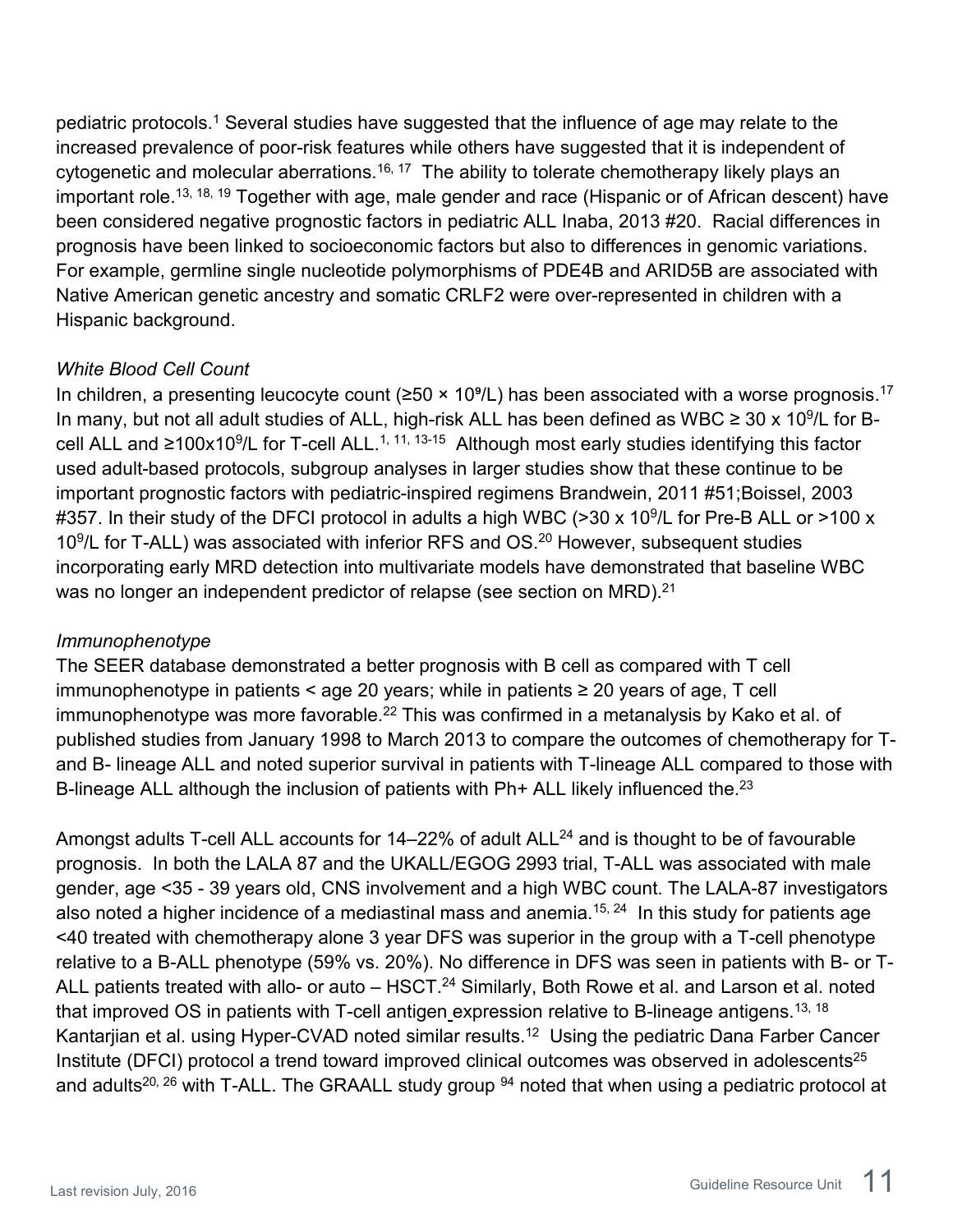42 months, EFS was estimated to be 62% (95% CI, 50% to 72%) in T-ALL patients and 52% (95% CI, 42% to 59%) in BCP-ALL patients (p=0.09). Within the T-cell ALL subset the prognosis is worse for pro-, pre- and mature-T subtypes (CD1a-, CD3-/CD3+) compared with the CD1a+ cortical/thymic phenotype. The early T-cell precursor ALL which retains stem cell-like features is associated with a dismal prognosis with conventional chemotherapy<sup>27</sup> in both adult and pediatric T-ALL.<sup>28</sup>

As noted above, several studies have suggested that patients with B-cell phenotype fare worse than those with T-ALL. Patients with a CD10-negative pro-B phenotype are considered as high-risk particularly when associated with  $t(4;11)/abn$  q23.<sup>1, 26</sup> The pre-B subtype expressing cytoplasmic heavy chains has a bad outlook when harboring MLL rearrangements. The CD20 antigen is expressed in nearly half of B-cell ALL and its impact on clinical outcomes is controversial. Maury et al. when using the pediatric GRAALL 2003 protocol in adults aged 15-60 years old with Ph-negative ALL noted that CD 20 expression did not influence achievement of complete remission but was associated with a higher cumulative incidence of relapse (CIR) and lower EFS at 42 months (42% vs. 29%) in patients with a WBC  $\geq 30 \times 10^9$ /L (P=0.006). Thomas et al. also noted an inferior survival in CD20 positive patients using the adult-based hyper-CVAD protocol.<sup>29</sup> In contrast, a retrospective analysis by the Princess Margaret Hospital groups in adult patients, most of whom had received a pediatricbased regimen, did not find any association between CD20 expression and outcome<sup>30</sup> and in-fact there appeared to be a trend towards a favourable EFS in those showing CD20 positivity.

### *Cytogenetic Studies*

Karyotype is an important prognostic factor with a number of cytogenetic abnormalities being associated with altered prognosis in ALL (Table 2). The frequency of cytogenetic aberrations varies between adult and childhood ALL and may partially explain the differences in clinical outcomes between patient populations.<sup>8</sup> Whether cytogenetic abnormalities remains important with the use of pediatric protocols in adult patients remains unclear; some studies suggest that most abnormalities are not independent predictors of outcome in adults treated with such protocols, with the exception of KMT2A-associated abnormalities. 20, 21, 26

The Philadelphia chromosome, characterized by the t(9;22) translocation resulting in production of a BCR-ABL1 fusion gene and protein, is the most common cytogenetic and molecular abnormality in adult ALL. The frequency is age-dependent, being present in approximately 8–10% of adolescents, 15-30% of younger and middle aged adults, and 40-50% of elderly ALL patients.<sup>9</sup> Over two-thirds have the p190 gene, with the remaining harbouring the p190 gene.

Until recently the BCR–ABL1 fusion gene marked the most unfavourable subgroup of adult ALL. With chemotherapy alone the CR rate was 75%- 80%, median DFS about 10 months and 5-year survival below 10-20%.<sup>26, 31, 32</sup> Most studies demonstrated superior outcomes with allogeneic HSCT compared to chemotherapy alone.<sup>26, 31, 32</sup> Combinations of tyrosine kinase inhibitors (TKIs) with chemotherapy have produced superior outcomes to chemotherapy alone, as will be discussed later.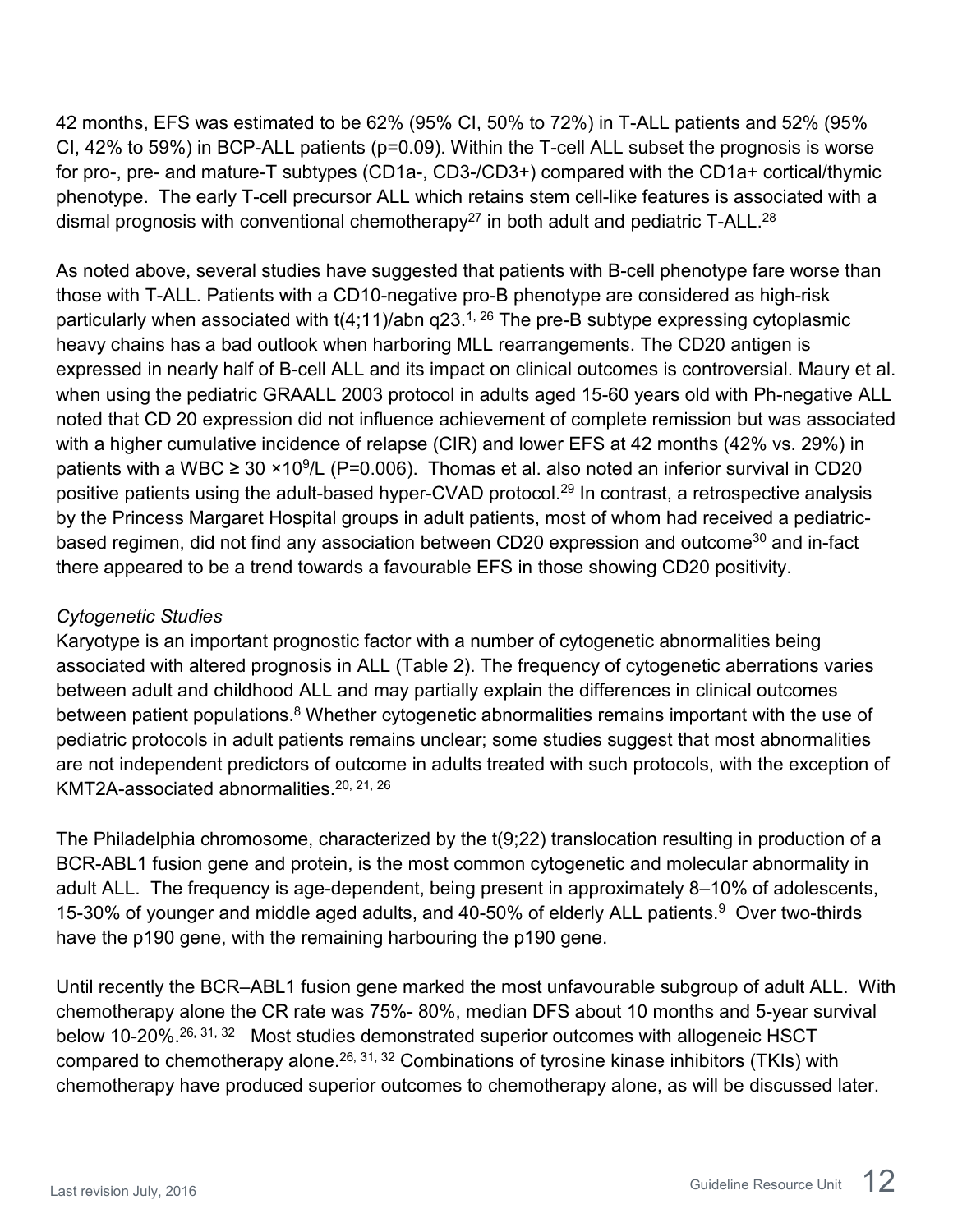The t(4;11) is present in up to 60 % of infants younger than 12 months but is uncommon in adult patients, constituting 5-10% of cases. When rearranged, the MLL (now called KMT2A) gene has been found to be associated with inferior RFS and OS in adult patients when using a pediatric protocol.<sup>20</sup> The t(1;19) is uncommon in adults; its prognostic significance is unclear, with conflicting data. Garg et al. noted that adults treated with Hyper CVAD had a significantly better CRD and OS compared with all other patients.<sup>33</sup> However, Foa et al. found that this abnormality is frequently associated with early treatment failure, and recommended that these patients should be considered for intensified treatment strategies. 34 The t(12;21) abnormality leading to *ETV6-RUNX1* fusion is detectable in about 25 % of children and 3 % of adults with B-ALL. Patients generally have a favorable prognosis.35, 36

Hyperdiploidy (>50 chromosomes) is seen in approximately 25% - 30% of paediatric cases and 7% of adults and represents the most common chromosomal abnormality in children. It is associated with a favourable prognosis regardless of age and leukocyte count at presentation. 37, 38 Its characteristic genetic feature is the nonrandom gain of chromosomes X, 4, 6, 10, 14, 17, 18 and 21, with individual trisomies or tetrasomies being seen in over 75% of cases. The individual structural abnormalities do not appear to influence outcome in patients with hyperdiploidy except for the t(9;22), which is associated with a poor prognosis.<sup>39</sup> The favourable prognosis may reflect an increased propensity of these cells to undergo apoptosis.<sup>17</sup> In contrast, 5 % to 6 % of ALL patients, independent of age, have the loss of various chromosomes, resulting in a hypodiploid clone with fewer than 44 – 46 chromosomes. These patients generally have a poor prognosis, especially those with near-haploid and low-hypodiploid clones.<sup>17, 36, 40</sup> Recent data suggest that complex karyotypes ( $\ge$  five chromosomal abnormalities) occur more frequently with increasing age and may be associated with inferior survival 15, 26, 41

Intrachromosomal amplification of chromosome 21 (iAMP21) occurs at an incidence up to 2 % in older children with B-cell precursor ALL Harrison, 2005 #1056 and is defined by at least three copies of the RUNX1 gene (Children's Oncology Group, COG, definition for iAMP21). iAMP21 has been shown to be linked to a dismal outcome when patients are treated with standard therapy, because it is associated with an increased risk of both early and late relapses.  $36, 42-44$  It is rare in adults.

Many of these prognostic factors may be regimen dependent. Many older studies used adult-based protocol. In contrast, using pediatric based regimens, most of these cytogenetic abnormalities have not been found to be of prognostic importance in adults, with the notable exception of  $t(4;11)$ .<sup>45-47</sup>

#### *Molecular Studies*

Molecular genetics has identified several gene mutations, translocations and amplifications that may have prognostic significance in ALL. IKZF1 encodes IKAROS which has been established as one of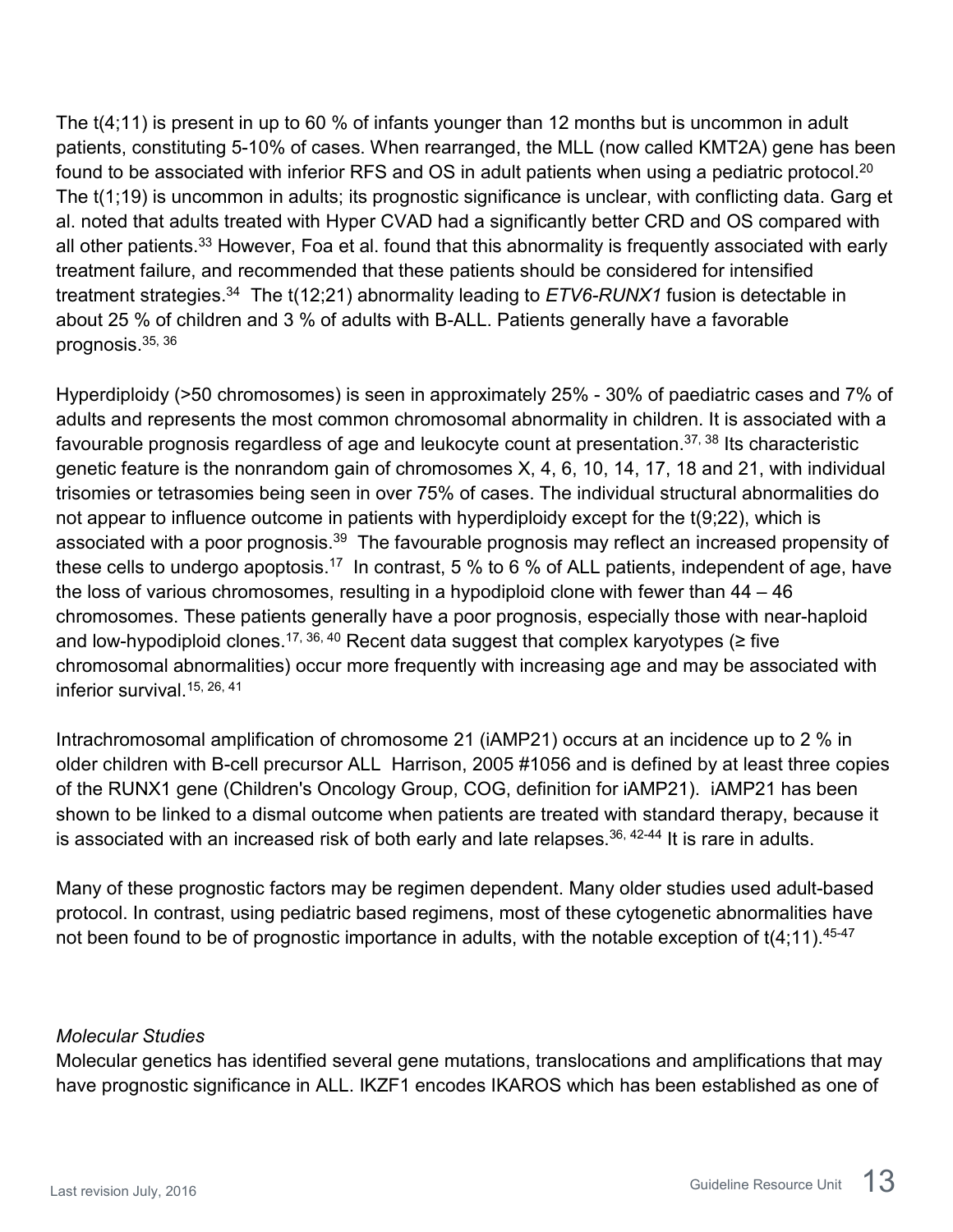the most clinically relevant tumor suppressors in ALL. It is a DNA-binding zinc finger transcription factor that regulates the development and function of the immune system and acts as a master regulator of normal hematopoietic differentiation and proliferation, particularly in lymphoid lineage.<sup>48</sup> Deletion of a single IKZF1 allele or mutations of a single copy of IKZF1 were first detected in 15 % of pediatric B-cell ALL and in more than 80 % of Ph+ ALL cases, either de novo Ph+ ALL or chronic myeloid leukemia at progression to lymphoid blast crisis suggesting a critical role in the pathogenesis of Ph+ ALL.<sup>49-52</sup> The incidence in adults is about 50% in B-cell ALL and about 65% when BCR-ABL positive. Recent data further suggest that together with Ph+ve ALL, mutations in IKZF1 are also a hallmark of 'BCR–ABL1-like ALL.<sup>5</sup> Alteration of the IKAROS gene is associated with increased risk of treatment failure and relapse in both BCR–ABL1-positive and BCR–ABL1-negative disease independent of commonly used risk stratification features such as age, sex, white cell count, and levels of minimal residual disease (MRD).<sup>21, 52</sup>

PAX5 encodes a transcription factor known as B-cell specific activator protein, that plays a key role in B-cell commitment by activating essential components of the B-cell receptor signaling and repressing the transcription of genes necessary for T-lymphopoiesis.<sup>53</sup> Monoallelic deletion of PAX5 have been observed in about 30 % of children and adults<sup>54, 55</sup> and have been demonstrated to not influence treatment outcome.36, 55, 56 The CDKN2A/B locus encodes for the INK4-class cyclin dependent kinase inhibitors p15INK4B, p16INK4A and for p14ARF. CDKN2A and CDKN2B deletions have been identified in 29 % and 25 % of BCR-ABL1-positive ALL patients, respectively.<sup>57</sup> The association with prognosis is still controversial.36, 57, 58

Four independent groups in late 2009 and early 2010 identified that up to 50 % of BCR-ABL1-like ALL cases have dysregulated expression of CRLF2, the gene encoding the cytokine receptor-like 2 factor.56, 59-61 Overall aberrant expression of CRLF2 was found in 12.5 % to 15 % of B-ALL that lacks typical chromosomal rearrangements and in 50–60 % of Down Syndrome (DS) associated ALL, suggesting that CRLF2 overexpression is especially relevant to tumorigenesis in patients with trisomy 21Mullighan, 2009 #1021;Hertzberg, 2010 #1030;Yoda, 2010 #1031. Patients with CRLF2 rearrangements had extremely poor treatment outcomes compared with those without CRLF2 rearrangements (35.3% vs 71.3% relapse-free survival at 4 years).<sup>62</sup>

Mutations of NOTCH1, a transmembrane receptor-encoding gene that regulates normal T-cell development, have been detected in in about 60% of T-ALL.<sup>63</sup> Early studies in paediatric T-ALL showed that NOTCH1 mutations may be associated with a favourable prognosis.<sup>21, 63-68</sup> Similarly, in adult T-ALL patients, studies have demonstrated a better prognosis for patients with NOTCH1 and/or FBXW7 mutations,<sup>67, 69</sup> but this could not be validated in a series of 88 patients treated in the MRC UKALLXII/ECOGE2993 protocol<sup>70</sup> or by the Zhu et al who in fact noted that Chinese adult TALL patients with mutated NOTCH1 had poorer survival compared with those with wild-type NOTCH1.<sup>71</sup> Overall these studies seem to suggest that NOTCH activation is associated with improved early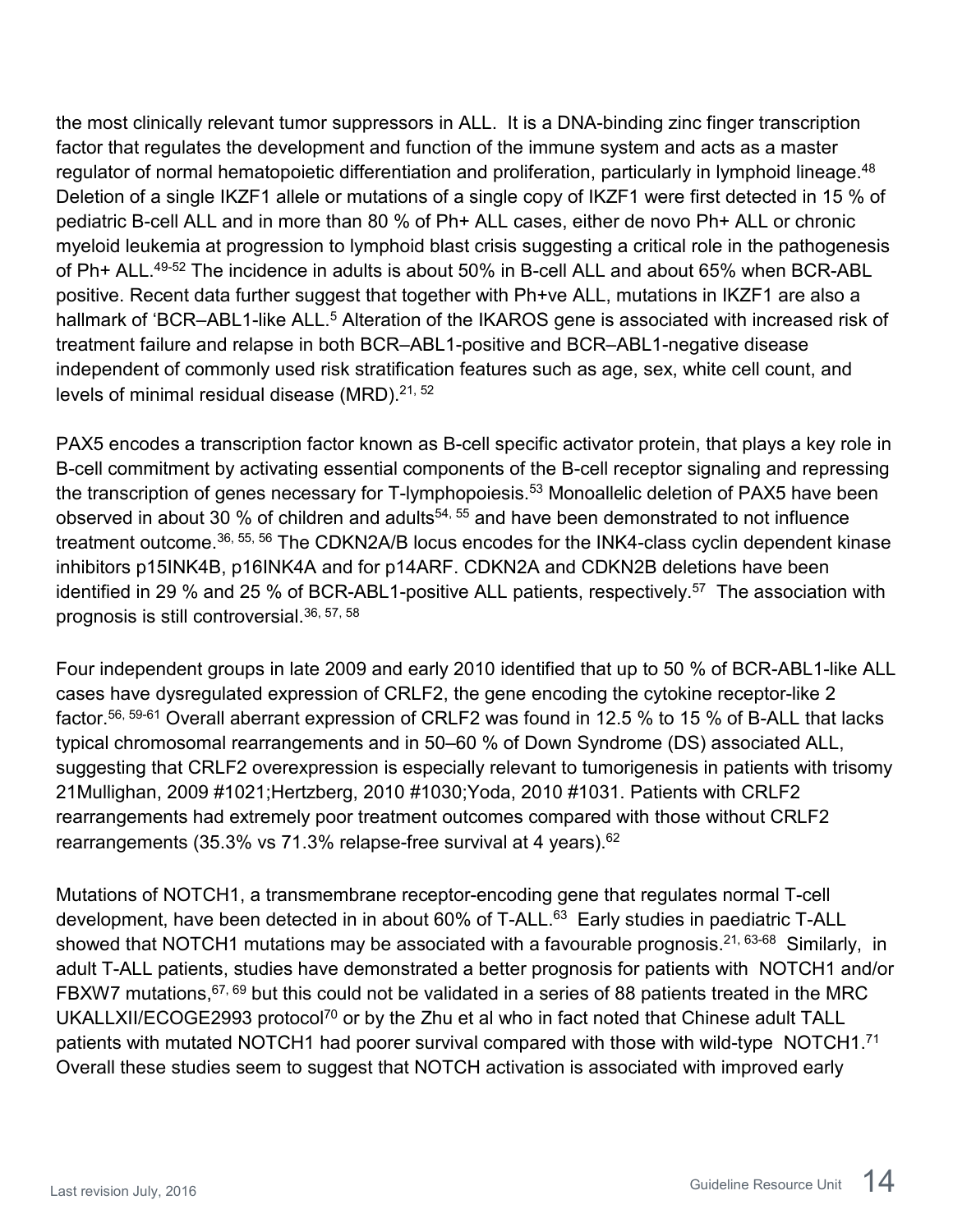therapeutic response. However, this early benefit translates into improved overall survival only in some series, probably due to differences in therapy.<sup>63</sup>

#### **Gene Expression Profiling:**

#### *BCR-ABL like ALL*

Mullighan and colleagues identified some patients with Ph-negative ALL which had a gene expression profile almost identical to Ph+ ALL and which were termed Ph-like ALL.<sup>54, 56, 72</sup> This genesignature has been noted in approximately 15% of pediatric cases, but the frequency is as high as 33% in adults with B-ALL.<sup>73</sup> Genetic alterations of activating kinases or cytokine receptor signaling, incuding ABL, JAK2, CSF1 and EPOR, are commonly observed in addition to overexpression of cytokine receptor-like factor 2 (CRLF2) and frequent deletions of *IKZF1*. 54, 56, 72, 74 Some studies have found higher levels of MRD after induction therapy, $^{74,\,75}$  increased relapse rates and inferior overall survival.<sup>8</sup> However, reliable testing for this genotype is not routinely available in most laboratories, including in Alberta.

### *Early T-cell precursor acute lymphoblastic leukaemia (ETP – ALL)*

ETP – ALL accounts for 12% of paediatric T-ALL. It is an aggressive leukaemia characterised by an immature immunophenotype with lack of CD1a and CD8 expression, weak CD5 expression<sup>76</sup> and aberrant expression of myeloid and stem cell markers (CD117, CD34, HLA-DR, CD13, CD33, CD11b, or CD65) on at least 25% of lymphoblasts.<sup>8</sup> The long-term response to therapy is one of the worst among recognized high-risk forms of childhood ALL. <sup>27</sup> In one study, the 10 year OS was 19% compared with 84% in the non-ETP ALL.<sup>27</sup> Similarly inferior outcomes have been reported in adults with ETP-ALL.<sup>77, 78</sup> The mutational spectrum in ETP-ALL is similar to myeloid tumours with a high frequency of activating mutations in the cytokine receptor and RAS signaling pathways including NRAS, KRAS, FLT3, IL7R, JAK3, JAK1, SH2B3, and BRAF, raising the possibility that addition of myeloid-directed therapies might improve the outcome of ETP ALL.<sup>79</sup> Given the poor outcomes with conventional ALL regimens, most ETP-ALL patients are referred for allogeneic HSCT in CR1, where there are data suggesting a survival benefit.<sup>78</sup>

### **Other Factors:**

### *Pharmacogenetics and pharmacogenomics*

Genome-wide analyses have identified specific gene signatures which may be prognostically relevant when associated with drug resistance e.g. polymorphism of genes metabolizing thiopurines, methotrexate, and cytarabine all of which have been associated with variable treatment response and are a mechanisms of drug resistance.<sup>1</sup> Rocha et al noted that the glutathioneS-transferasel1(GSTM1) non-null genotype was associated with a higher risk of recurrence, which was increased further by the thymidylate synthetase (TYMS) 3/3 genotype. Others have observed that hyperdiploid cells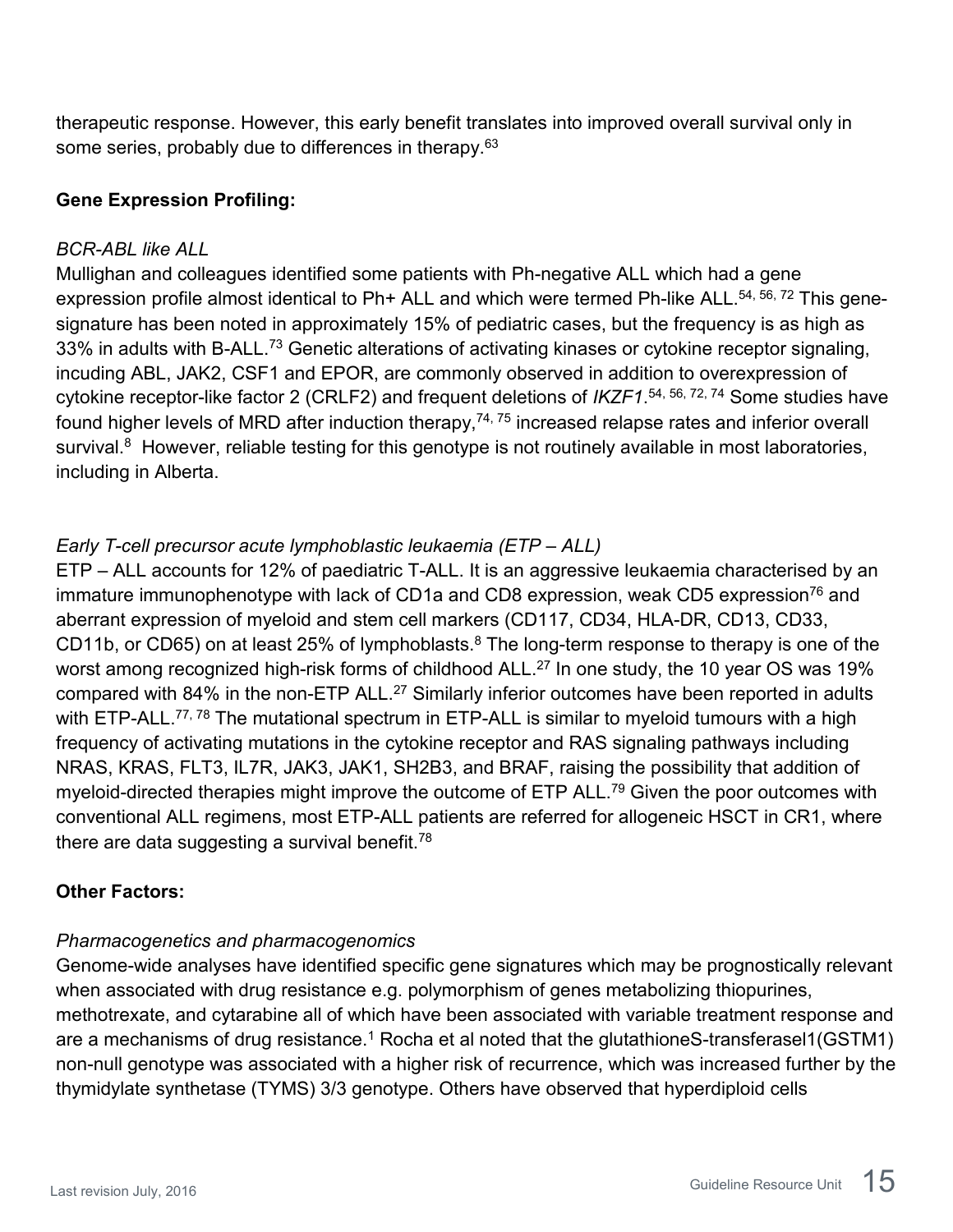accumulate more methotrexate polyglutamates as they possess extra copies of the gene encoding reduced folate carrier, an active transporter of methotrexate. Hareedy et al found significant associations between variants in genes coding for enzymes and transporters related to the 6 mercaptopurine pathway and clinical outcomes as well as hematological toxicity (neutropenia, agranulocytosis and leukopenia) in pediatric patients with acute lymphoblastic leukemia.<sup>80</sup> The membrane transporter P-glycoprotein, encoded by the ABCB1 gene, influences the pharmacokinetics of anti-cancer drugs. Gregers et al. noted statistically significant association between ABCB1 polymorphisms, efficacy and toxicity in the treatment of ALL.<sup>81</sup>

#### **Table 2:** Prognostic Factors in ALL

| <b>Abnormality</b>                | <b>Clinical Impact Notes</b> |                                                                                                                                                                                           |
|-----------------------------------|------------------------------|-------------------------------------------------------------------------------------------------------------------------------------------------------------------------------------------|
|                                   |                              | <b>Cyto-Genetics</b>                                                                                                                                                                      |
| Philadelphia<br><b>Chromosome</b> | indicator                    | Poor prognostic 8-10% of adolescents. 15-30% adults. 50% elderly.                                                                                                                         |
| <b>MLL Rearrangements</b>         | Poor prognostic<br>indicator | Significance in adult patients using paediatric<br>protocols?<br>Immature immunophenotype, B-cell lineage, co-<br>expression of myeloid antigens and high leukocyte<br>counts.            |
| t(1;19) [TCF3-PBX1]               | Variable                     | 30% of childhood ALL; Adverse prognosis can be<br>overcome with intensive chemotherapy in adults and<br>children, increased risk of CNS relapse Jeha, 2009<br>#190.                       |
|                                   |                              | Adults treated with Hyper CVAD had better CRD and<br>OS compared with all other patients Garg, 2009<br>#861.                                                                              |
| t(12;21)[ETV6-RUNX 1]             | Favourable<br>prognosis      | Detectable in about 18-25% of children and 1-3% of<br>adults.                                                                                                                             |
| <b>iAMP</b> of chromosome<br>21   | Poor prognosis               | 2% of older children with B-ALL.                                                                                                                                                          |
| <b>Hyperdiploidy</b>              | Favourable<br>prognosis      | 25-30% of cases; nonrandom gain of chromosomes<br>X, 4, 6, 10, 14, 17, 18 and 21; The favourable<br>prognosis may reflect an increased propensity of<br>these cells to undergo apoptosis. |
| <b>Hypodiploidy</b>               | Poor prognosis               | 5-6% of ALL patients; near haploid and low-<br>hypodiploid have the worst prognosis.                                                                                                      |
| <b>Complex Karyotype</b>          | Poor prognosis               | More than 5 chromosomal abnormalities.                                                                                                                                                    |
|                                   |                              | <b>Molecular Genetics</b>                                                                                                                                                                 |
| <b>IKZF1 mutations</b>            | Poor prognosis               | Most commonly present in BCR-ABL + ALL or BCR-<br><b>ABL like ALL.</b>                                                                                                                    |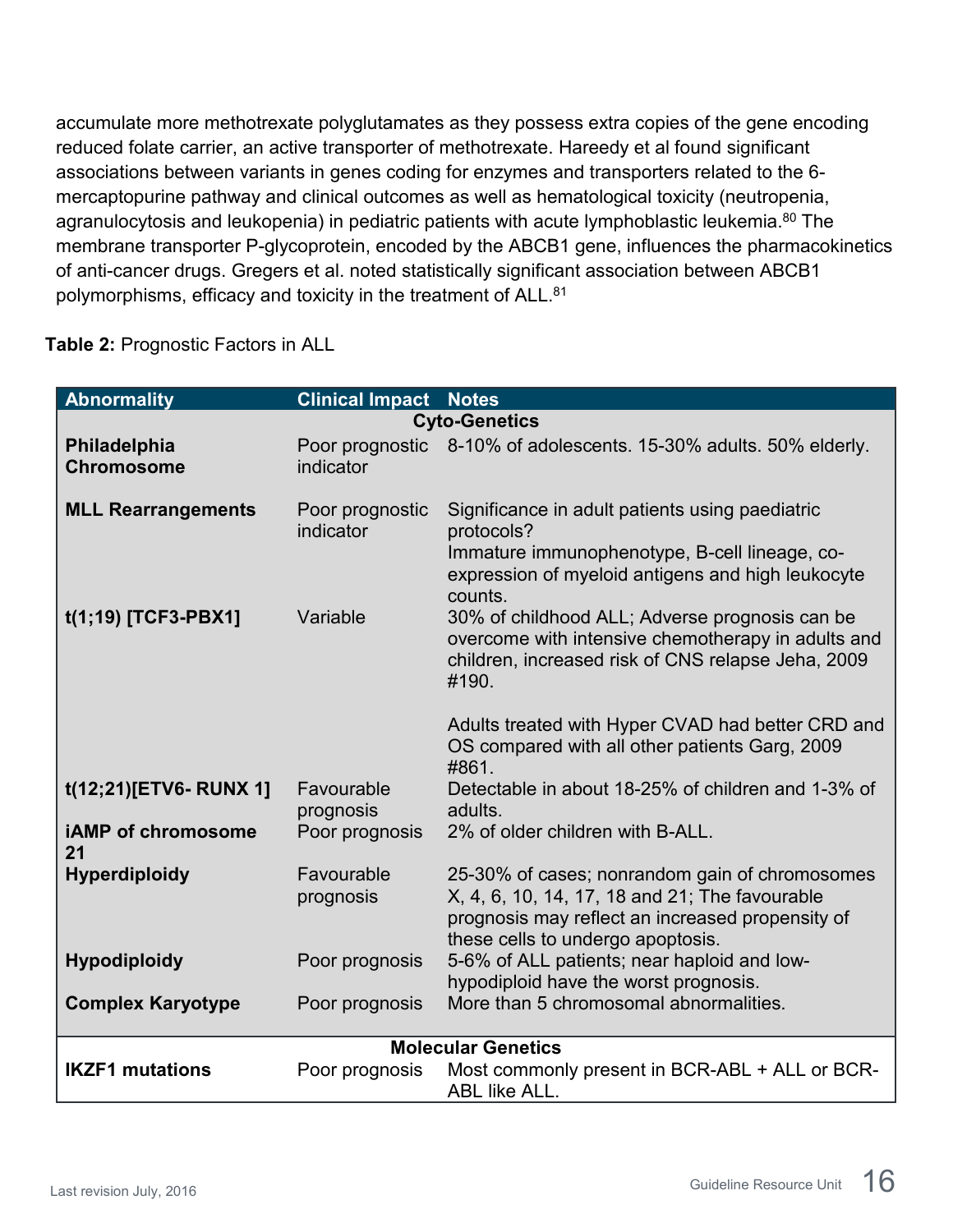| <b>Abnormality</b>            | <b>Clinical Impact</b>                | <b>Notes</b>                                                                                                                         |
|-------------------------------|---------------------------------------|--------------------------------------------------------------------------------------------------------------------------------------|
| PAX <sub>5</sub>              | No effect on<br>treatment<br>outcomes | 30% of adults and paediatric patients.                                                                                               |
| <b>CDKN2A/B</b>               | Prognosis<br>uncertain                | CDKN2A - 29% of BCR-ABL positive patients<br>CDKN2B - 25% of BCR-ABL positive patients                                               |
| <b>CRLF2</b>                  | <b>Extremely poor</b><br>outcomes.    | 12.5% - 15% of B-ALL in patients lackingtypical<br>rearrangements; 5060% down syndrome ALL.<br>50% concomitant mutations in JAK 1/2. |
| <b>NOTCH</b>                  | Improved<br>prognosis                 | Most common alteration in TALL; 60% of T-ALL<br>Maybe associated with FBXW7 mutations – which<br>may worsen survival.                |
|                               |                                       | <b>Molecular Profiling</b>                                                                                                           |
| <b>BCR-ABL Like ALL</b>       | Poor prognosis                        | 15% of B-cell ALL.                                                                                                                   |
|                               |                                       | May be responsive to treatment intensity                                                                                             |
| <b>Early T-cell phenotype</b> | Poor Prognosis                        | Distinct gene-expression profile.                                                                                                    |
|                               |                                       | Lack of CD1a, CD8 and weak CD5 expression.                                                                                           |
|                               |                                       | Long-term response to therapy one of the worst in                                                                                    |
|                               |                                       | childhood ALL.                                                                                                                       |
|                               |                                       | <b>Other Prognostic Factors</b>                                                                                                      |
| <b>Epigenetics</b>            | Unknown                               | Up to 80% of patients; Unclear clinical implications.                                                                                |
|                               | prognostic                            | T-ALL expressing EZH2 had a lower probability of                                                                                     |
|                               | significance                          | DFS compared to T-ALL negative for EZH2                                                                                              |
| <b>Pharmacogenomics</b>       |                                       | Determine response to drugs and toxicities of ALL<br>therapy.                                                                        |
|                               |                                       | GlutathioneS-transferase 1 phenotype associated                                                                                      |
|                               |                                       | with higher risk of recurrence.                                                                                                      |
|                               |                                       | Hyperdiploid cells accumulate more MTX and have                                                                                      |
|                               |                                       | increased toxicity.                                                                                                                  |
|                               |                                       | Variants in genes encoding enzymes and                                                                                               |
|                               |                                       | transporters related to the 6-MP pathways influence                                                                                  |
|                               |                                       | toxicity.<br>Variants of ABCB1 (P-glycoprotein) maybe                                                                                |
|                               |                                       | associated toxicity and efficacy.                                                                                                    |
|                               |                                       |                                                                                                                                      |

#### <span id="page-16-0"></span>**Pre-Treatment Risk Stratification**

Over the past twenty years there has been continued debate regarding the risk stratification of patients with ALL with different groups using the above clinical, immunophenotype, cytogenetics and molecular tests to variably group patients into those that are standard risk, high risk or very high risk of having a leukemia relapse. As discussed, many of these discrepancies may be related to the type of treatment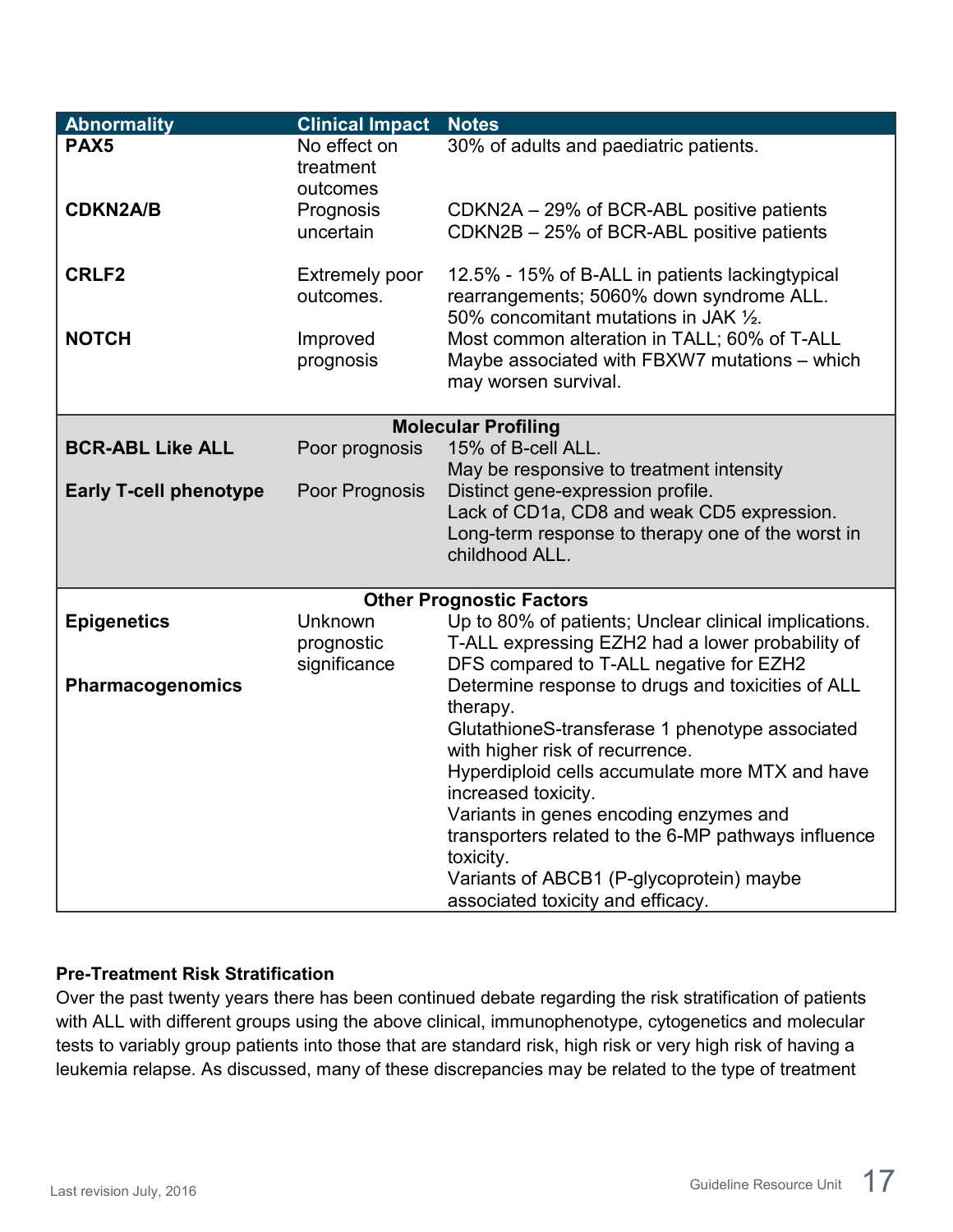reigmens used (adult vs pediatric-based), and whether MRD analysis is taken into consideration in risk stratification.

Recent studies have found that, using pediatric-based protocols, most cytogenetic abnormalities are not independent predictors except for certain abnormalities, such as KMT2A-based abnormalities, t(9;22) and possibly hypodiploidy.21, 45 Given the poor prognosis of patients with Ph+ve ALL, the initial risk stratification for all patients should be based on the presence or absence of t(9;22)/BCR-ABL1. Amongst Ph-ve patients the NCCN considers those with hypodiploidy (<44 chromosomes), t(v;11q23)/*KMT2A*  rearrangements or complex karyotype (≥5 chromosomal abnormalities) as high risk.<sup>8</sup>

Although prior studies have shown that a WBC > 30 for B-cell ALL and >100 for T-cell ALL were important risk factors,<sup>20</sup> MRD has since been demonstrated to be a more important predictor on multivariate analysis (discussed below). However, age remains an important predictor of outcome in nearly all studies, with patients > age 30-35 having worse outcomes than so-called AYA (adolescent and young adult) patients.20

Recent evidence suggests that molecular profiling, and specifically the detection of a Ph-like genetic signature as discussed, may be the most important pre-treatment predictor of outcome in adults and children with BCR-ABL negative B-ALL. However, detection is time consuming and labour intensive, and is not routinely available at most centres, including in Alberta.

| <b>Study Group</b>    | Age                      | <b>WBC</b> | Immunophenotype        | Cytogenetics                     | <b>Others</b>                  | <b>Definition</b><br>of Risk<br>Group                        |
|-----------------------|--------------------------|------------|------------------------|----------------------------------|--------------------------------|--------------------------------------------------------------|
| CALGB <sup>82</sup>   | >60                      | $>30$      |                        | Ph+, $t(4;11)$                   | $L3$ , Med -                   | $SR = 0-1$<br>$HR = 2-4$                                     |
| GIMEMA <sup>83</sup>  | >30                      | >50        |                        | $Ph+$                            | Prephase                       |                                                              |
| JALSG <sup>84</sup>   | $>30$                    | $>30$      |                        | $Ph+$                            |                                | $SR = 0$<br>$IR = 1$<br>$HR =$<br>$2/Ph+$                    |
| MDACC <sup>12</sup>   | $\overline{\phantom{0}}$ | >50        |                        | $Ph+$                            | ECOG 3-<br>4, L2,<br>$d14$ BM+ | $SR = 0-1$<br>$IR = 2-3$<br>HR > 3                           |
| GOELAMS <sup>85</sup> | $>35$                    | $>30$      | <b>B-Cell</b>          | Ph+, t(4;11), (t1;19)            | CR > 1c                        | $SR = 0$<br>$HR1 = 1 -$<br>$\overline{2}$<br>$HR2 = 2-$<br>3 |
| $LALA^{86}$           | $\overline{\phantom{a}}$ | $>30$      | <b>Myeloid Markers</b> | Ph+, t(4;11), 11q23,<br>(t1; 19) | $CR > 1c$ ,<br>$CNS +$         | $SR = 0$                                                     |

**Table 3:** Pre-treatment risk stratification factors in ALL patients treated with 'adult' chemotherapy regimens. 1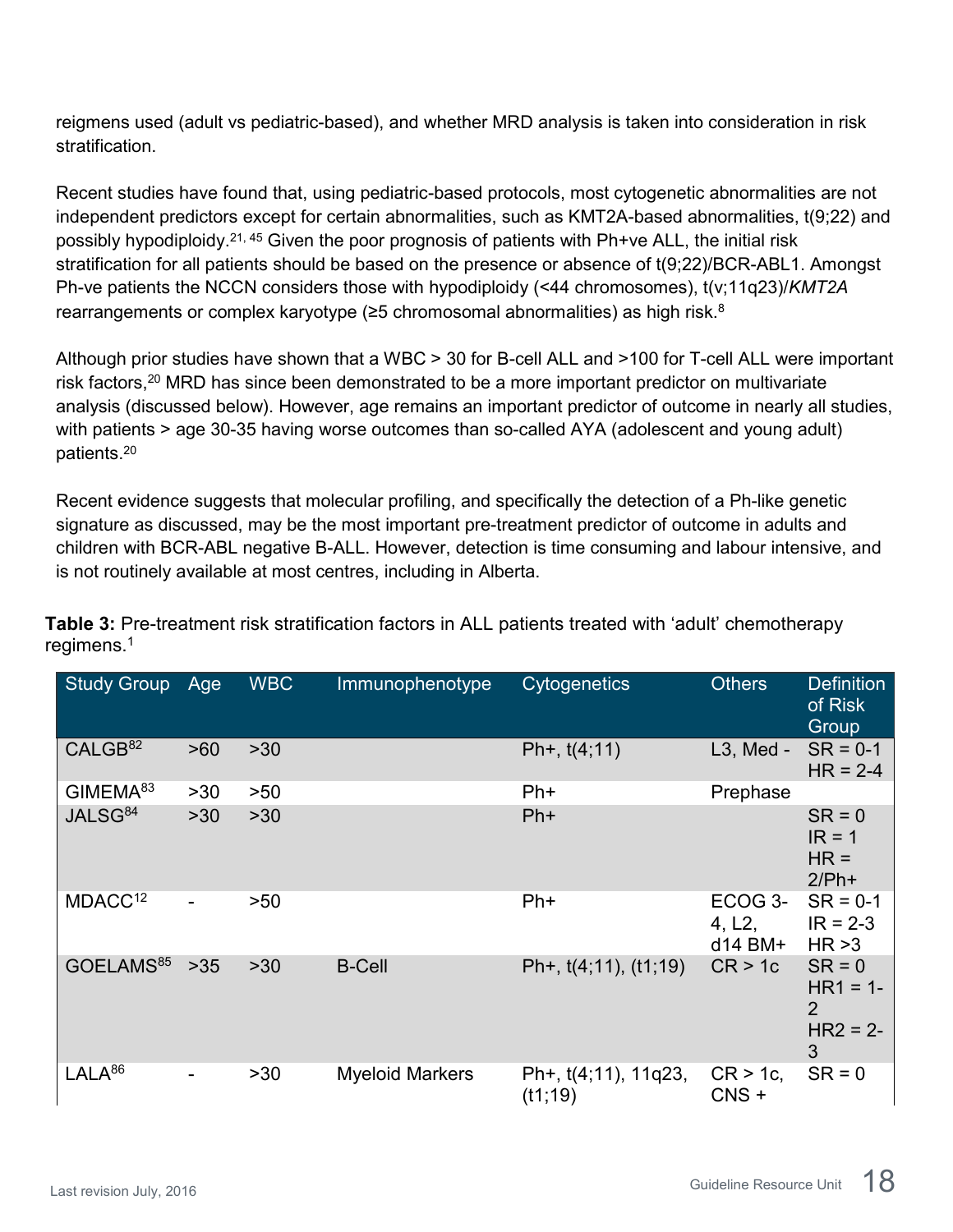| <b>Study Group</b>         | Age          | <b>WBC</b>                                | Immunophenotype             | <b>Cytogenetics</b>                         | <b>Others</b>   | <b>Definition</b><br>of Risk<br>Group                                    |
|----------------------------|--------------|-------------------------------------------|-----------------------------|---------------------------------------------|-----------------|--------------------------------------------------------------------------|
|                            |              |                                           | Cd10 and CD20<br>negativity |                                             |                 | $HR \geq 1$ ,<br>$Ph+$ ,<br>CNS+                                         |
| PETHEMA <sup>87</sup>      | $30-$<br>50  | $>25$                                     |                             | Ph+, t(4;11), 11q23,<br>(t1;19)             |                 | $SR = 0$<br>$HR \geq 1$                                                  |
| MRC-<br>ECOG <sup>19</sup> | $>35$        | $>30$ (B-<br>Cell)<br>$>100$ (T-<br>Cell) |                             | $Ph+$                                       |                 | $SR = 0$<br>$HR \geq 1$                                                  |
| HOVON <sup>88</sup>        |              | $>30$ (B-<br>Cell)<br>$>100$ (T-<br>Cell) |                             | Ph+, $t(4;11)$ , $t(1;19)$                  | CR > 4<br>weeks | $SR = 0$<br>$HR \geq 1$                                                  |
| GMALL <sup>89</sup>        | $15 -$<br>55 | $>30$ (B-<br>Cell)                        | Pro-B<br>Early/Mature T     | Ph+, $t(4;11)$                              | CR > 3<br>weeks | $SR = 0$<br>MRD-HR<br>$≥1$ , MRD<br>$\ddot{}$<br>$VHR =$<br>$Ph+$        |
| NILG <sup>46</sup>         |              | $>30$ (B-<br>Cell)<br>$>100$ (T-<br>Cell) | Pro-B<br>Early/Mature T     | Ph+, $t(4;11)$ ,<br>adverse<br>cytogenetics | CR > 1c         | $SR =$<br>$MRD -$<br>$HR =$<br>MRD +<br>$VHR =$<br>$Ph+$ ,<br>$t(4;11)+$ |

SR – Standard Risk; HR – High Risk; IR – Intermediate Risk; VHR – Very High Risk; CR – Complete Remission; ECOG – Eastern Cooperative Oncology Group; Ph – Philadelphia; 1c – 1 cycle of chemotherapy; BM – Bone Marrow; MRD – Minimal Residual Disease

**Table 4:** Pre-treatment risk stratification factors in ALL patients treated with 'paediatric' chemotherapy regimens.

| <b>Study</b><br>Group | Age | <b>WBC</b> | Immunophenotype | Cytogenetics                                                                                         | <b>Others</b> | <b>Definition</b><br>of Risk<br>Group |
|-----------------------|-----|------------|-----------------|------------------------------------------------------------------------------------------------------|---------------|---------------------------------------|
| <b>FRALLE</b><br>9390 | >15 | >50        |                 | $t(9;22)$ , $t(4;11)$ ;<br>Hypodiploidy, Tetraploidy,<br>slow response to<br>prednisone/chemotherapy |               | $SR = 0$<br>$HR \geq 1$               |
| DCOG <sup>91</sup>    |     |            |                 | $t(9;22)$ , MLL<br>rearrangements,<br>slow response to<br>induction                                  |               | <b>Not</b><br>specified               |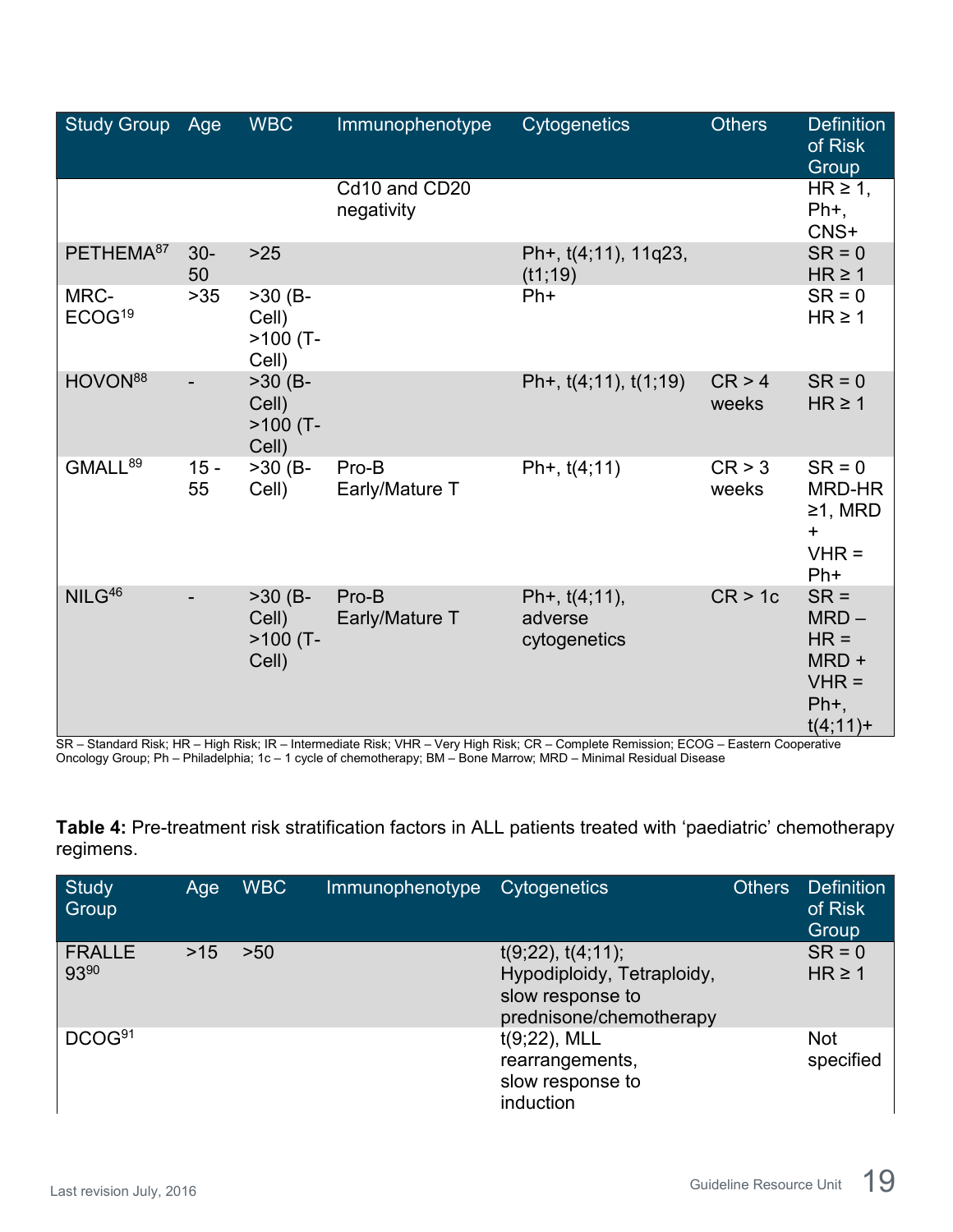| <b>Study</b><br>Group      | Age                        | <b>WBC</b>                                | Immunophenotype | <b>Cytogenetics</b>                                                                                                                                                                                                                                                                                                                                   | <b>Others</b> | <b>Definition</b><br>of Risk<br>Group |
|----------------------------|----------------------------|-------------------------------------------|-----------------|-------------------------------------------------------------------------------------------------------------------------------------------------------------------------------------------------------------------------------------------------------------------------------------------------------------------------------------------------------|---------------|---------------------------------------|
| $DFCI - 91 -$<br>$01^{92}$ | $2$<br>or<br>>9            | $>20$                                     | T-cell          | Ph+, Mediastinal mass,<br>CNS leukemia,                                                                                                                                                                                                                                                                                                               |               | $SR = 0$<br>$HR \geq 1$               |
| $DFCI - 95 -$<br>$01^{92}$ | $<$ 1<br>or<br>$>10$       | $>50$                                     | T-cell          | Ph+, Mediastinal mass,<br>CNS leukemia,                                                                                                                                                                                                                                                                                                               |               | $SR = 0$<br>$HR \ge 1$                |
| PETHEMA <sup>93</sup>      |                            | $>30$                                     |                 | $t(9;22)$ , $t(1;19)$ , $t(4;11)$ ,<br>MLL rearrangements.                                                                                                                                                                                                                                                                                            |               | $SR = 0$<br>$HR \ge 1$                |
| GRAALL <sup>94</sup>       |                            | $-30 -$<br><b>B-cell</b>                  |                 | <b>CNS</b> involvement<br>$t(4;11)$ or MLL-AF4 fusion<br>transcript, $t(1,19)$ and/or<br>E2A-PBX1 fusion<br>transcript, low<br>hypodiploidy (30 to 39<br>chromosomes or DNA<br>index 0.85),<br>near-triploidy (60 to 78<br>chromosomes or DNA<br>index of 1.30 to 1.69).<br>CsR and/or ChR,<br>absence of CR after the<br>first induction course, Ph+ |               | $SR = 0$<br>$HR \geq 1$               |
| DFCl <sup>20</sup>         | $\geq 35$                  | $>30 B -$<br>Cell<br>$>100$ T-<br>Cell    |                 | <b>MLL</b>                                                                                                                                                                                                                                                                                                                                            |               | <b>Not</b><br>specified               |
| DFCI <sup>45</sup>         | $\geq 34$                  | $>30 B -$<br>Cell<br>$>100$ T<br>$-$ Cell |                 |                                                                                                                                                                                                                                                                                                                                                       |               | <b>Not</b><br>specified               |
| DFCI <sup>95</sup>         | $\geq 35$<br>$B -$<br>Cell | $\geq$ 35 B-<br>Cell<br>≥100 T-<br>Cell   |                 | MLL, Ph+,                                                                                                                                                                                                                                                                                                                                             |               | <b>Not</b><br>specified               |

SR – Standard Risk; HR – High Risk; IR – Intermediate Risk; VHR – Very High Risk; CR – Complete Remission; ECOG – Eastern Cooperative Oncology Group; Ph – Philadelphia; 1c – 1 cycle of chemotherapy; BM – Bone Marrow

#### **Recommendations:**

All patients should be classified as having B-cell or T-cell ALL based upon immunophenotyping results. Although some of the above noted prognostic factors are beyond the scope of routine clinical laboratories, all patients, should undergo cytogenetic evaluation and, if unsuccessful, FISH for the determination of the most clinically significant abnormalities, in particular BCR-ABL and MLL gene rearrangements. There is no convincing evidence that other cytogenetic abnormalities or cell surface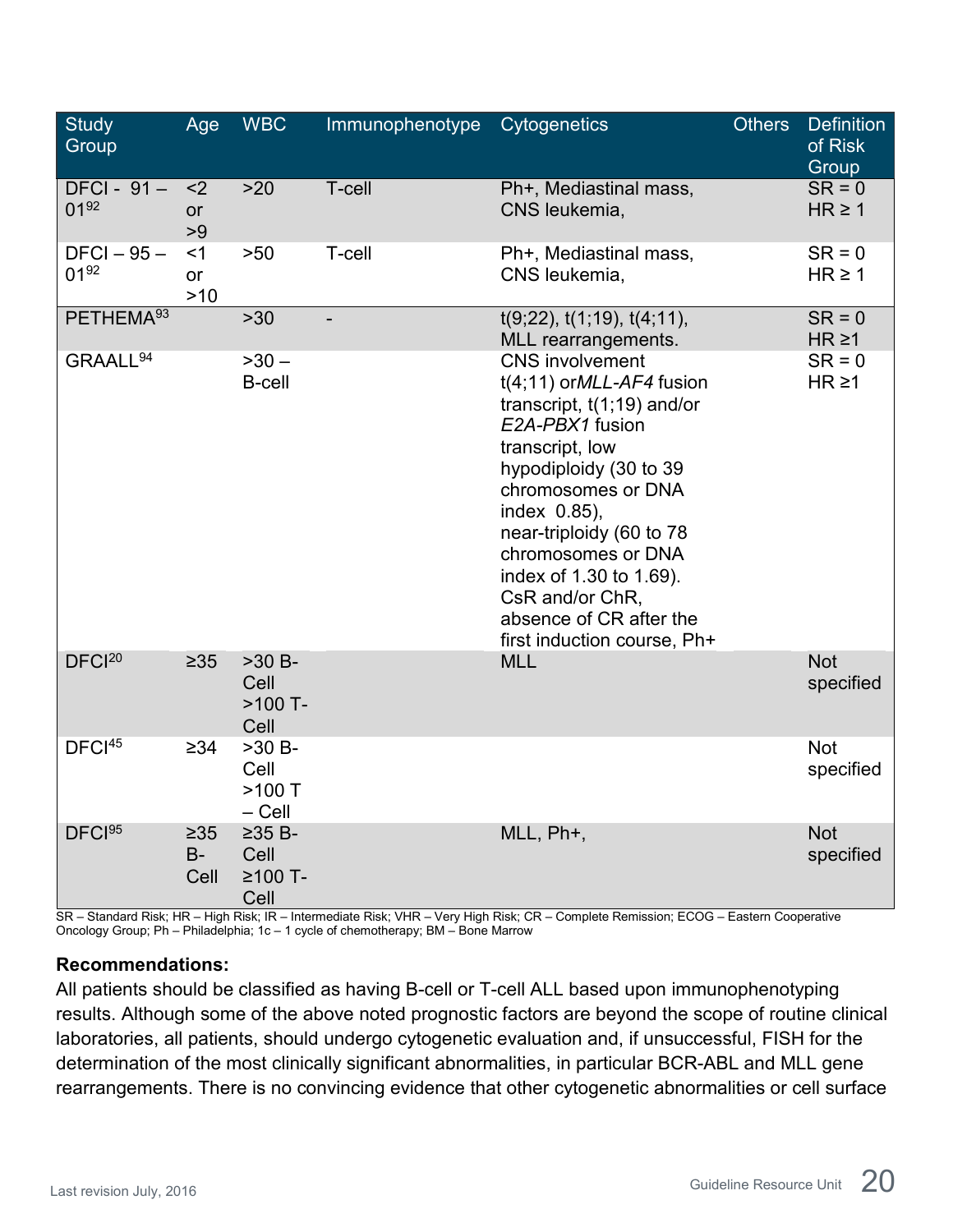markers add to risk-stratification when using paediatric or paediatric inspired protocols. Given the increasing recognization of minimal residual assessments, all patients should have immunophneotyping performed. This can be used to guide post-induction treatment.

#### <span id="page-20-0"></span>**Post-Treatment Risk Stratification**

#### **Role of MRD Assessments in the Management of Patients with ALL:**

Measurable (or minimal) residual disease (MRD) refers to the detection of small amounts of residual disease, undetectable by morphology. Techniques for MRD detection include multiparameter flow cytometry (MPFC) or molecular techniques. For BCR-ABL+ ALL, molecular detection is readily performed by qRT-PCR for BCR-ABL1, and is regarded as the gold standard for MRD detection. For BCR-ABL negative ALL, many European studies have used immunoglobulin gene rearrangements for MRD detection; however, this technique is labour intensive and requires detection of the specific rearrangement for each patient. Consequently, MPFC is widely used for MRD detection due to its ease, and has a sensitivity of  $10^{-3} - 10^{-4}$ ; it is the technique used in Alberta.

Based on the paediatric literature, a number of studies over the past 15 years have explored the role of MRD in adults with ALL. Most of these have suggested that MRD may be the single most important factor predicting clinical outcomes.<sup>9</sup> A number of investigators have described differences in patterns and dynamics of clearance of MRD between adult and childhood ALL as well as between B- and T- cell ALL. Foroni et al. noted that MRD decreased faster in children than in adults particularly in the first 6 months of CR<sup>96</sup> while Parekh et al. noted that MRD clearance was slower with T-ALL.<sup>97</sup> Bruggemann and colleagues measured MRD at 9 different time points ranging from 11 days post-induction up to to 52 weeks post induction.<sup>98</sup> Only a minority of patients had undetectable MRD at day +11 while at 6 weeks approximately 50% had undetectable MRD.

Several groups have explored the prognostic value of MRD in adult ALL patients. Bruggman and colleagues noted that a combination of MRD measurements at day 11, day 24 and 16 weeks could classify patients into those with a low likelihood of ALL relapse (MRD –ve at day 11 and day 24), high likelihood of relapse (MRD + at week 16) or intermediate risk of relapse (all others).<sup>98</sup> Similar findings were noted by Bassan and colleagues who measured MRD at week 10 and week 22 post induction chemotherapy.46 Regardless of whether they were SR, HR or VHR by traditional criteria, patients who were MRD negative had significantly better DFS relative to those that were MRD positive.

Whether treatment intensification can negate the negative effects of residual disease has also been investigated by several investigators. Bassan and colleagues assessed MRD at week, week 16 and week 22.<sup>46</sup> Patients that were MRD negative or with unknown MRD status but standard risk by traditional criteria received maintenance treatment only while patients that were MRD positive or with unknown MRD but high risk or very high risk by traditional criteria received an allogeneic SCT or autologous blood stem cell harvest/reinfusion with subsequent maintenance therapy. MRD positive patients receiving either SCT or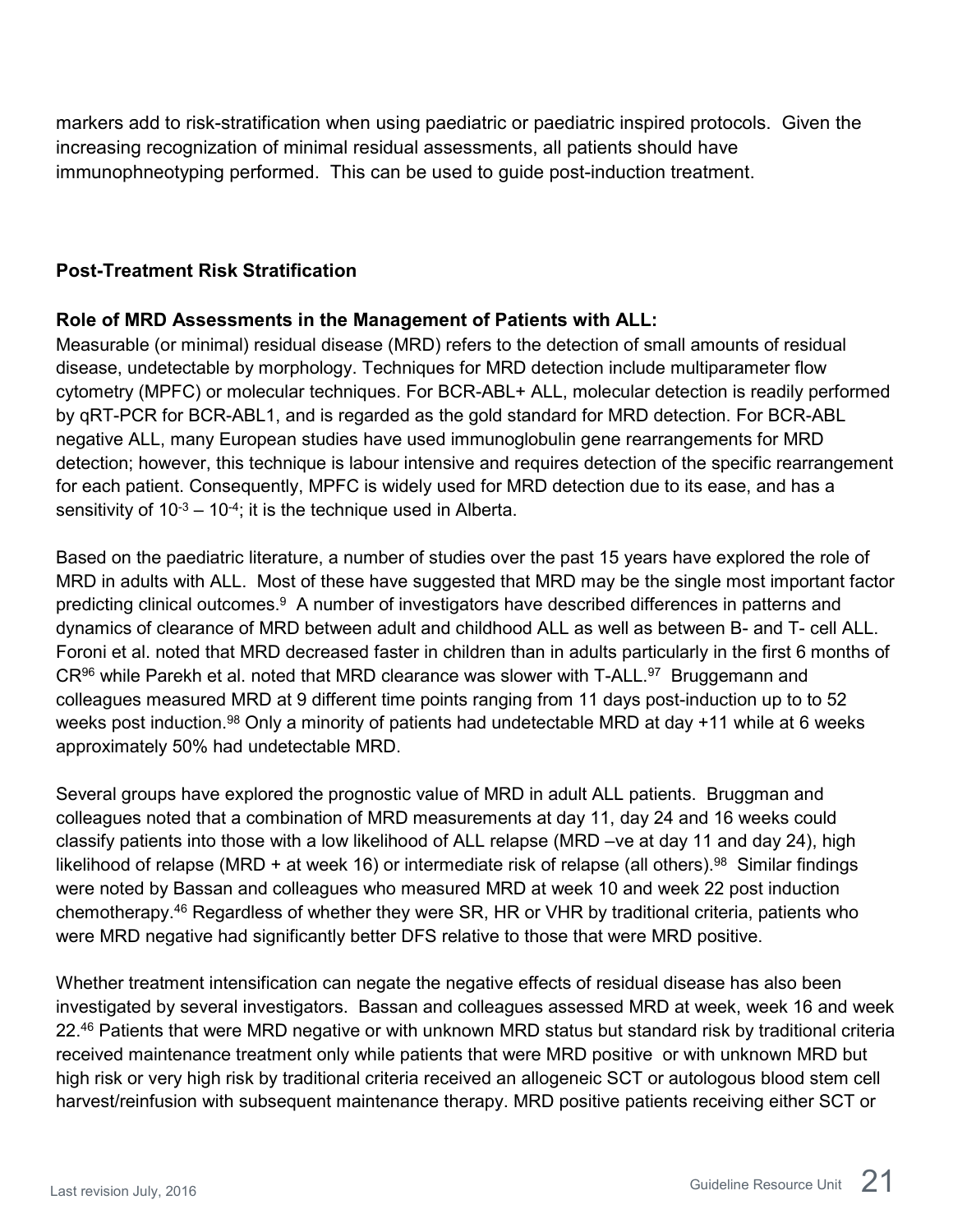intensive chemotherapy had improvements in DFS with no significant difference between those that received SCT and intensive chemotherapy. Moreover, patients who became MRD negative had improved DFS relative to those who remained MRD positive. Similar results were noted by Gokbuget et al. where 5 year CCR improved for MRD positive patients undergoing an allo SCT.<sup>99</sup> Ribera and colleagues noted that allo SCT in MRD –ve patients was unnecessary and counterproductive as it led to worse DFS and overall survival both in the whole series and an intention to-treat-analysis.100

Beldjord et al. assessed 423 adult patients with Ph-negative ALL treated with a pediatric protocol.<sup>21</sup> MRD1 was evaluated at 6 weeks after induction initiation and MRD2 after the first consolidation phase i.e. 12 weeks after induction initiation. As expected, MRD2 and MRD1 levels strongly correlated in this cohort. Overall, 265 patients achieved a MRD response at MRD1, 57 achieved it at MRD2 only, and 49 did not achieve it at either time-point. At 5 years, CIR was estimated at 24.7% in patients who reached a MRD level lower than 10-4 at MRD1, while it was 56.0% in those who reached this level at MRD2 only or never reached it, respectively. The value of traditional risk factors was examined in this population of patients treated with a pediatric-inspired protocol in multivariable analysis, against MRD1 response. Based on multivariate analysis, MLL gene rearrangement, IKZF1 gene deletion, and MRD1 level ≥10-4 were significant factors in B-ALL patients whereas a high-risk genetic profile and MRD1 level ≥10-4 were significant in T-ALL patients. Based on these results, high-risk patients could be defined as patients with MRD1 level ≥10 -4; and/or unfavorable genetics, defined as t(4;11) translocation or other MLL gene rearrangement and/or IKZF1 gene deletion in B-ALL; and 2) no NOTCH1/FBXW7 mutation and/or N/K-RAS mutation and/or PTEN alteration in T-ALL patients. MRD level seemed to be the predominant predictor in B-ALL patients with the risk further refined by genetic features. In contrast, in T-ALL patients both the oncogenetic classification and MRD response were the major predictors of relapse. In both lineages, patients with high-risk genetic characteristics and poor MRD1 response experienced a worse outcome.

A study by the GRAALL group, using a pediatric inspired protocol for adults with B-ALL, evaluated the role of allogeneic HSCT according to MRD response with induction therapy.<sup>47</sup> Patient who were MRD positive, defined as a level > 10-3 following induction therapy, had a significantly higher relapse rate and inferior OS as compared to those who achieved a level  $\leq 10^{-3}$ . Furthermore, those with MRD levels  $\geq 10^{-3}$  who underwent subsequent HSCT in CR1 had a significantly superior RFS and OS as compared to those who were not transplanted. In contrast, those with MRD levels  $\leq 10^{-3}$  following induction did not benefit from HSCT. These effects were seen for both B-ALL and T-ALL.

The Edmonton group subsequently analyzed outcomes following DFCI induction therapy. Between 2013- 2019 patients with BCR-ABL negative ALL underwent induction therapy with this protocol, and MRD postinduction was assessed by multiparameter flow cytometry, with a sensitivity of 0.1%. Of 46 patients who achieve CR, 26 (57%) were MRD negative and 43% were MRD positive. The cumulative incidence of relapse was 45% in patients who were MRD positive at a level of >0.1%, as compared with 12% in MRD negative patients (p=0.05) (unpublished data). These results essentially mirror those reported by the GRAALL group as described above.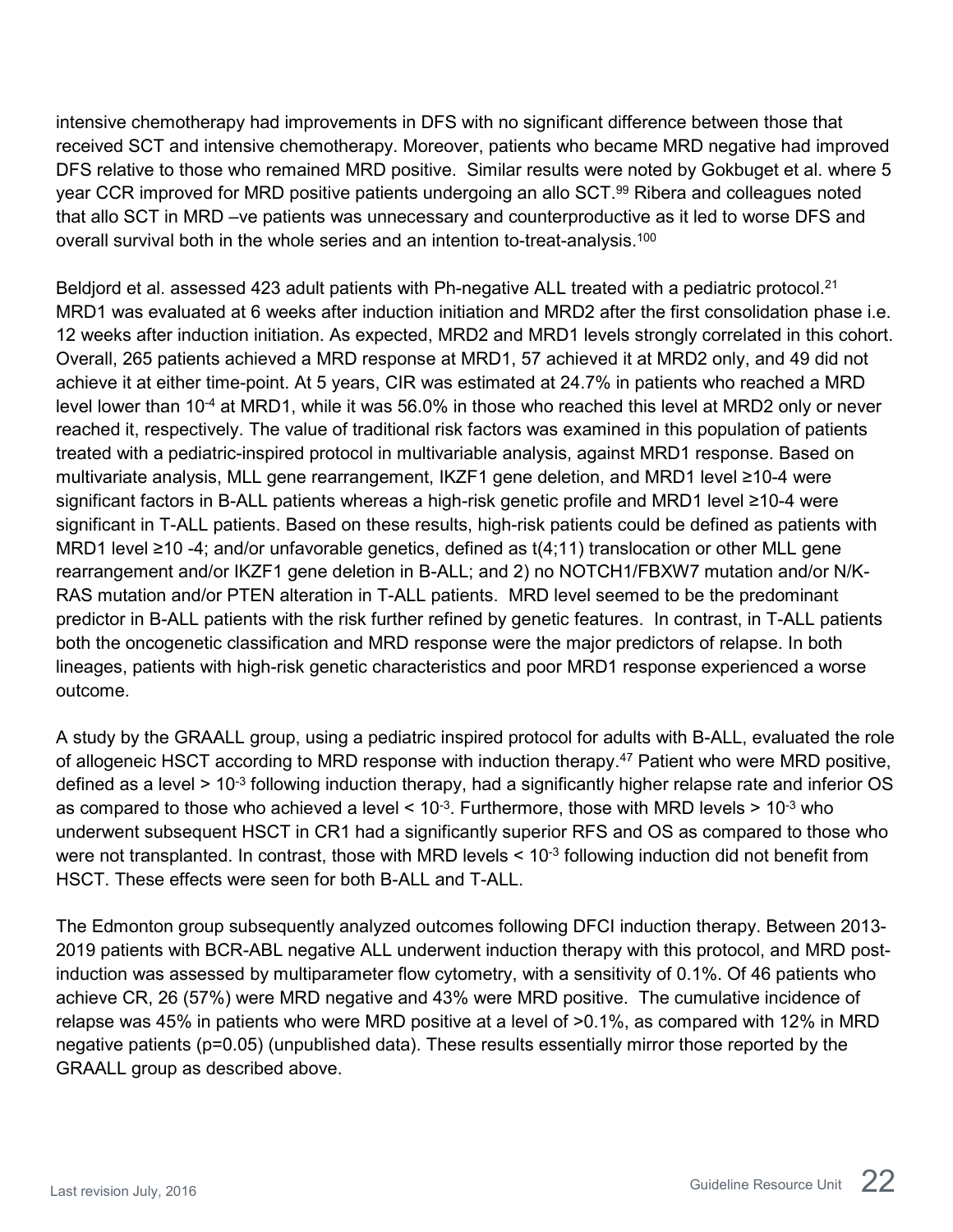These data further support the conclusion that patients who fail to achieve a 3 log reduction in MRD levels with intensive induction therapy represent a high-risk group for relapse, and that these patients should be considered for HSCT in CR1. In contrast, those who achieve who achieve a >3 log reduction with induction can be successfully managed by chemotherapy alone with a low relapse risk and favourable prognosis. A subsequent German study (Herold et al, 2017) found a strong association between MRD positivity and a Ph-like genotype; Ph like B-ALL patients only achieved a 33% MRD negativity rate, as comparted with 79% for Ph negative and non-Ph-like B-ALL patients (p=0.02) Therefore, MRD may represent a surrogate marker for a more resistant disease biology which is more destined to relapse with conventional chemotherapy.

#### **Treatment of MRD positive B-ALL:**

Blinatumomab is a bispecific tumour-engaging (BiTE) antibody with an anti-CD19 domain that binds to B-cells, including B-ALL cells, and an anti-CD3 domain that engages T lymphocytes to lyse the B cells. A large European study<sup>101</sup> was recently published, evaluating the role of blinatumomab in 116 B-ALL patients in hematologic CR with MRD positivity, defined as a level > 0.1% by qRT-PCR. Patients were permitted to received up to 4 treatment cycles, and could undergo allogeneic HSCT at any time after the first cycle. Overall, 78% of patients achieved an MRD negative state, with a sensitivity of 10<sup>-4</sup>, after one blinatumomab treatment cycle. Two additional patients achieved this after 2 cycles. Of patient in first CR, 83% achieved MRD negativity. The treatment was well-tolerated. The median OS of the patients who achieved MRD negativity was 38.9 months, vs. 12.5 months in those who did not achieve MRD negativity (p=0.002); corresponding RFS were 23.6 vs. 5.7 months, respectively (p=0.002). With a median follow-up of 24 months, 49% of patient who underwent subsequent HSCT remained in continuous CR, as compared with 25% who did not undergo HSCT. By comparison, in Edmonton BCR-ABL negative B-ALL patients who were MRD positive at a level > 0.1% by flow cytometry after DFCI induction therapy were treated with intensified chemotherapy, using cycles 1A and 1B of Hyper-CVAD, between 2013-2018. Of 13 patients, only 5 (38%) were able to achieve MRD negativity; treatment was associated with considerable toxicity, including severe myelosuppression and mucositis.

These data indicate that (1) blinatumomab is able to induce a high rate of MRD negativity, usually after one cycle, with good tolerance, (2) patients who achieve MRD negativity have superior outcomes compared with those who do not, (3) patients who subsequently undergo allogeneic HSCT have favourable outcomes as compared with those who do not, and (4) intensified chemotherapy is less effective at inducing MRD negativity but is associated with considerably more toxicity. The use of blinatumomab for MRD positive B-ALL has now been widely incorporated into standard ALL protocols in Europe and North America.

#### **Recommendations:**

Taken together, these data indicate that MRD assessment provides critical prognostic information in adults with ALL. There is convincing evidence in pediatric and adult ALL that a high level of MRD at the end of induction therapy is associated with a higher relapse rate. Furthermore, the persistence of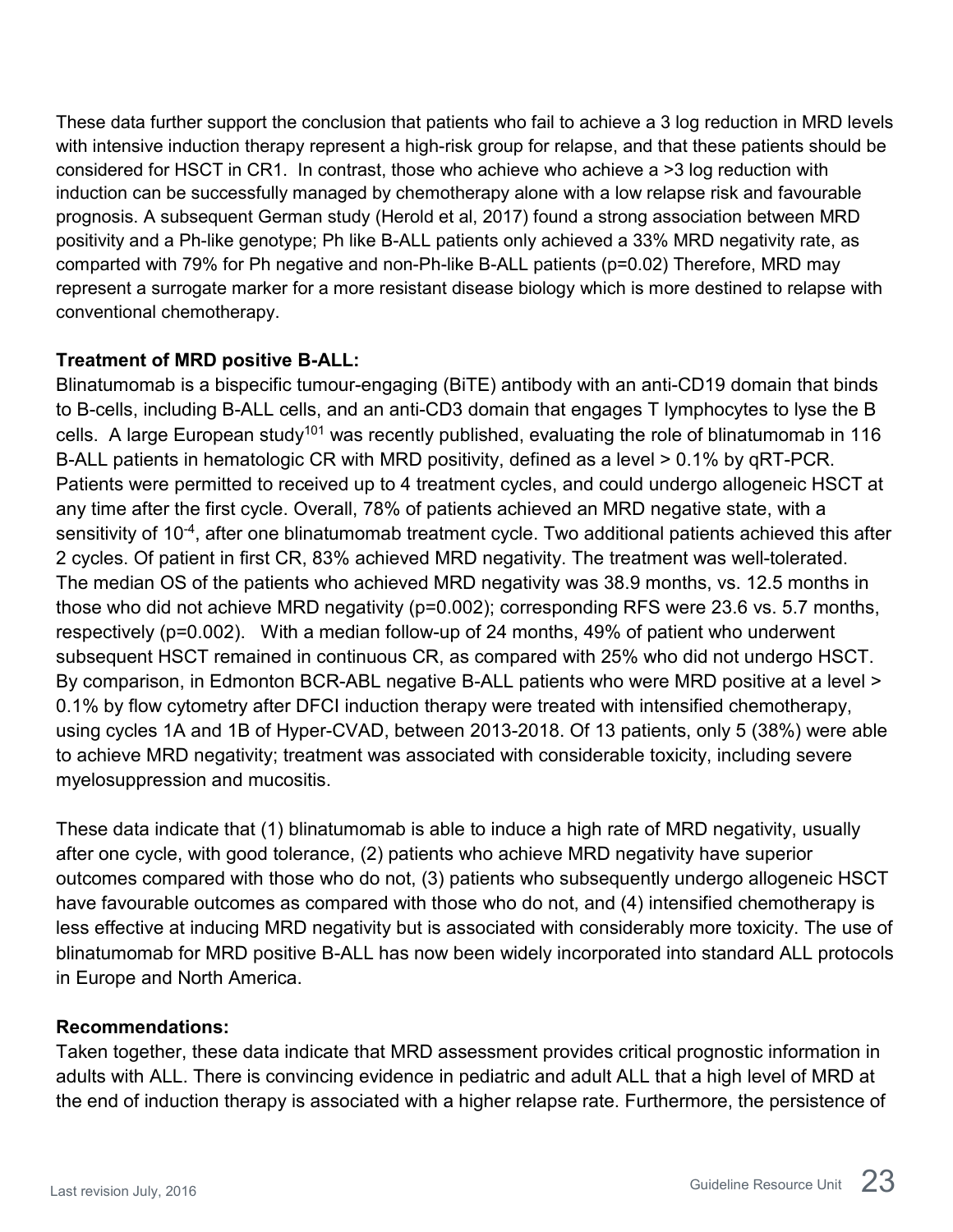MRD during consolidation and maintenance therapy, or its the re-emergence, all seem to herald relapse. In contrast, negative MRD results are associated with a favorable prognosis. It is therefore recommended that all patients have MRD ascertained at the end of intensive induction therapy, or early during intensification. Patients with persistent MRD at a level > 0.1% should receive further treatment with an intent to achieve MRD negativity; for B-ALL the treatment of choice is blinatumomab, while for T-ALL intensified chemotherapy would be appropriate. Furthermore, these patients should be referred for allogeneic HSCT if suitable candidates, optimally after achieving MRD negativity. In contrast, patient achieving MRD negativity do not appear to benefit from transplant, provided they can successfully complete the subsequent treatment protocol.

#### <span id="page-23-0"></span>**Treatment Approaches in ALL**

In general, the treatment of ALL is complex consisting of several different chemotherapy cycles and, for some patients, stem-cell transplantation.<sup>1</sup> A number of different approaches have been used as discussed below.

#### **Adult Multidrug Regimens:**

Starting in the 1960s, researchers at St. Jude Children's Research Hospital designed combination therapies of available anti-leukemia drugs that were delivered in a sequence of extended courses of therapy.9 Since then several multidrug combinations have been developed centered on a vincristine, prednisone, and anthracycline combination, with or without asparaginase and cyclophosphamide. This concept was modified in children to the Berlin-Frankfurt Munster (BFM) ALL model and later, by Hoelzer et al., to adult ALL.<sup>11, 102</sup> Studies using this approach are presented in Table 5. Despite variations in chemotherapy regimens, variable use of allogeneic SCT or auto SCT the 5 year overall survivals ranged from 35 – 60% in various subgroups with induction mortality ranging of 5-10%.

The second treatment model pioneered at the M.D. Anderson Cancer Center consists of hyperfractionated cyclophosphamide, vincristine, doxorubicin, and dexamethasone, alternating with high-dose methotrexate and cytarabine (Hyper–CVAD). The regimen consists of a total of eight courses: four courses of hyper-CVAD (courses 1, 3, 5, and 7) alternate with four courses of MTX and HIDAC (courses 2, 4, 6, and 8).<sup>103, 104</sup> In the original report the mortality was 6% and the overall CR rate was 91%. The estimated median survival time was 35 months with a 5-year estimated survival of 39%. Younger age was associated with better survival (age <30 had estimated 5-year survival rate of 54% vs. age > 60 estimated 5-year survival rate of 25%). In an updated report of patients aged 15 – 92 years old, the CR rate for patients age ≤30 years was 99% and for patients age ≥60 years 80%, mostly because of a higher induction mortality. Kantarjian, 2004 #710. The addition of rituximab was associated with CCR and OS rates of 60% and 58%, respectively. Treatment with Rituximab–hyper-CVAD was associated with improvement in 3-year CRD rates compared with hyper-CVAD (78% vs. 53%). In patients age < 60 improvements in 3-year OS (75% *v*47%; *P* 0=.003) rates favoring rituximab were observed. 105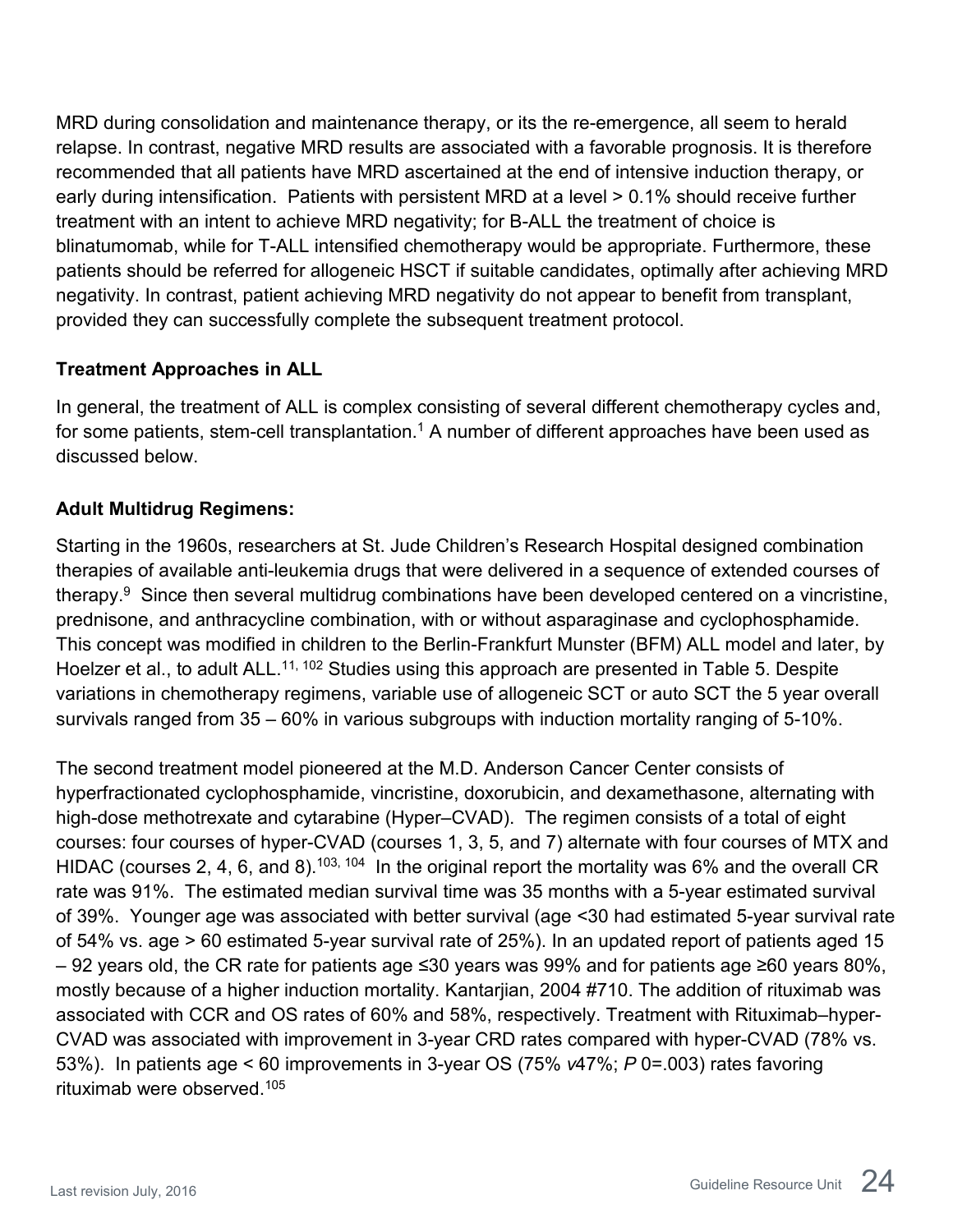#### **The Pediatric Approach:**

A third approach was the adoption of pediatric protocols or "pediatric inspired"regimens particularly for adolescents and young adults variably defined as patients 15 to 35-45 years old*.* **1, 106** These regimens have common features, including significantly increasing the non-myelosuppressive agents such as vincristine and steroids, using much higher cumulative doses of asparaginase for prolonged asparagine depletion, and administering very early and extended intrathecal methotrexate together with high-dose systemic methotrexate. Several studies from Europe and the USA reported that pediatric inspired approaches are feasible in adolescents and adults (Table 6 and 7). These studies have shown that prolonged administration of non-myelosupressive agents such as asparaginase, vinca alkaloids and steroids is feasible and tolerated in a substantial portion of adults. Based on these studies, pediatric based regimens have now been widely accepted as the standard of care for younger adults with ALL.

| <b>Study</b>                      | <b>Number</b>         | Age                        |                                    | <b>Outcomes</b>                                     |                                                                                                       |
|-----------------------------------|-----------------------|----------------------------|------------------------------------|-----------------------------------------------------|-------------------------------------------------------------------------------------------------------|
|                                   |                       | Range                      | Complete<br><b>Remission</b>       | Mortality                                           | <b>Overall Survival</b>                                                                               |
| LALA 94 vs.<br><b>FRALLE-9390</b> | <b>FRALLE -</b><br>77 | $15 - 20$                  | <b>FRALLE -</b><br>94%             |                                                     | FRALLE - 5 year OS -<br>78% ± 11%; 5 year DFS<br>- 72%, 5 year EFS -<br>67%; 5-year RFS --><br>77%    |
|                                   | LALA -<br>107         |                            | LALA -<br>83%                      |                                                     | LALA - 5 year OS -<br>45%; 5 year DFS-49%;<br>5 year EFS - 41%; 5-<br>year RFS --> 49%                |
| DCOG vs.<br>HOVON <sup>91</sup>   | $DCOG -$<br>47        | <b>DCOG - 15 -</b><br>18   | DCOG-<br>98%                       | <b>DCOG - 15 -</b><br>18 - 4% (5<br>years TRM)      | DCOG - 15 - 18 - 5 year<br>OS - 79 % - 5; 5 year<br>DFS - 71 %; 5 year EFS<br>- 69%; 5 year CIR - 27% |
|                                   | HOVON-<br>44          | <b>HOVON - 15</b><br>$-20$ | <b>HOVON</b><br>$15 - 18 -$<br>91% | <b>HOVON - 15-</b><br>$18 - 25% - (5)$<br>year TRM) | HOVON - 15-18 - 5 year<br>OS - 38% ; 5 year DFS -<br>37 %; 5 year EFS -<br>34%; 5 year CIR - 55%      |
|                                   |                       |                            | <b>HOVON</b><br>19-20-<br>90%      | <b>HOVON - 19 -</b><br>20 21% (5 year<br>TRM)       | HOVON - 19 - 20 - 5<br>year $OS - 45\%$ ; 5 year<br>DFS - 38 %; 5 year EFS<br>- 34%; 5 year CIR - 50% |
| <b>UKALL vs</b><br>ALL97107       | <b>UKALL -</b><br>67  | $15 - 17$                  | <b>ALL97 -</b><br>98%              |                                                     | ALL97 - 5 year - 71%; 5<br>year - EFS - 69%                                                           |

**Table 5:** Outcomes of adolescents and young adults treated on pediatric protocols.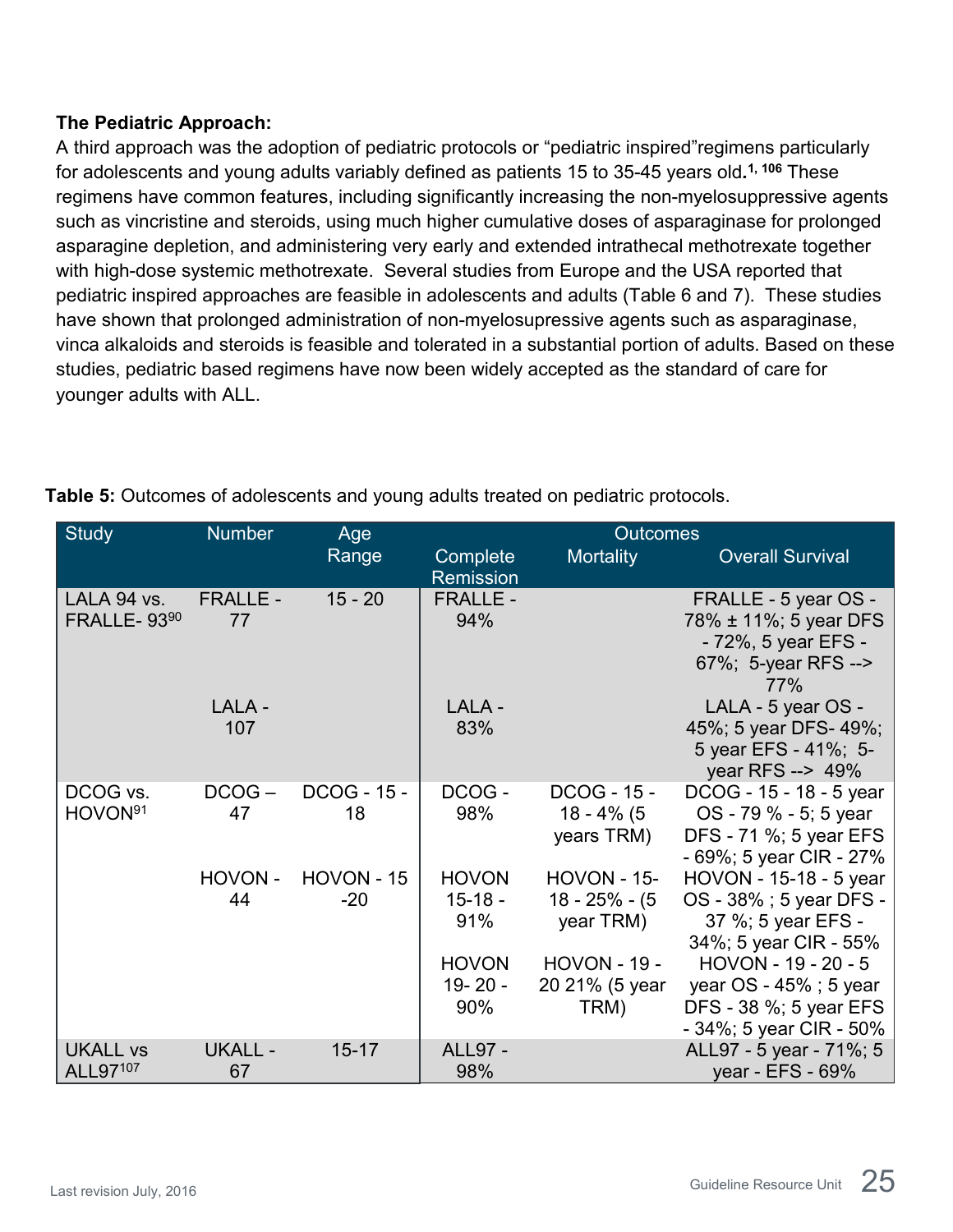| <b>Study</b>                   | <b>Number</b>                | Age                |                              | <b>Outcomes</b>                              |                                                                                      |
|--------------------------------|------------------------------|--------------------|------------------------------|----------------------------------------------|--------------------------------------------------------------------------------------|
|                                |                              | Range              | Complete<br><b>Remission</b> | Mortality                                    | <b>Overall Survival</b>                                                              |
|                                | <b>ALL97 -</b><br>61         |                    | <b>UKALL -</b><br>94%        |                                              | UKALL - 5 year - 56%; 5<br>year EFS - 49%                                            |
| DFCl <sup>92</sup>             | <b>DFCI - 51</b>             | $15 - 18$          | 94%                          |                                              | 5 year OS - 81%; 5 year<br><b>DFS - 78%</b>                                          |
| PETHEMA <sup>93</sup>          | Age 15 -<br>$18 = 35$        | $15 - 30$          | Age 15 -<br>$18 - 94\%$      | Age 15 - 18 --><br>1 out of $35$<br>patients | Age 15 - 18 --> 6 years<br>- 77%; 6 year EFS -<br>60%                                |
|                                | Age 18 -<br>$30 = 46$        |                    | Age 18 -<br>$30 - >$<br>100% | Age $18 - 30 -$<br>$>0/46$ patients          | Age $18 - 30 \rightarrow 6$ years<br>$-63\%$ ; 6 years $-63\%$                       |
| CCG vs.<br>CALGB <sup>25</sup> | CCG-<br>197<br>CALGB-<br>124 | 16 20<br>$16 - 20$ | CCG-<br>90%<br>CALGB-<br>90% |                                              | CCG - 7 year - 67%; 7<br>year EFS - 63%<br>CALGB - 7 year - 46%;<br>7 year EFS - 34% |
| CCG 196140                     | 262                          | $16 - 21$          |                              |                                              | 5-year overall survival -<br>77.5%; 5-year EFS -<br>71.5%                            |
| St. Jude<br>$XV^{108}$         | 45 on XV<br>study            | $15 - 18$          |                              |                                              | 5-year overall survival -<br>87.9%; 5 years EFS -<br>86.4%                           |

**Table 6:** Outcomes of adult patients using paediatric protocols.

| Study                                   | <b>Number</b>          |           | Age    |                              | <b>Outcomes</b> |                                                                                                                                                                                                 |
|-----------------------------------------|------------------------|-----------|--------|------------------------------|-----------------|-------------------------------------------------------------------------------------------------------------------------------------------------------------------------------------------------|
|                                         |                        | Range     | Median | Complete<br><b>Remission</b> | Mortality       | <b>Overall Survival</b>                                                                                                                                                                         |
| <b>GRAALL</b><br>vs. LALA<br>$-94^{94}$ | <b>GRAALL -</b><br>225 | $15 - 55$ | 31     | <b>GRAALL</b><br>$-93.5%$    | GRAALL - 6%     | <b>GRAALL: OS 3.5 years</b><br>$-$ > 61%; EFS - 57%;<br>$CIR - 31%$                                                                                                                             |
|                                         | <b>LALA - 712</b>      | $15 - 55$ | 29     | LALA -<br>88%                | $LALA - 4.5%$   | LALA: $OS$ 3.5 years -- $>$<br>41%; EFS - 33%; CIR -<br>55%<br><b>GRAALL Age 15 - 45:</b><br>OS 3.5 years - 64%;<br>EFS - 58%<br><b>GRAALL Age 46 - 60:</b><br>OS 3.5 years - 47%;<br>EFS - 46% |
| DFCl <sup>20</sup>                      | <b>DFCI - 85</b>       | $18 - 60$ | 37     | $< 35 =$<br>98%              | 0% age $<$ 35   | 3 year OS - 67%                                                                                                                                                                                 |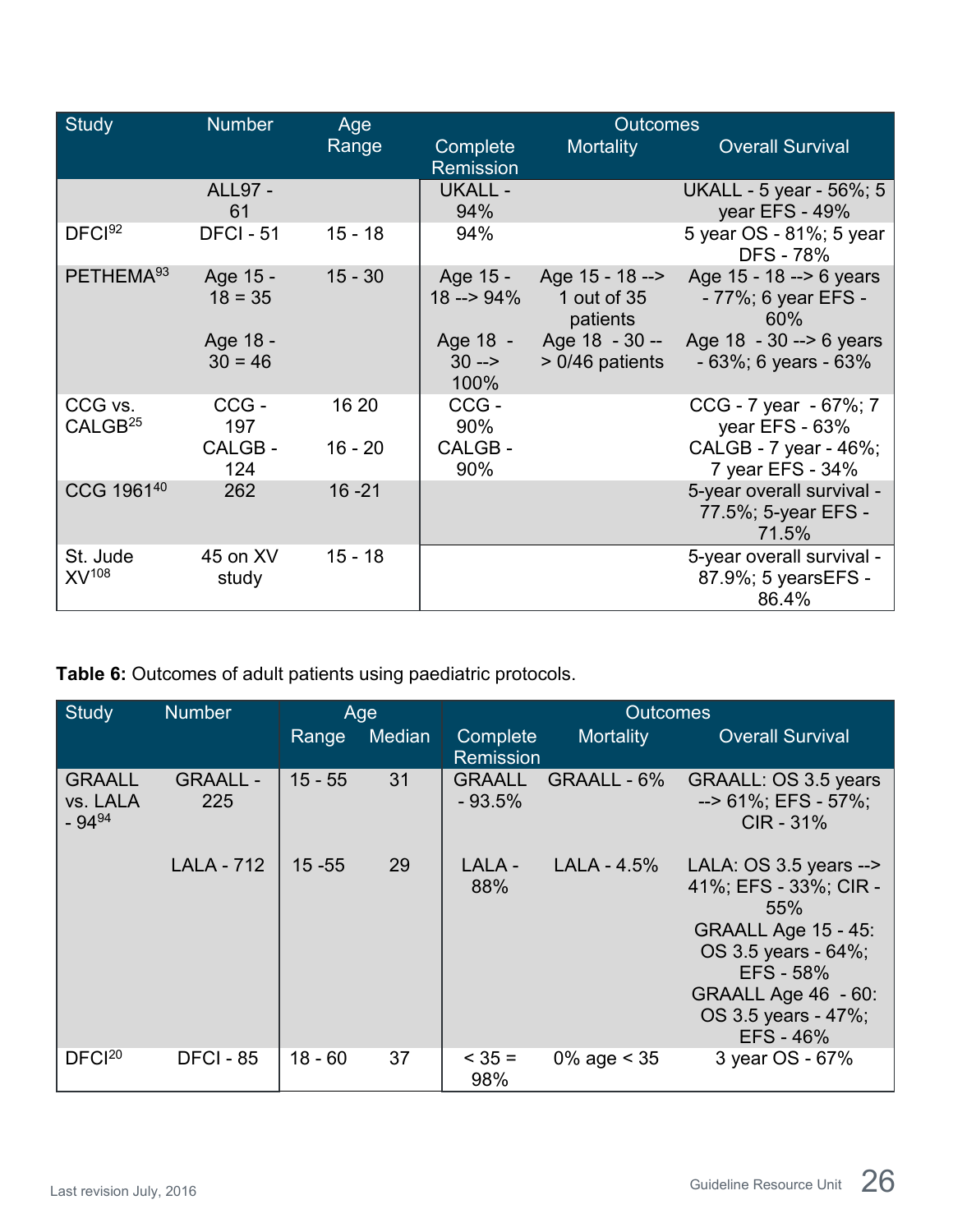| <b>Study</b>        | <b>Number</b>           |           | Age    | <b>Outcomes</b>                                                           |                    |                                                                              |  |
|---------------------|-------------------------|-----------|--------|---------------------------------------------------------------------------|--------------------|------------------------------------------------------------------------------|--|
|                     |                         | Range     | Median | Complete<br>Remission                                                     | <b>Mortality</b>   | <b>Overall Survival</b>                                                      |  |
|                     |                         |           |        | $> 35$ yo -<br>$-81%$                                                     | 8% age - 36-<br>49 | 5 Year OS - 63%                                                              |  |
|                     |                         |           |        | Combine<br>d - 89%                                                        | 73% age > 50       | DFCI Age 18 - 35: 3<br>year OS - 83%; RFS -<br>77%                           |  |
|                     |                         |           |        |                                                                           |                    | DFCI Age 35 - 60: 3<br>year OS - 52%; RFS -<br>60%                           |  |
|                     |                         |           |        |                                                                           |                    | DFCI Age 18 - 35: 5<br>year OS - 80%<br>DFCI Age 35 - 60: 5<br>year OS - 50% |  |
| DFCI <sup>45</sup>  | Age 17 - 60<br>$-2$ 156 | $17 - 60$ | 37     | $17 - 34 =$<br>99%                                                        |                    | Age 17 - 34 5 year $OS =$<br>80%                                             |  |
|                     |                         |           |        | $34 - 50 =$<br>87%                                                        |                    | Age 34 - 50 5 year OS=<br>50%                                                |  |
|                     | $17 - 34 -$<br>73       |           |        | $50 - 60 =$<br>90%                                                        |                    | Age 50 - 60 5 year OS=<br>62%                                                |  |
|                     | $34 - 50 -$<br>54       |           |        | Combine<br>d - 93%                                                        |                    | Combined 5 year OS -<br>66%; 5 Year DFS - 70%                                |  |
|                     | $50 - 60 -$<br>29       |           |        |                                                                           |                    | age < 34 and low WBC<br>$(n = 57)$ : 85% (71–93%)                            |  |
|                     |                         |           |        |                                                                           |                    | age <34 and high WBC<br>$(n = 15): 57\% (28 - 78\%)$                         |  |
|                     |                         |           |        |                                                                           |                    | $age > 34$ and low WBC<br>$(n = 73): 57\% (44–68\%)$                         |  |
|                     |                         |           |        |                                                                           |                    | age > 34 and high WBC<br>$(n = 10)$ : 30% (7–58%)                            |  |
| DFCI <sup>109</sup> | 51                      | $60 - 79$ | 65     | BCR-<br><b>ABL</b><br>Positive -<br>$-81%$                                | 20%                | BCR - ABL Positive --><br>47.3 % at 5 years                                  |  |
|                     |                         | (12 > 70) |        | BCR-<br><b>ABL</b><br>Negative<br>$\Rightarrow$ 71%<br>Combine<br>d - 75% |                    | BCR - ABL Negative --><br>40.5% at 5 years                                   |  |
| DFCI <sup>95</sup>  | 92                      | 18-50     | 28     | 85%                                                                       | 1/92 patients      | 4 Year OS 67%; DFS -<br>69%; EFS - 58%                                       |  |
|                     |                         | 18-29     | 48     | $16/18 =$<br>89% T-<br>cell                                               |                    | Age 18 - 29: 4 Year OS<br>- 68%; DFS - 70%; EFS<br>$-55%$                    |  |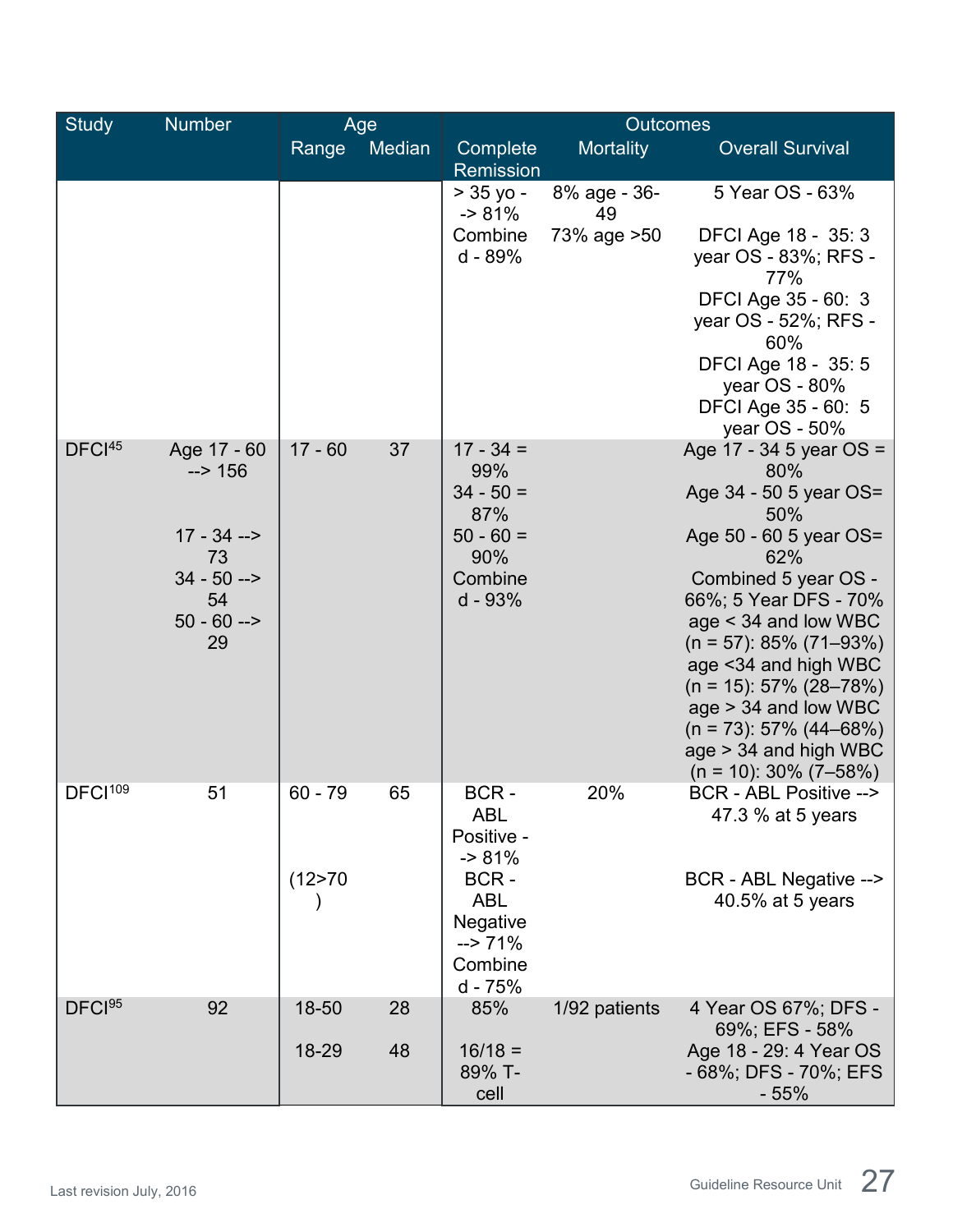| <b>Study</b>         | <b>Number</b> |           | Age    |                                                                                                  | <b>Outcomes</b>     |                                                                                                                                                                                                                                                                                                                                     |  |  |
|----------------------|---------------|-----------|--------|--------------------------------------------------------------------------------------------------|---------------------|-------------------------------------------------------------------------------------------------------------------------------------------------------------------------------------------------------------------------------------------------------------------------------------------------------------------------------------|--|--|
|                      |               | Range     | Median | Complete<br>Remission                                                                            | <b>Mortality</b>    | <b>Overall Survival</b>                                                                                                                                                                                                                                                                                                             |  |  |
|                      |               | $30 - 50$ | 44     | $62/74 =$<br>84 % B-<br>cell<br>$14/18 =$<br>78% Ph -<br>$+ve$<br>$64/74 =$<br>86% Ph -<br>$-ve$ |                     | Age 30 - 50: 4 Year OS<br>$-65\%$ ; DFS $-67\%$ ; EFS<br>$-61%$<br>T-cell ALL: 4 year OS -<br>76%; DFS - 87%; EFS -<br>77%<br>Ph -ve/B-cell: 4 Year<br>OS - 68%; DFS - 66%;<br><b>EFS - 57%</b><br>Ph +ve/B-cell: 4 year<br>OS - 53%; DFS - 54%;<br><b>EFS - 42%</b><br>WBC < 20: 4 year OS -<br>80<br>WBC > 20: 4 year OS -<br>45% |  |  |
| DFCI <sup>110</sup>  | 30            | 51-72     | 58     | age > 50<br>$= 67%$                                                                              | Age $> 50 =$<br>10% | 62% at 1 year; < 20% at<br>3 years (based on<br>survival curve)                                                                                                                                                                                                                                                                     |  |  |
| CALGB <sup>111</sup> |               | 17-39     | 24     |                                                                                                  | 3%                  | EFS 59% at 3 years<br>OS 73% at 3 years                                                                                                                                                                                                                                                                                             |  |  |

### **CNS Prophylaxis and Treatment:**

Because of the high risk (up to 50%) of CNS relapse, CNS prophylaxis is an essential part of any treatment regimen for ALL. Standard approaches include the use of repeated (11-12) doses of intrathecal (IT) chemotherapy. This has been demonstrated in many studies to reduce the risk of CNS relapse to 10% or less. Although many protocols use triple intrathecal chemotherapy with methotrexate, cytarabine and corticosteroids, a recent pediatric randomized study did not show any difference in CNS relapse rates between this approach and single-agent methotrexate.<sup>112</sup> A baseline LP is required to rule out CSF disease at diagnosis. If positive, the usual approach is to administer intrathecal chemotherapy twice weekly until the CSF has been adequately cleared (as evidenced by 3 consecutive negative results). Although the standard cerebrospinal fluid (CSF) diagnostic approach consists of morphologic analysis of a cytospin preparation, studies have shown that flow cytometry of CSF provides greater sensitivity, $^{\rm 113}$  and may thus be a more reliable indicator of blast clearance.

Most older treatment protocols incorporated prophylactic cranial radiation; however, this adds significant short-term and potential long-term toxicities. Recent pediatric studies have demonstrated that routine cranial radiation can be safely deleted without adversely impacting CNS relapse rates;<sup>114</sup>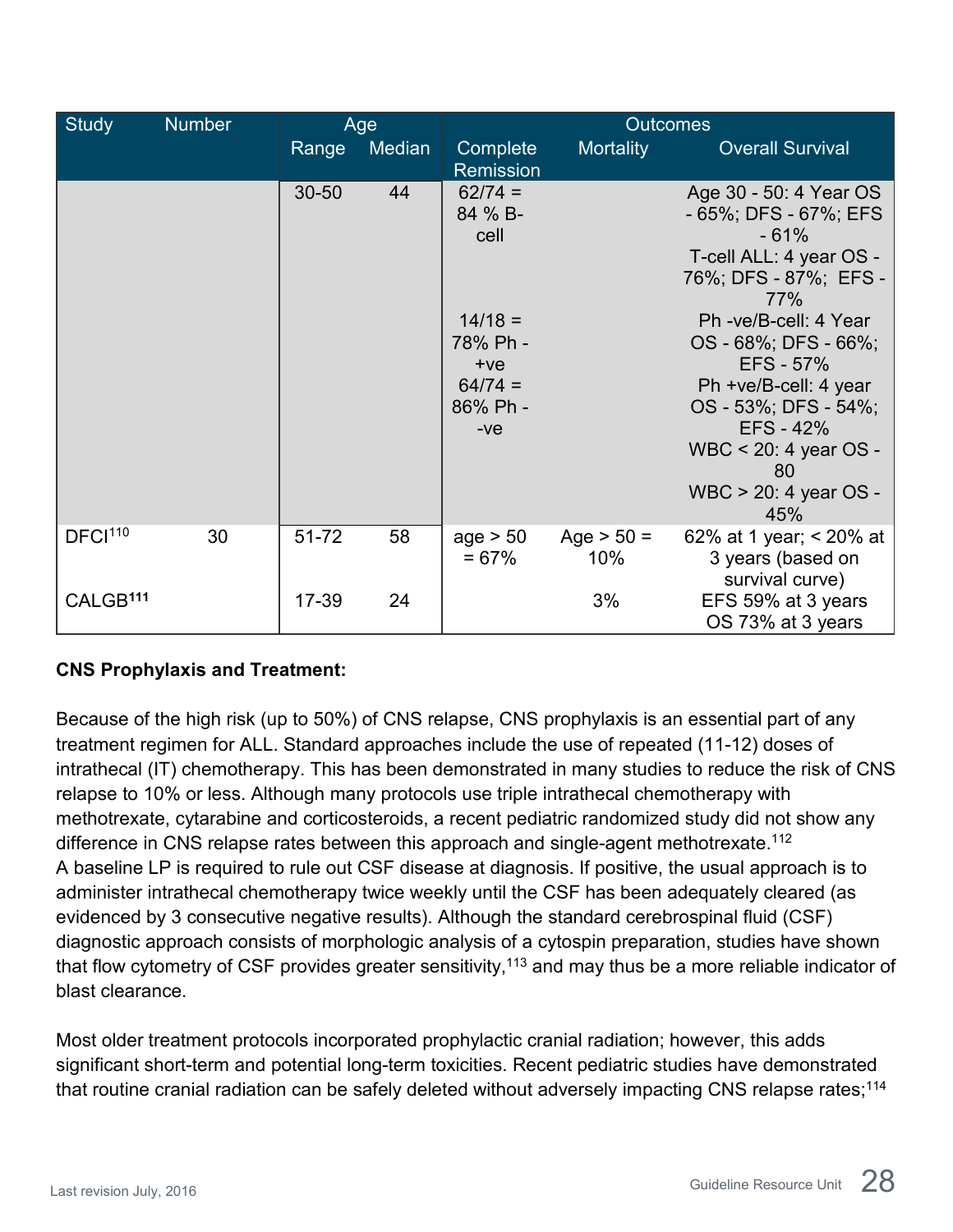this is particularly the case if high-dose intravenous methotrexate, which has good CNS penetration, is used. However, if evidence of fixed leptomeningeal disease is present based on the presence of focal neurologic symptoms and corresponding MRI findings, CNS radiotherapy is indicated as intrathecal chemotherapy alone is usually insufficient.

#### <span id="page-28-0"></span>**Provincial Recommendations for Treatment of ALL**

#### **Adolescents and Young Adults (AYA):**

Adolescents and young adults have been variably defined as those aged 15 – 35 (40) years old. A multitude of accumulating evidence suggests that this group of patients is best treated with a pediatric or a pediatric inspired protocol. Ram et al. conducted a systematic review of 11 studies that compared adult and pediatric protocols.115 Overall, all-cause mortality, relapse rates and non-relapse mortality were lower in the pediatric groups whereas CR rates and EFS were higher in the pediatric groups. It is important to note that in many of these studies the median age ranged from 12.9 – 31 with only two studies including patients over age 55.

Boissel and colleagues compared the outcomes of adolescents aged 15 – 20 years of age treated with the adult LALA -94 vs. the peadiatric FRALLE-93 protocol <sup>90</sup>. The LALA-94 trial included 100 patients (median age 17.9 years) and the FRALLE-93 trial included 77 patients (median 15.9 years) 15- 20 years of age. The CR rate was significantly higher in the FRALLE-93 trial (94 %) than the LALA-94 trial (83 %). The 5 year-EFS was also worse in the LALA-94 trial (67 %) compared to 41 % in the FRALLE-93 trial. In the Dutch study by de Bont and colleagues  $91$ , adolescents aged 10 – 20 years old were treated with the Dutch Childhood Oncology Group (DCOG) or adult Dutch-Belgian Hemato-Oncology Cooperative Study Group (HOVON) adult protocol. For 15–18-year-old adolescents, the 5- year event-free survival (EFS) when treated on pediatric protocols was 69%, which is significantly higher than when treated on adult protocols (34%).

Stock and colleagues<sup>25</sup> assessed the outcomes of 321 adolescents and young adults ages  $16 - 20$ years treated on either the paediatric Children's Cancer Group (CCG) protocols (N= 197, median age 16) or the CALGB group protocols ( N= 124, median age 19). EFS at 7 years for the 25 CALGB patients aged 16 to 17 years was 55% which was not different that the CCG patients (*P* =.49). Notably, 18-20 year olds treated with the CALGB protocol fared significantly worse compared to 18- 20 year olds treated with the CCG protocol (7 year EFS 29% vs. 57%). More frequent and earlier CNS prophylaxis was incorporated into the CCG trials leading to a lower CNS relapse rate of 1.4% in the CCG arm and 11 % in the CALGB arm.

In the most recent study the GRAALL study group evaluated the outcomes of 225 adult patients aged 15 to 60 treated with the GRAALL-2003 protocol and compared the outcomes with 712 patients aged 15 – 55 treated on the adult LALA-94 protocol. The overall CR rate for the 225 GRAAL-2003 treated patients was 93.5% with 6% induction mortality. A significantly longer OS was observed in patients aged 15 - 45 at 42 months when treated with the GRAALL-2003 protocol. Storring and colleagues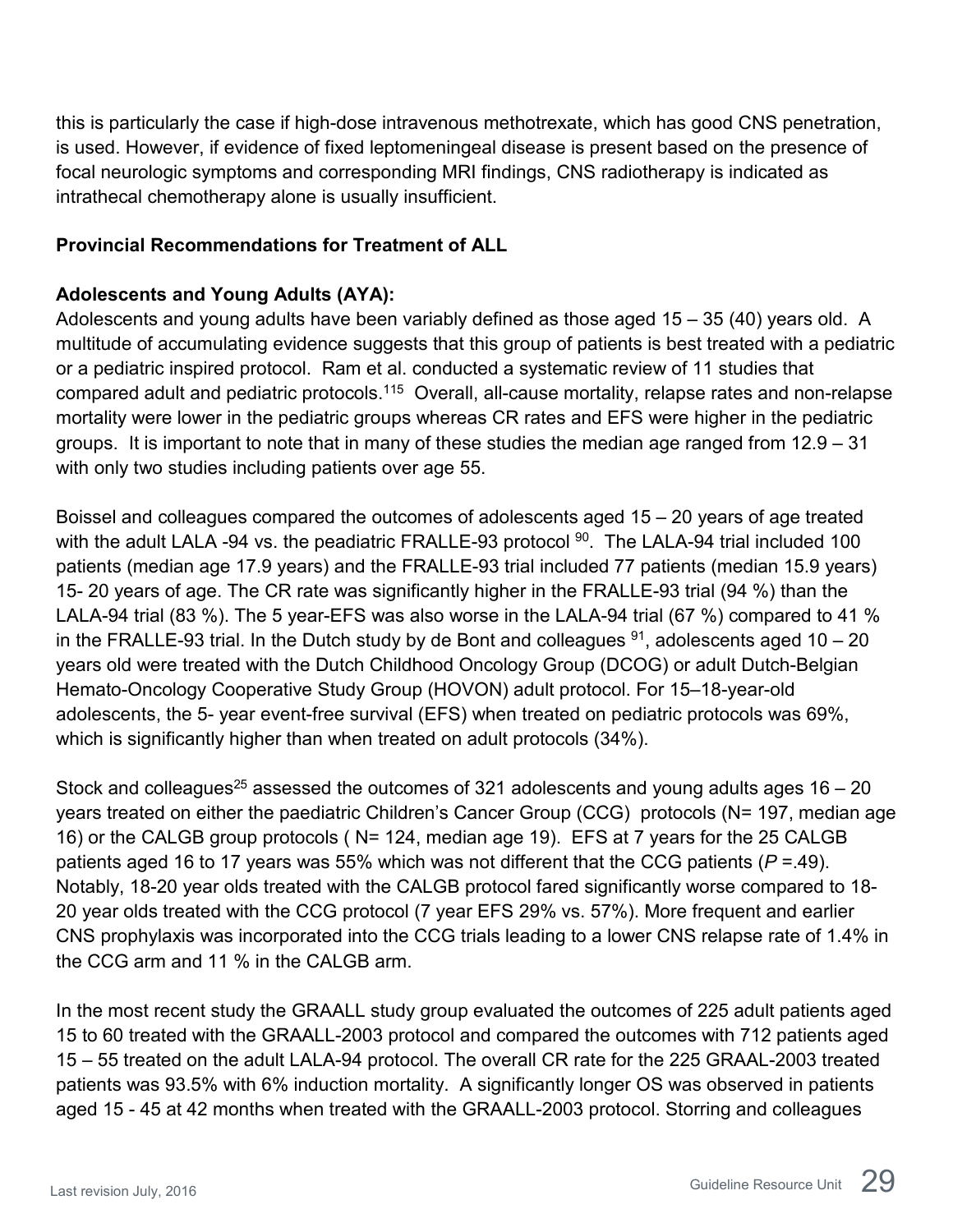also assessed the outcomes of adults treated with the modified DFCI paediatric regimen. $^{\mathsf{20}}$  Between 2000 and 2006 85 adults aged 18 -60 (median age 37) with BCR-ABL negative ALL were treated. CR was achieved in 89% of cases. Of these, only age predicted for achievement of CR. For patients aged ≤35 years, the complete response rate was 98% (41/42). For patients age < 35 the median 3 year RFS was 77% and the median 3 year OS was 83%.

#### **Recommendations for AYA patients:**

Notwithstanding the potential barriers to administration of a paediatric protocol, we recommend that all adolescents and young adults patients be treated with a paediatric protocol. In Alberta, as in many other Canadian centers, the standard regimen is the modified Dana Farber Cancer Institute (DFCI) protocol. The original DFCI protocol is shown in Appendix A. The modified AL.4 protocol used in National Cancer Institute of Canada ALL study is shown in Appendix B. The modified protocol as used by the Princess Margaret Hospital (PMH) is shown in Appendix C. Patients with co-morbidities, felt to be ineligible for the full protocol, may require modifications to minimize toxicity.

The native E. coli asparaginase used in the DFCI 91-01 protocols is no longer available in Canada, and has been replaced by pegylated asparaginase (Pegaspargase). This should be given no more frequently than once every 3 weeks in adults due to its long half-life (see Appendix C and D).

#### **Patients Aged 35(40)-60:**

The use of pediatric protocols for the treatment of adolescents has inspired some groups to explore the use of pediatric protocols in older adults however the data are not clear whether this represents a significant difference relative to adult protocols. When using the paediatric GRAALL-2003 protocol improvemnets in EFS and OS were noted at 42 months but only for patients  $\leq$ age 45.<sup>94</sup> Similarly, Storring and colleagues, when using a modified DFCI paediatric regimen<sup>20</sup> for adults aged 18 -60 noted that the complete response rate decreased with increasing age – from 86% for patients aged 36–49 years, to 73% for patients aged ≥ 50 years. In addition, there was a trend for an increase in induction mortality by age: 0% for age  $\leq$  35 years, 8% for age 36–49 years, and 20% for age  $\geq$  50 years. In addition, age >35 was significantly associated with inferior 3 year - OS (83% vs. 52%). In an updated analsysis,

Brandwein et al. assessed the outcomes of 156 adults with BCR-ABL negative ALL treated with a modified DFCI. Again, the CR rate decreased with increasing age. The CR rate amongst those age <34 was 99% while for those age 34-50 the CR rate was 87% and those aged 50-60 was 90%. The 5 year OS amongst patients aged <34 was 80% while those for patients aged 34-50 was 50% and those aged 50-60 was 62%. Whether the decreased rate of survival seen in patients aged 34-50 was due to an increased use of allo- SCT in this age group is unknown. DeAngelo and colleagues recently presented the results of their studies on the use of the DFCI protocol for patients 18-50 years old. They found no statistically significant difference in the outcomes for patients that were 18-29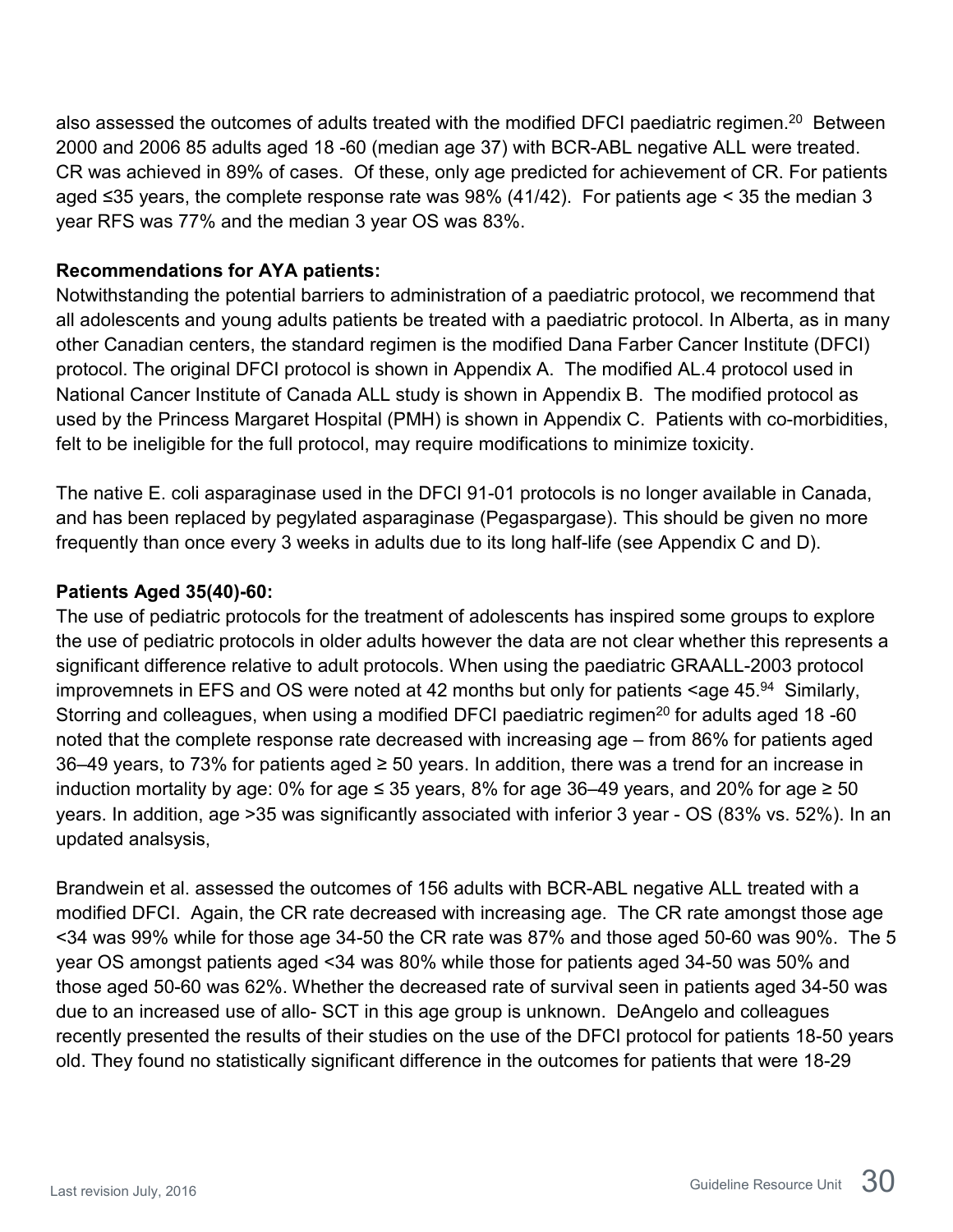years old or those that were 30-50 years old in terms of 4 years DFS (70 vs. 67%), 4 year EFS (55 vs. 61%) or 4 year OS (68 vs. 65%).

#### **Recommendations for Patients Aged 35(40)-60:**

These data suggest that although results in patients 30-60 years old may be inferior to those in adolescents and young adults a use of a pediatric protocol may benefit these patients with 3-5 year OS improving from an historic 35-40% to 50-70%. The lower OS observed in some studies may be related to the preferential use of allo-SCT in this cohort of patients. Nonetheless, we recommend that patients in this age range continue to be treated with the DFCI protocol (Appendix A-C). However, given the increased toxicities seen in middle-aged adults, some patients, particularly those age 50-60, may require changing to a less toxic regimen such as the modified DFCI protocol for older patients (see below).

#### **Patients Aged >60:**

The outcome of patients above age 60 treated with standard ALL chemotherapy has been generally poor. Larson et al. using the CALGB 8811 protocol noted a 3 year OS of only 17% with a median survival of only 1 month.<sup>82</sup> Brandwein et al. noted similar results when using a multitude of different adult based chemotherapy regimens.<sup>116</sup> In their study the 3 year OS was only 18.4%. Using the HyperCVAD protocol Kantarjian et al. noted a 5 year OS of 17%.<sup>12</sup> Thus, it appears that the majority of older patients with ALL will succumb to their disease although some older patients may remain long-term survivors.

Whether a paediatric inspired regimen might benefit this older subset of patients was investigated by Martell et al. who evaluated the outcomes of 51 patients treated with a modified DFCI paediatric regimen at the PMH (Appendix B).<sup>109</sup> Modifications from the full-dose DFCI 91-01 protocol during induction included the substitution of dexamethasone for two 4-d pulses instead of daily prednisone, reduction of the methotrexate dose from 4 g/m2 to 40 mg/m2, reduction in the asparaginase dose from 25 000 to 12 000 iu/m<sup>2</sup> and removal of one vincristine dose. In the CNS prophylaxis phase cranial radiation was removed. In the intensification phase seven cycles were given instead of 10, the dexamethasone dose was reduced to 6 mg PO BID and the asparaginase reduced to 6000 iu/m2 from 12500 iu/m<sup>2</sup>. In the maintenance phase parenteral methotrexate was switched to oral, and the dexamethasone dose was again reduced from 6 mg/m2 BID to 6 mg PO BID. For patients who developed progressive grade ≥2 neuropathy, intravenous vinblastine 10 mg was substituted for vincristine. Median age was 65 (60 – 79), 12 patients were over the age of 70, 35 patients were BCR-ABL negative and 16 were BCR – ABL positive. CR rate was 75% for the entire cohort with 20% induction mortality. Interestingly CR rate was 81% in BCR – ABL positive patients and 71% in BCR – ABL1 negative patients. The estimated 5-year OS was 40.5% for the BCR-ABL1 negative patients, and 47.3% for the BCR-ABL1+ patients but there was no significant difference in OS between these two groups. The estimated 5-year OS for BCR-ABL1 negative patients presenting with low WBC (defined as  $\leq 30 \times 10^9$ /L for B-ALL or  $\leq 100 \times 10^9$ /L for T-ALL) was 44.3% respectively.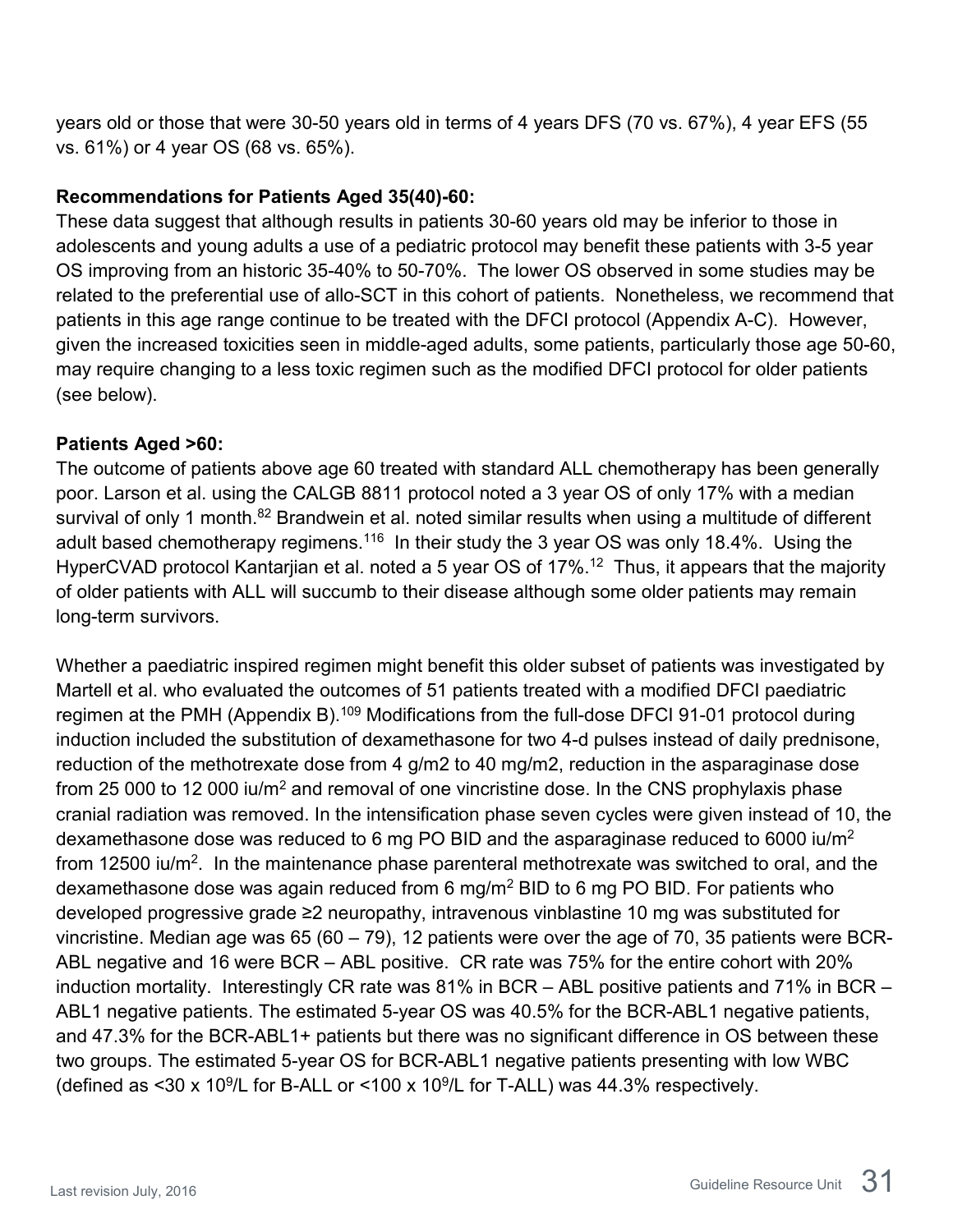#### **Recommendations for Patients Aged >60:**

Given that some medically fit patients above age 60 may be cured of ALL we recommend that eligible patients over age 60 be treated with curative intent therapy. Although, there are no randomized studies, based upon data from the PMH group, the modified DFCI provided superior results relative to historical controls. We therefore recommend that the modified DFCI protocol be used for older ALL patients (Appendix C). A more recent report from the Spanish PETHEMA group also showed reasonably good activity with their protocols, although relapse rates remained high.<sup>117</sup> Patients over age 75, or those age 60-75 with major co-morbidities precluding intensive chemotherapy, should be considered for palliative chemotherapy with corticosteroids and vincristine +/- low- dose asparaginase. Such patients should continue to receive central nervous system prophylaxis and may benefit from incorporation of a CNS phase. Patients not tolerating DFCI-type intensification, or judged to be unfit for such treatment, may be moved directly to the DFCI maintenance phase.

#### **Philadelphia Chromosome or BCR-ABL Positive ALL:**

Tyrosine kinase inhibitors (TKI's) have become the standard of care for Ph+/BCR-ABL+ ALL and have led to improvements in the outcomes for all age groups.<sup>1</sup> The earliest TKI used in ALL was imatinib. Although, different chemotherapy regimens and schedules of imatinib have been assessed, all showed improvements in overall survival and reduction in the relapse rate.<sup>118-120</sup> In the first large study done by the French GRAAPH-2003 group, the combination of imatinib with induction and postremission therapy<sup>121</sup> led to higher estimated OS (65% vs. 39%), lower CIR (30% vs. 49%) and improved DFS (51% vs. 31%) at 18 months in comparison to historical controls treated with the LALA-94 protocol. An Italian study also reported 5-year OS of 38% and DFS of 39% with imatinib combined with chemotherapy and again these results were significantly superior to a historical cohort receiving chemotherapy alone.<sup>122</sup> In the large UKALL/ECOG2993 trial investigators reported an improved post-induction CR rate with imatinib, improved 4 year OS, EFS and a considerable reduction in relapse risk in the imatinib cohort.<sup>123</sup> Lastly, The M.D. Anderson group also combined imatinib with their standard hyper-CVAD protocol and reported CR rates of 93% as well as results that were substantially superior to their retrospective results with chemotherapy.<sup>124</sup>

Second and third generation TKI's have also been assessed in Ph+ ALL.<sup>125-128</sup> Kim et al evaluated the outcomes of Nilotinib with multiagent chemotherapy for adult patients with newly diagnosed Ph+ve ALL. After achieving CR, subjects received either 5 courses of consolidation, followed by 2 year maintenance with nilotinib, or allo-HCT. Amongst the 90 evaluable subjects the CR rate was 91%, the 2-year RFS was 72% and the 2-year OS was 72%. Unlike nilotinib, dasatinib has the ability to peneterate the CNS. Single agent dasatinib is associated with short-term cytogenetic remission and median relapse free survivals of only 3.3 months. Studies of dasatinib in combination with chemotherapy, however, have been associated with excellent response rates approaching 100% with minimal toxicity.<sup>72, 125</sup> Ponatinib was evaluated in Ph+/BCR-Abl+ by Jabbour and colleagues for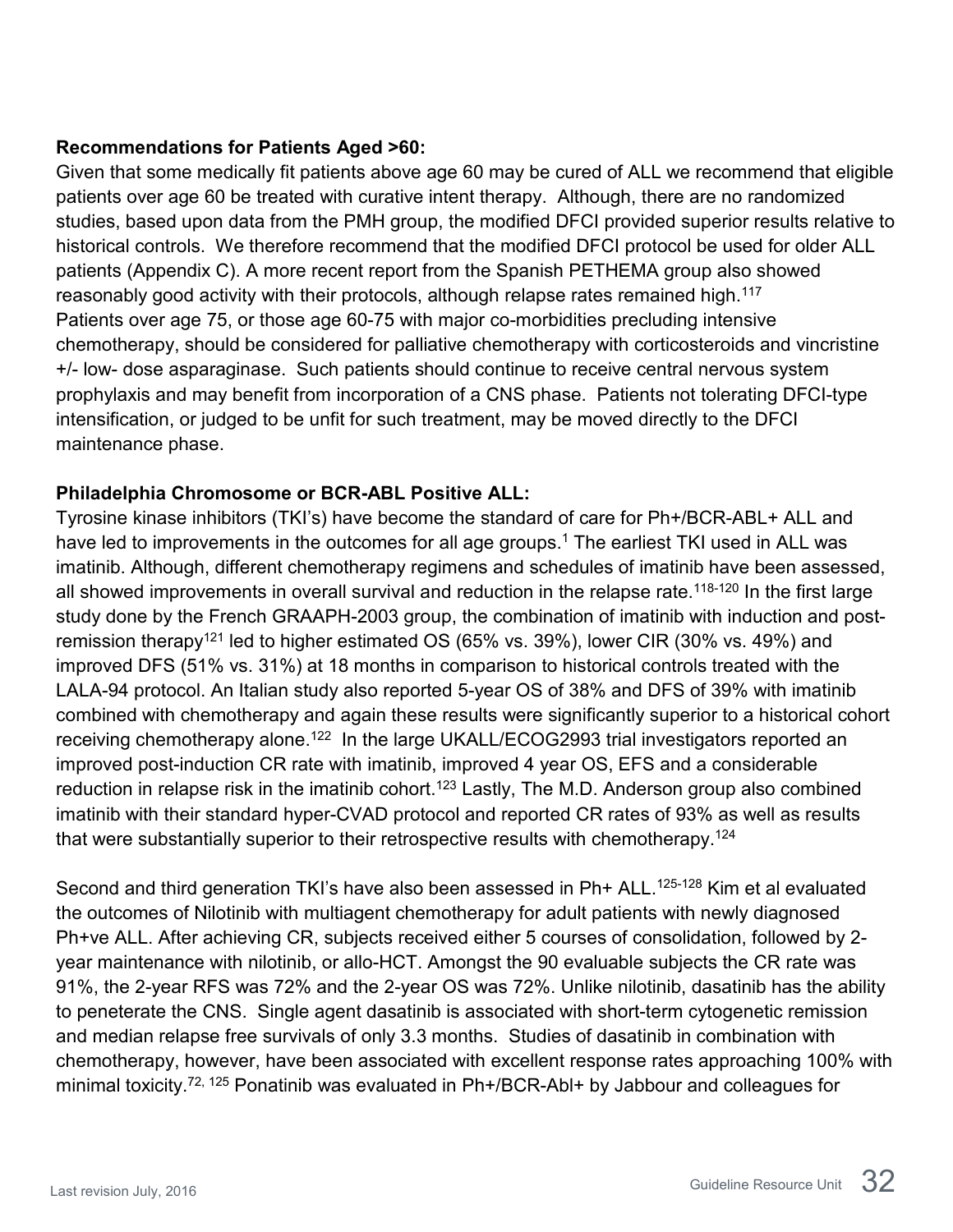patients up to age 60 with previously untreated Ph +ve ALL. Ponatinib 45 mg was given daily for the first 14 days of cycle 1 then continuously each subsequent cycle of hyper-CVAD. Patients in complete remission received maintenance with ponatinib 45 mg daily with vincristine and prednisone monthly for 2 years followed by ponatinib indefinitely. The 2-year EFS rate was 81% (95% CI 64-90) for the 37 patients enrolled in the study.<sup>128</sup>

Several investigators have combined TKI's with paediatric based regimens used for the treatment of adult patients. Thyagu et al. evaluated the outcomes of 32 ALL patients age 18-60 with Philadelphia positive ALL treated between 2001 and December 2008 with imatinib. Ninety-four percent of patients (94%) achieved a CR and, of the 28 patients proceeding to intensification therapy, 16 received a HSCT. The 3-year OS was 56% in the transplanted group vs. 50% in the non-transplanted group.<sup>129</sup> They also noted increased rates of peripheral neuropathy, ileus, myopathies, deconditioning, infections and abnormal liver enzymes in a high proportion of patients. Therefore, a number of modifications were made to the original DFCI protocol.<sup>129</sup> Using an unmodified DFCI protocol, Deangelo et al. reported similar results amongst 18 Ph +ve patients treated with imatinib, 11 of whom went on to transplant. The 4 year DFS was 54% and 4 year OS was 53%.<sup>95</sup> Martell et al. also treated 16 BCR-ABL positive patients aged 62 – 75 with a modified DFCI protocol together with imatinib. The CR rate was 81% with an induction mortality of 19% and the estimated 5-year OS was 47.3% for the BCR-ABL1+ patients.109

Monotherapy with TKI has been explored in several studies particularly in elderly patients, who had an extremely poor outcome with chemotherapy alone. Ottmann et al evaluated imatinib monotherapy in 27 patients older than 55 years of age, and observed CR in 26 patients and a partial remission in the remaining patient.<sup>130</sup> Vignetti et al. treated patients aged 61 to 83 years with Ph-+ ALL with a 45day induction of imatinib 800 mg daily plus prednisone (40 mg/m<sup>2</sup> daily). Post-remission therapy was not specified. All 29 assessable patients (100%) experienced a CR. At 12 months, the OS and DFS probabilities were 74% and 48%, respectively.<sup>131</sup>

The French GRAALL group conducted a large randomised controlled trial comparing a reduced intensity induction with imatinib, vincristine and dexamethasone (Arm A) to standard imatinib/hyper-CVAD A part (Arm B) in 268 adults with Ph+ve ALL up to age 60; both arms then received a second cycle with Hyper-CVAD B part.<sup>132</sup> The CR rate was higher in arm A than in arm B (98% vs 91%), mainly related to a lower induction death rate in Arm A, whereas the MMolR rate was similar in both arms (66% vs 64%). The OS was superior in the patients that subsequently proceeded to allogeneic HSCT; however, on subgroup analysis, patients who had achieved MRD negativity (defined as a >4 log reduction in BCR-ABL transcripts by PCR) by the end of the second induction cycle had a similar RFS with or without allogeneic HSCT. In contract patients who were MRD positive at that timepoint had a significantly better RFS with allogeneic HSCT, compared to those who were not transplanted. Therefore, MRD assessment with this regimen could be used to help identify a high-risk cohort for whom HSCT was beneficial.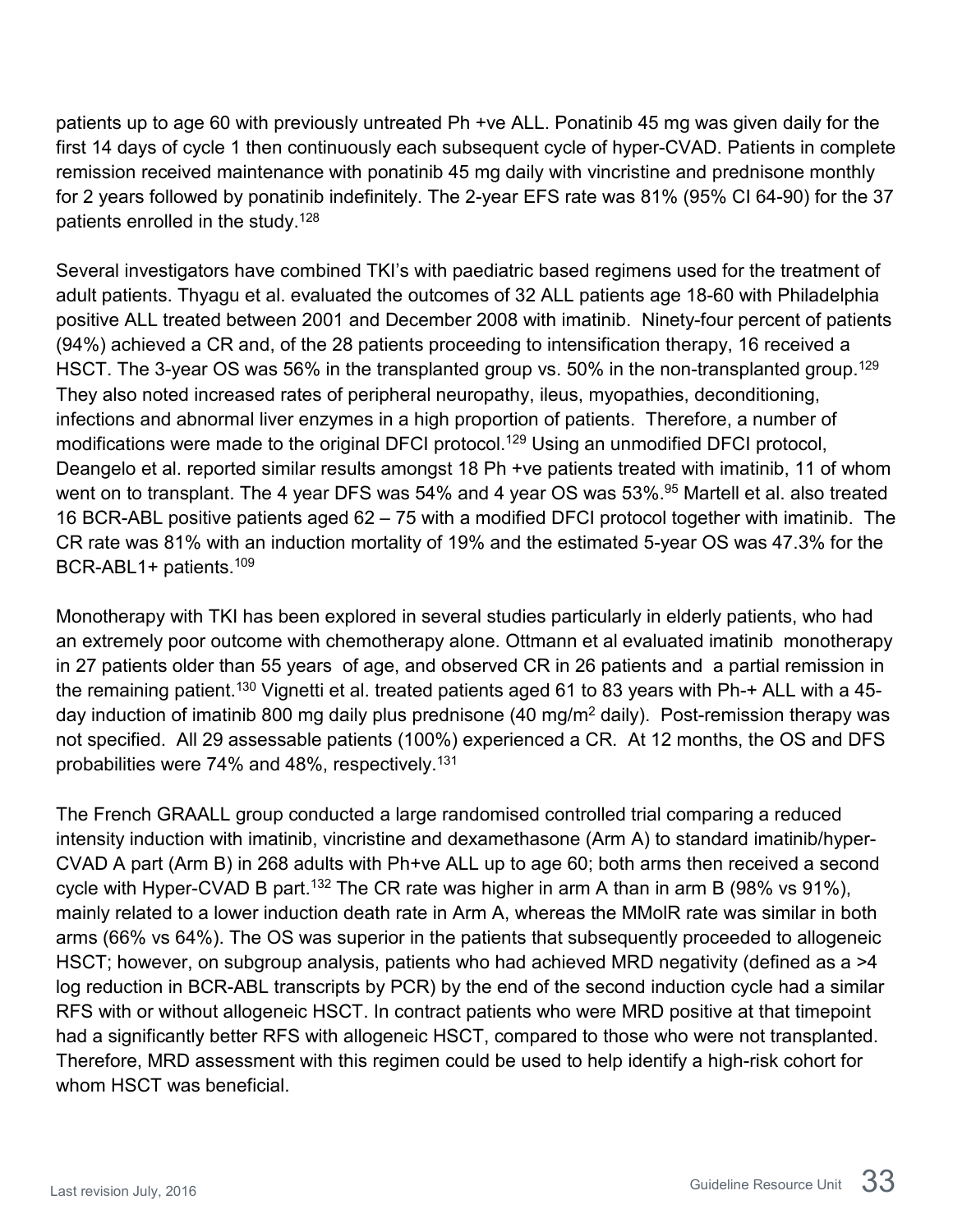Foa et al. evaluated a similar regimen consisting of dasatinib (70 mg twice daily for 84 days) together with prednisone 60 mg/m<sup>2</sup> daily for 32 days plus two doses of intrathecal methotrexate in untreated patients with Ph +ve ALL.<sup>125</sup> Post remission therapy was not defined with two patients receiving no further therapy, 19 continuing on TKI only (16 dasatinib, 2 imatinib and 1 imatinib-dasatinib), 10 receiving intensive chemotherapy with TKI, 4 having an auograft and 18 receiving an allogeneic HSCT. Overall, 53 patients aged 24 – 76 were treated. A CR rate of 100% was seen with 92.5% by day 22 and no deaths occurred during induction. Of the patients that had MRD measured by PCR 10 achieved levels lower than  $10^{-3}$  and 8 had a complete molecular remission. Twenty-three patients relapsed after completing induction with 12/17 relapsing patients showing a T315I mutation. This trial demonstrated impressive remission rates for dasatinib and steroids only but at the same time underscored the importance of adding intensive chemotherapy and/or HSCT to maintain durable remissions.

More recent studies suggest that the treatment landscape is changing. The MD Anderson group evaluated the use of ponatinib + Hyper-CVAD chemotherapy in fit patients with BCR-ABL+ ALL.<sup>133</sup> The 3-year EFS of 69% and OS of 84%, without transplant, were significantly superior to a historical group that had received dasatinib + Hyper-CVAD. These results suggest that using ponatinib with intensive chemotherapy upfront may potentially circumvent the need for transplant in CR1 for most patients. More recently the Italian GIMEMA group reported on a chemo-free regimen using dasatinib + blinatumomab.134 The CR rate was 98%, with 70-80% eventually achieving a complete molecular response; at a median follow-up of 18 months, the OS was 95% and DFS 88%. The MD Anderson group is currently using a combination of ponatinib + blinatumomab for 4 cycles, followed by ponatinib maintenance therapy, as their standard frontline regimen; the CR rate was 100% and 86% achieved a complete molecular response 154. While very promising, follow-up is brief, and these treatments are not currently approved as upfront therapy for BCR-ABL+ ALL.

#### **Recommendations Philadelphia Chromosome or BCR-ABL Positive ALL***:*

All patients with Ph+/BCR-ABL+ve ALL should receive a TKI combined with chemotherapy. No randomized studies are available comparing different TKI's in adults; therefore, a firm recommendation regarding the choice of TKI upfront cannot be made. Currently, only imatinib (600- 800 mg daily) is approved as first line therapy. Patients intolerant to imatinib should be switched to another TKI such as dasatinib; dasatinib may also be preferred for patients with CNS disease due to its excellent CNS penetration. Patients with documented T315I BCR-ABL mutations, or those refractory to or progressing on, a  $2<sup>nd</sup>$  generation TKI, should be treated with ponatinib.

Fit BCR-ABL+ve ALL patients should be treated with a TKI combined with induction and postremission chemotherapy. Given recent studies showing higher remission rates and decreased mortality using corticosteroids, TKI + vincristine during induction, this combination is recommenedd as initial induction therapy (see Appendix F); however, such patients require additional intensive chemotherapy +/- HSCT to maintain a durable remission.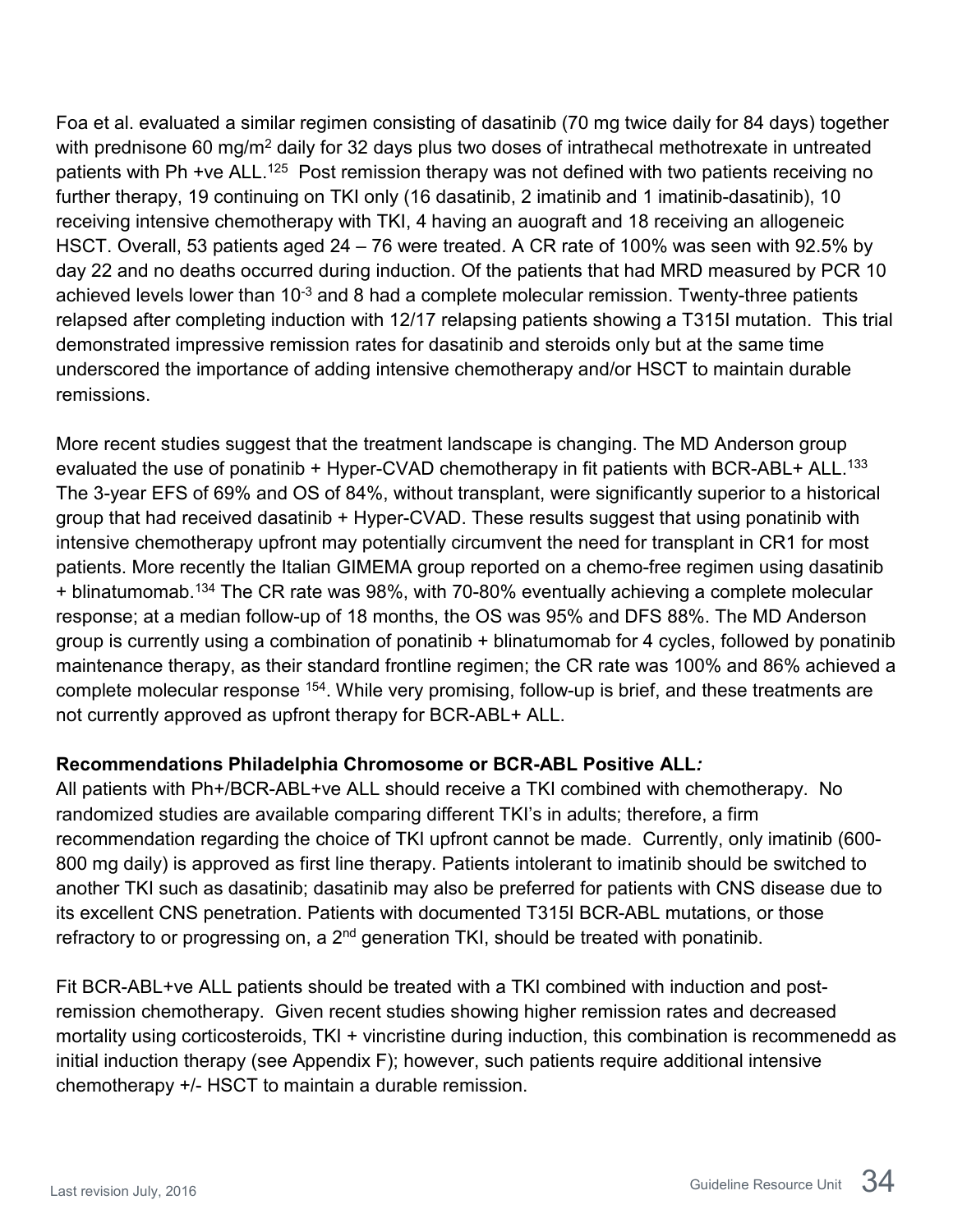Given data suggesting increased toxicity of asparaginase and vincristine with TKI, asparaginase should be deleted, and vinblastine substituted for vincristine, in the post-remission phases. Patients above age 65, particularly, those with major co-morbidities, poor performance status or ineligible for SCT should be treated with steroid and TKI +/- vincristine or vinblastine. Post induction therapy should be individualized based upon patient tolerance. Patients not transplanted should continue TKI indefinitely.

BCR-ABL monitoring by quantitative RT-PCR should be performed in all patients, post-induction and then every 3 months. Patients with inadequate response or loss of response should be switched to a second or third generation TKI as indicated and, depending on circumstances, may require switching from chemotherapy to blinatumomab.

#### <span id="page-34-0"></span>**Role of Allogeneic Stem Cell Transplantation**

#### **Ph-/BCR-ABL- ALL:**

In the largest adult ALL trial to date (MRC-ECOG UKALLXII/E2993) patients in first complete remission < 50 years were assigned to alloHCT if they had a compatible sibling donor while others were randomized to consolidation/maintenance therapy for 2.5 years or to autologous transplant and no further therapy. Patients were considered to be high-risk if they had age >35, WBC >30,000/ mL for B-lineage or WBC >100,000/mL for T-ALL, Philadelphia chromosome positivity, t(4;11), t(8;14), complex karyotype, low hypodiploidy or triploidy. All other patients were considered standard risk. In a donor versus no-donor analysis, patients with a sibling donor had improved OS than those with no donor (53% vs. 45%). In the standard risk group, the OS at 5 years was 62% for patients with a donor compared to 52% for patients with no donor (P=.02). In contrast, for high-risk patients OS was 41% for those with a donor vs. 35% for those without a donor (p=0.2) likely due to the high non-relapse mortality. The 10 year relapse rate was substantially lower in patients with a donor (24% for standard risk and 37% for high-risk) versus those without a donor (49% standard risk and 37% high-risk).<sup>19</sup> The Spanish PETHEMA group reported similar findings in their cohort of high-risk patients defined as those with age 30-50 years old, WBC count >25,000/ mL, Ph +ve, t(4;11)/other 11q23 rearrangements, or  $t(1,19)$ .<sup>87</sup> In contrast, two French studies both reported that there was an advantage for high-risk patients having a donor. 86, 135

A meta-analysis of 7 studies that included 1274 patients also noted improvements in overall survival for patients with donors relative to those in the no-donor groups undergoing allogeneic stem-cell transplantation. When only high-risk patients were analyzed, the survival advantage was greater.<sup>136</sup> More recently, Gupta et al. conducted a meta-analysis using individual patient data from a total of 20 trials that included a donor no-donor comparison. Overall survival at 5 years was significantly better in the donor arm (49.9% vs 42.7%, p=.003). However, because TRM was much higher in those age >35 both in the donor and no-donor arms there was no difference in OS in this age group. Interestingly, unlike in previous studies and using standardized definitions of high/standard risk, there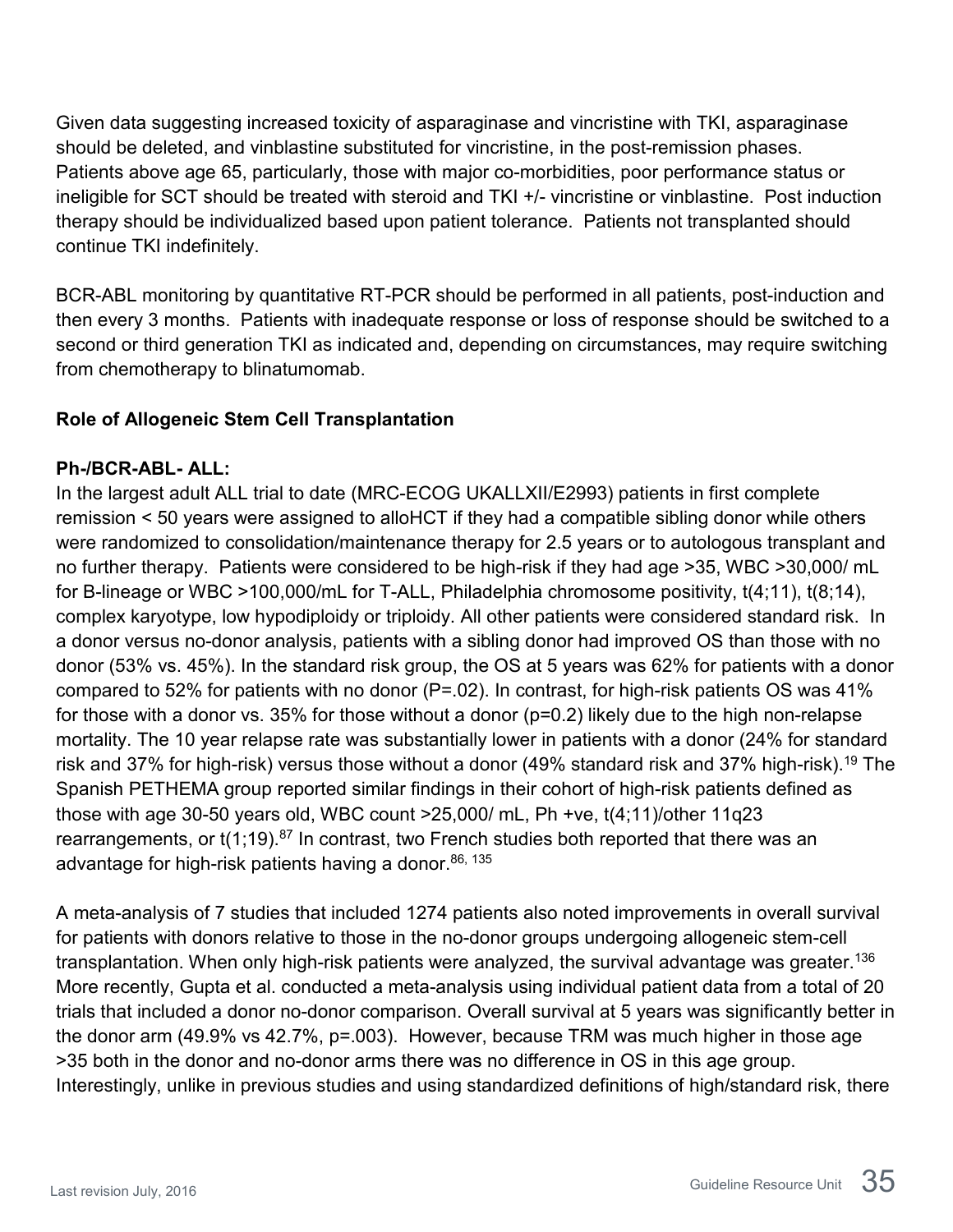was no evidence that survival differed by risk category. It was therefore concluded that patients age<35 benefit from an allo-SCT regardless of risk group. Furthermore, by reducing TRM, RIC has the potential to extend the benefit of allo-SCT to those age>35.

Despite the above data, it remains unclear whether adult patients treated with paediatric protocols would gain a benefit from SCT. In their study of a 156 BCR-ABL –ve patients treated with the DFCI protocol the 5 year OS amongst patients receiving an allogeneic SCT was 44% while for those not undergoing a SCT the survival was 74% with the difference possibly related to transplant related mortality. Seftel and colleagues compared 422 Ph-ve ALL patients aged 18-50 years with 108 patients receiving DFCI chemotherapy <sup>155</sup>. Expectedly, treatment related mortality was higher in those receiving a SCT (37% vs. 6%). At 4 years, the incidence of relapse was similar for those receiving SCT and chemotherapy (24% vs. 23%), however, both DFS and OS were improved for those receiving chemotherapy alone (40% vs. 71% for DFS and 45% vs. 73% for OS). Dhedin and colleagues further assessed the the role of allogeneic stem cell transplantation in Ph-ve ALL adult patients with at least 1 conventional high-risk factor treated with the paediatric inspired GRAALL 2003 and 2005 protocols.47 In all, 522 patients age 15 to 55 years old were candidates for SCT in first complete remission. Among these, 282 (54%) received a transplant in first complete remission while 240 (46%) did not. As with previous studies, the lower CIR observed in the SCT was counterbalanced by a higher NRM. When analyzing SCT in CR1 as a time-dependent event RFS and OS were not significantly improved in the SCT cohort. No significant effect of SCT on RFS was noted in patients younger or older than age 45 or on any prespecified baseline risk factor. RFS and OS were significantly longer, however, in patients who presented with morphologic poor early BM blast clearance or in late CR patients. Furthermore, SCT was associated with longer RFS in patients with postinduction minimal residual disease (MRD) >10<sup>-3</sup> but not in good MRD responders.

For pediatric-based protocols, asparaginase is a critical agent in achieving the high cure rates reported. There is evidence in both pediatric and adult studies with the DFCI protocol that the inability to deliver the intended asparabinase dosing during intensification (defined as >80%) is associated with a higher relapse rate.<sup>20, 137</sup> Therefore, the inability to deliver effective asparaginase dosing (e.g. due to pancreatitis) places the patients in a higher risk category and warrants consideration of allogeneic HSCT.

#### **Recommendations for Ph-/BCR-ABL- ALL:**

These data suggest that patients with Ph-/BCR-ABL -ve ALL treated with a paediatric protocol who attain an MRD negative complete remission are at low risk of subsequent relapse and will not benefit from an allogeneic SCT. It is therefore recommended that such patients not proceed with allogeneic SCT, unless they are unable to complete the protocol. Given that patients with MLL (KMT2A) rearrangements remain a high-risk group with pediatric based regimens, SCT may be a reasonable recommendation for younger ALL patients with this abnormality. Failure to achieve a complete hematologic remission after the first induction cycle is also generally considered a high risk features;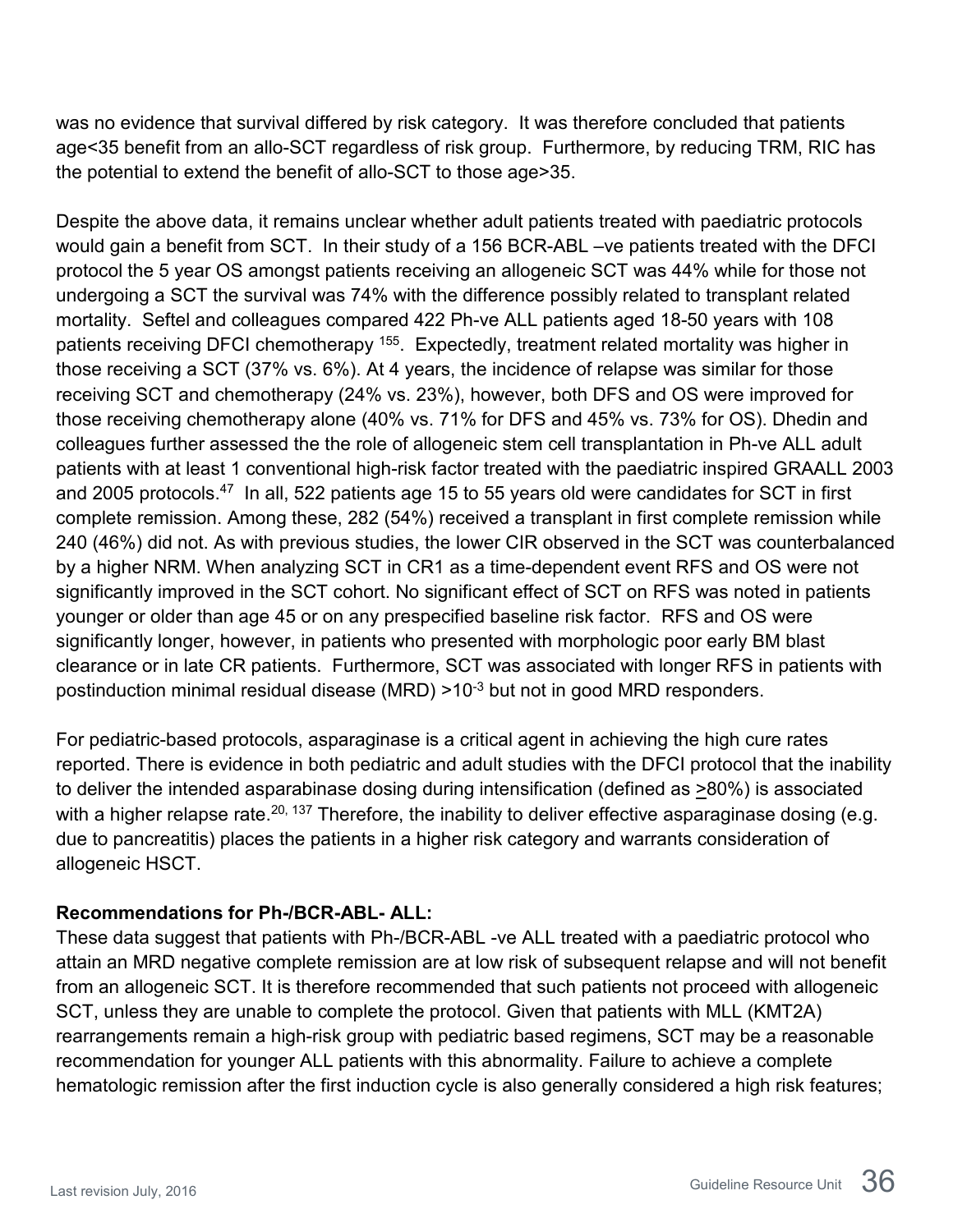transplantation is also recommended for these patients. Although high presenting WBC has been identified in the past as a high-risk feature, its prognostic value is superceded by MRD based on data from GRAALL. Failure to deliver effective asparaginase dosing during intensification should also warrant consideration of allogeneic SCT.

Patients who are MRD +ve at >10 $3$  (or >0.1%) after induction therapy, or >10 $4$  (<0.01%) at 16-18 weeks, are at higher risk of relapse and may benefit from transplant. Such patients should be considered for allogeneic HSCT, optimally after receiving further cytoreduction to attain an MRD negative state prior to transplant.

#### **Role of SCT in Patients with Ph/BCR-ABL Positive ALL:**

The UKALLXII/ECOG 2993 study evaluated the outcome of allo-SCT in Ph+/BCR-ABL+ patients younger than 55 years of age achieving complete remission with an adult ALL protocol. Of the 267 patients, 76 (28%) proceeded to alloHSCT in first CR (45 with cells from a sibling and 31 with cells from a MUD) whereas 86 received chemotherapy alone. The median EFS for all 267 Ph+ patients was 9 months and the median OS was 13 months. At 10 years, OS was 39% for sib alloHSCT, 31% for MUD alloHSCT, and 13% for chemotherapy. Comparing the outcome after any alloHSCT with the outcome after chemotherapy alone, OS, EFS, and RFS were all significantly superior for patients receiving any alloHSCT over those receiving chemotherapy alone. Whereas the leading cause of death in chemotherapy treated patients was relapse, the leading cause of death after transplantation was TRM, which was 27% after sib HSCT and 39% after MUD HSCT.31

Limited information is available comparing adult Ph+ patients receiving a paediatric protocol with those undergoing an allo SCT. Thyagu et al. treated 32 patients with Ph+ ALL with DFCI protocol together with imatinib. Of the 28 patients proceeding to intensification therapy, 16 underwent an allo-SCT. The 3 year OS was 56% in the transplanted group and 50% in the non-transplanted group.<sup>129</sup> Recent studies in the pediatric setting noted that children receiving intensive multidrug chemotherapy with imatinib had a survival higher than 80% compared to 35% in historical controls, and even better than related or unrelated HSCT (>60%). In the recent US Children's' Oncology Group study, the outcomes at 3 years were not significantly different for those treated with chemotherapy plus imatinib compared with those assigned to alloHSCT.<sup>138</sup> However, limited patient numbers precluded rigorous subgroup analysis.

Recent studies in adults are also demonstrating the impact of molecular status on relapse risk in Ph+ ALL. The MD Anderson Cancer Center<sup>139</sup> found that molecular positivity at a variety of time points was associated with a significantly higher cumulative incidence of relapse. The French GRAAPH study<sup>132</sup> found that the benefit of alloHCT in CR1 was restricted to patients who were molecularly positive post-induction chemotherapy. On subgroup analysis, patients who had achieved MRD negativity (defined as a >4 log reduction in BCR-ABL transcripts by PCR) by the end of the second induction cycle had a similar RFS with or withour allogeneic HSCT. In contract patients who were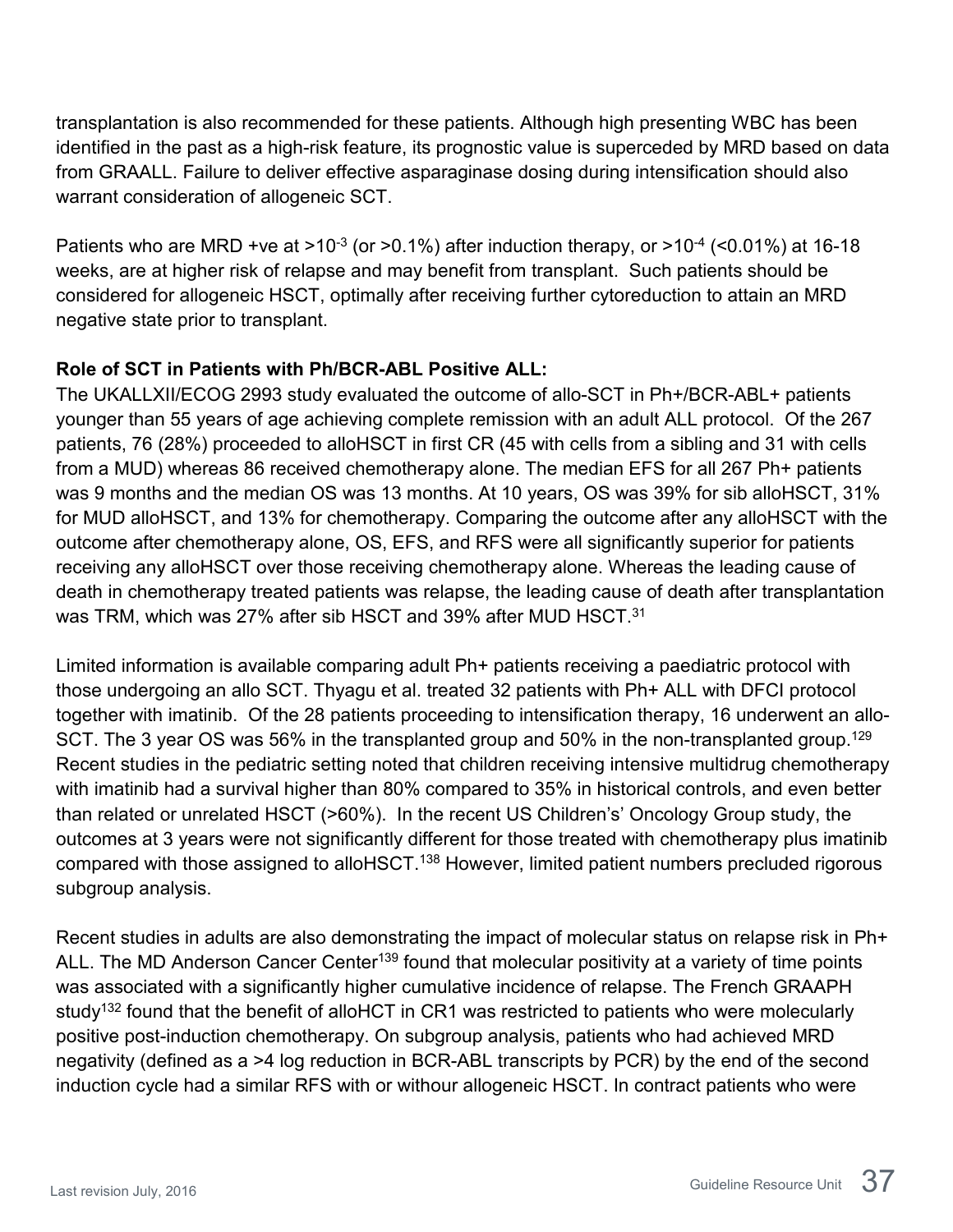MRD positive at that timepoint had a significantly better RFS with allogeneic HSCT, compared to those who were not transplanted. Therefore, MRD assessment with this regimen could be used to help identify a high risk cohort for which HSCT was clearly indicated.

In contrast, a study using nilotinib plus chemotherapy<sup>140</sup> found that overall survival was superior in patients undergoing HSCT regardless of MRD status; however, 60% of patients achieving molecular negativity remained free of relapse at 30 months without a transplant. Taken together, these data suggest that some patients who achieve MRD negativity early on may remain relapse-free with continuing chemotherapy + TKI, potentially sparing them the toxicity associated with transplant.

### **Recommendations for the Role of SCT in Patients with Ph/BCR-ABL Positive ALL:**

Although allogeneic HSCT remains the standard post-remission approach for many patients with BCR-ABL positive ALL, patients who achieve early MRD negativity by PCR (e.g. after induction with the Chalandon protocol) may be continued on post-induction chemotherapy + TKI without a transplant; these patients should continue with indefinite TKI and regular PCR monitoring. However, all patients with persistent molecular positivity should be referred for allogeneic HSCT if otherwise eligible. Consideration should be given to switching to a more potent TKI such as dasatinib or ponatinib in these MRD+ patients prior to transplant. Furthermore, patients with subsequent recurrence of MRD detectable disease by PCR should also be referred for transplant.

### <span id="page-37-0"></span>**Role of Cranial Radiation**

CNS involvement at the time of presentation is uncommon in adults with ALL being reported in 5% to 7% of patients.141 Before the use of central nervous system (CNS) prophylaxis, the CNS was the most frequently reported site of initial recurrence in children with ALL, accounting for up to 75% of cases.141 Similarly, amongst adults with ALL, CNS recurrence occurs in approximately 30% of those in a hematological remission.<sup>1</sup> Aur et al. published the results of St. Jude Total Study V in  $1971$ demonstrating that 2,400 cGy cranial radiation and five doses of intrathecal methotrexate greatly diminished CNS relapse resulting in the first cures of childhood ALL.<sup>142</sup> Subsequently, widespread incorporation of CNS prophylaxis led to the largest single "step up" in 10-year survival from approximately 20% to 60% among those diagnosed from 1970 to 1972 versus 1972 to 1975.<sup>142</sup> Given the significant risk of CNS relapse current adult and pediatric protocols incorporate CNS prophylaxis with both systemic and intrathecal chemotherapy and/or radiation.

Cranial irradiation is an effective form of CNS-directed treatment, but its effectiveness is offset by substantial rates of secondary neoplasms, endocrinopathies, growth impairment, neurocognitive dysfunction, and neurotoxic effects. Amongst the pediatric population, Pui et al. found that prior cranial radiation was associated with a 20.9% cumulative risk of second neoplasms at 20 years in addition to a higher mortality and a greater likelihood of being unemployed when compared to an age matched general population.<sup>142</sup> Subsequently, multiple trials compared CNS prophylaxis using intrathecal chemotherapy and/or intravenous methotrexate with cranial radiation. These trials demonstrated the efficacy of IT/IV therapy without cranial radiation leading to use of cranial irradiation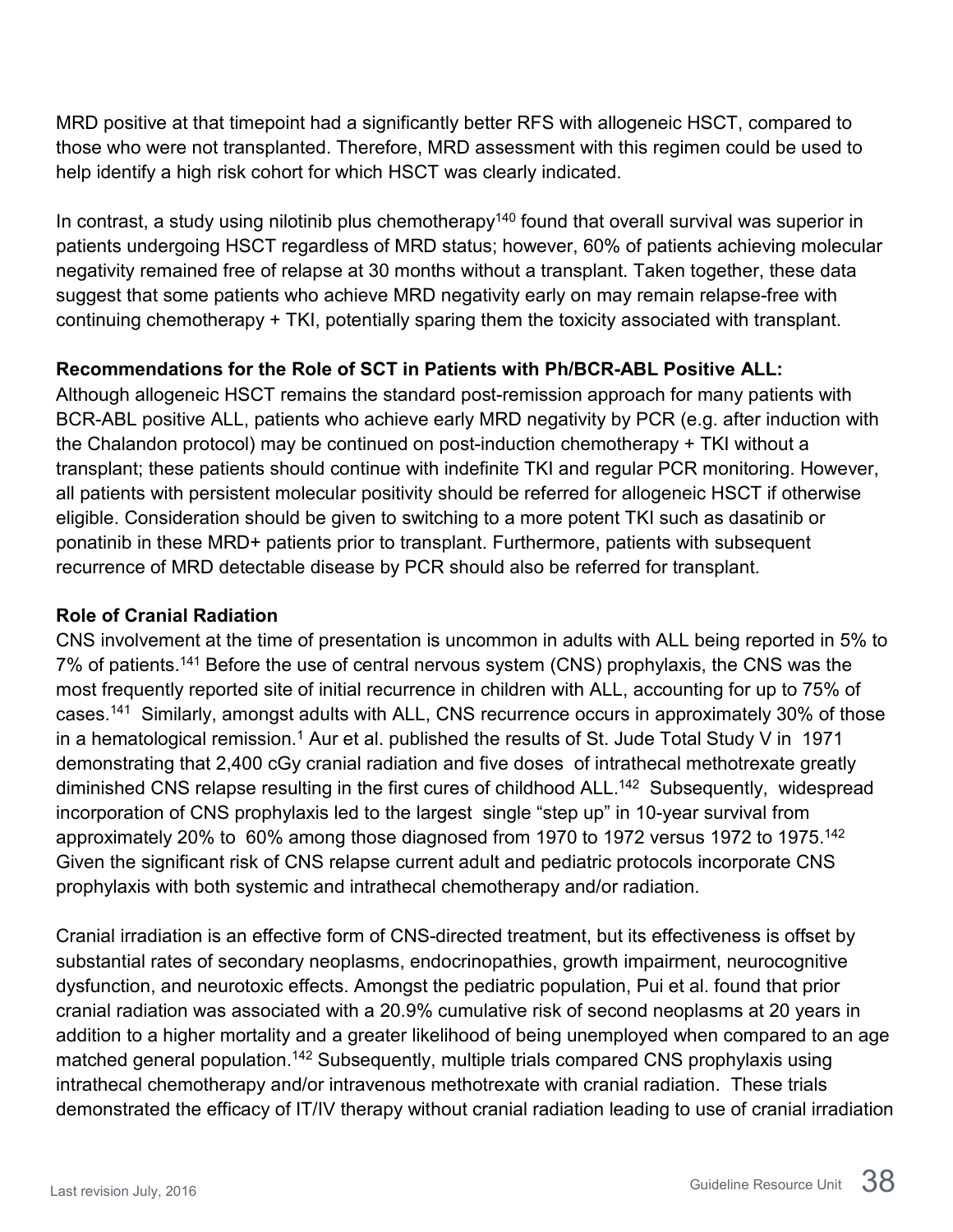for patients at especially high risk of CNS relapse and elimination of cranial radiation for infants or very young children, irrespective of their presenting features Jeha, 2009 #199. More recently, in the St Jude Total XV and Dutch Childhood Oncology Group acute lymphoblastic leukaemia-9 protocols cranial irradiation is replaced by triple intrathecal chemotherapy with methotrexate, hydrocortisone, and cytarabine for all newly diagnosed patients. The 5 year cumulative risk of isolated CNS relapse was 2·7% with the St Jude and 2·6% with the Dutch Childhood Oncology Group protocol similar to the relapse rates observed with prophylactic cranial irradiation (1·5–4·5%). In the largest study to date Vora and colleagues<sup>143</sup> obtained data on 16623 patients aged 1 to 18 years old treated between 1996 and 2007 by 10 cooperative groups. In their analysis cranial radiation was associated with a reduced risk of relapse but only in patients with overt CNS disease at time of presentation. In other patients there was no difference in CNS relapse between those that received and did not receive cranial radiation. These data suggest that, in the context of a pediatric protocol prophylactic cranial irradiation can be safely omitted in patients in the context of effective intrathecal and systemic chemotherapy.

#### **Recommendations for the Role of Cranial Radiation:**

Given the above data we recommend that cranial irradiation not be used for CNS prophylaxis in patients receiving a pediatric protocol such as the DFCI if intrathecal or systemic chemotherapy is used, unless there is evidence of fixed intracranial disease at presentation on MRI.

#### <span id="page-38-0"></span>**Supportive Care**

Supportive care remains an important aspect of the care of the ALL patient throughtout all phases of treatment. All patients should be transfused packed red blood cells as per institutional guidelines and particularly for symptomatic anemia. Similarly, platelets should be transfused to maintain platelet counts  $> 10 \times 10^9$ /L. All patients receive prophylaxis, and if indicated, treatment for tumour lysis syndrome with allopurinol and/or rasburicase during induction therapy. Disseminated intravascular coagulation should be treated aggressively with clotting factor replacement. Patients with signs and symptomns of febrile neutropenia should be managed with broad spectrum antibiotics and intensive care support as necessary. As corticosteroids may mask fevers in such patients, broad spectrum antibiotics should be instituted for clinical suspicion of sepsis (e.g. unexplained hypotension) even in the absence of fever. Antifungal prophylaxis against Candida is recommended during induction due to the risk of Candida septicemia.

Clinicians should be continuously aware of both the short- and long-term consequences of potential toxicities associated with specific agents used in ALL and use prevention, treatment or dose adjustment as necessary:

**1.** Corticosteroids may lead to hyperglycemia or gastrointestinal reflux/gastritis in the acute setting. Patients are also at risk for osteoporosis and osteonecrosis (avascular necrosis, AVN) with longterm use. Patients should be treated with gastric protective agents (e.g. PPI), calcium, vitamin D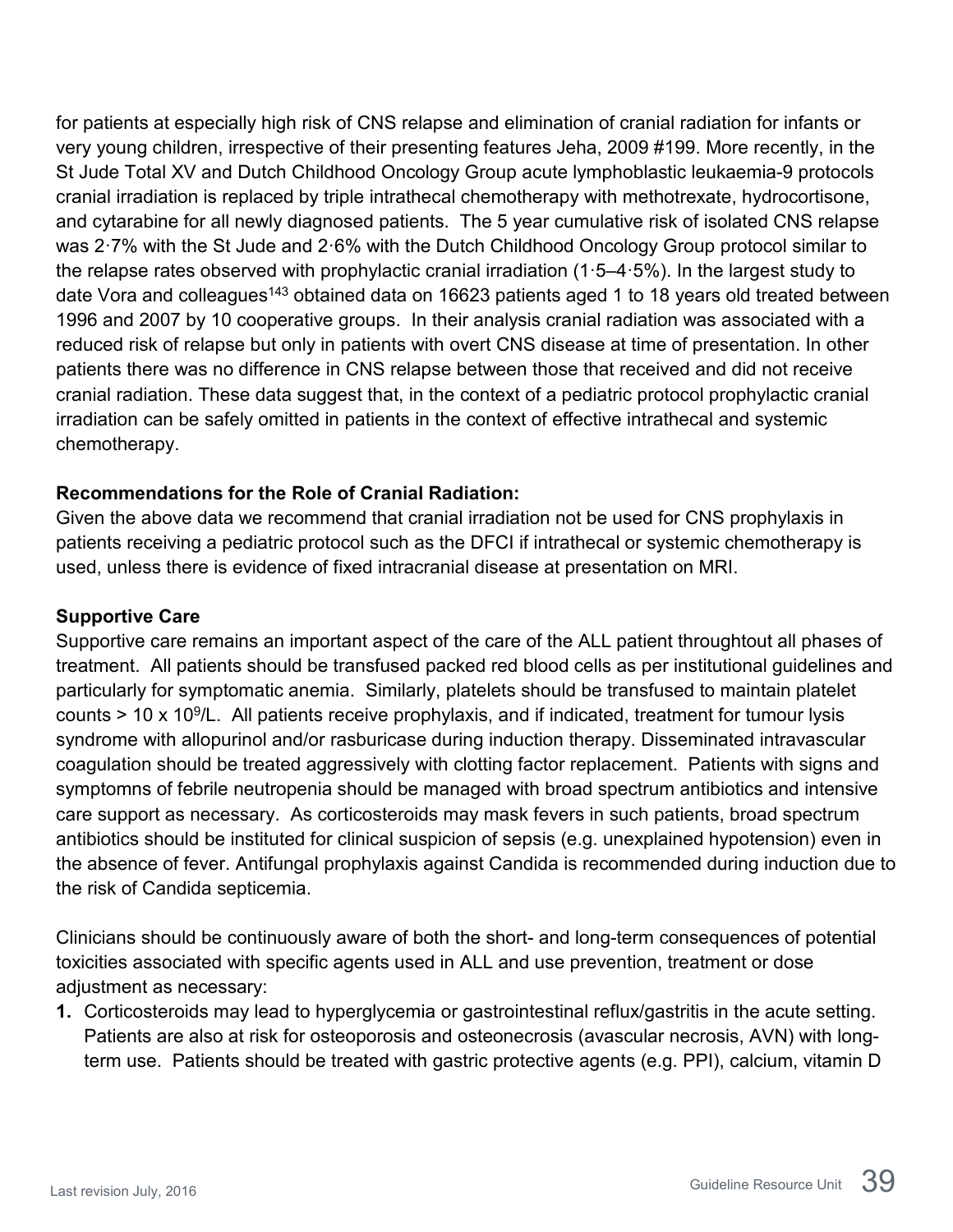and bisphosphonates. Patients developing persistent pain in hips or other joints should have an MRI scan to exclude AVN.

- **2.** Asparaginase has been associated with hypersensitivity reactions, hyperglycemia, coagulopathy, hepatotoxicity, and/or pancreatitis. Liver function tests should be performed regularly and patients should be monitored for clinical signs/symptoms of pancreatitis. Triglyceride levels should also be monitored as severe hypertriglyceridemia may be seen and could potentially increase the risk of pancreatitis. The development of pancreatitis requires discontinuation of asparaginase due to the high risk of recurrence.
- **3.** Anticoagulation prophylaxis with adjusted dose low-molecular weight heparin during the intensification phase of the DFCI protocol has been associated with a reduced risk of VTE<sup>144</sup> and should be considered due to the high risk of VTE  $(25-30\%)$ ; patients should be closely monitored for clinical signs of VTE. If a VTE is diagnosed, full-dose anticoagulation should be instituted, and the asparaginase can be resumed after several weeks.
- **4.** Hypersensitivity reactions should be carefully assessed to exclude infusion type reactions. If unclear, a serum asparaginase level should be obtained 3-7 days later to confirm rapid clearance of drug.<sup>145</sup> If confirmed based on clinical suspicion and lack of detectable asparaginase, the patient should be switched to Erwinia asparaginase which should be given 3x/week due to its short half-life.146
- **5.** Silent inactivation of asparaginase, due to rapid clearance by antibodies, may also occur which could compromise treatment efficacy. If this is suspected based on lack of toxicity (e.g. normal LFT's and fibrinogen levels), an asparaginase level should also be obtained and, if confirmed based on a level of <0.1 U/L at day 3-7 post-dosing, would also warrant a switch to Erwinia (van der Sluis et al 2016). Asparaginase levels may also be useful in de-escalating doses in cases of severe toxicity; however, standardized approaches are lacking.
- **6.** Vincristine can cause neuropathies including peripheral neuropathy and ileus. Patients with progressive peripheral neuropathy should be switched to vinblastine (6 mg/m<sup>2</sup> to a maximum of 10 mg/dose).
- **7.** Other drugs: Doxorubicin may lead to cardiomyopathy while methotrexate and 6-mercaptopurine can lead to hepatotoxicity. Patients requiring tyrosine kinase inhibitors may encounter a variety of general and TKI specific side-effects.
- **8.** Patients are severely immunocompromised and are at high risk of serious infections, including netropenic sepsis, *pnueumocystis jiroveci* pneumonia (PJP), viral infections (HSV or VZV reactivation, severe outcomes with influenza or COVID-19 infection), orpharyngeal Candidiasis,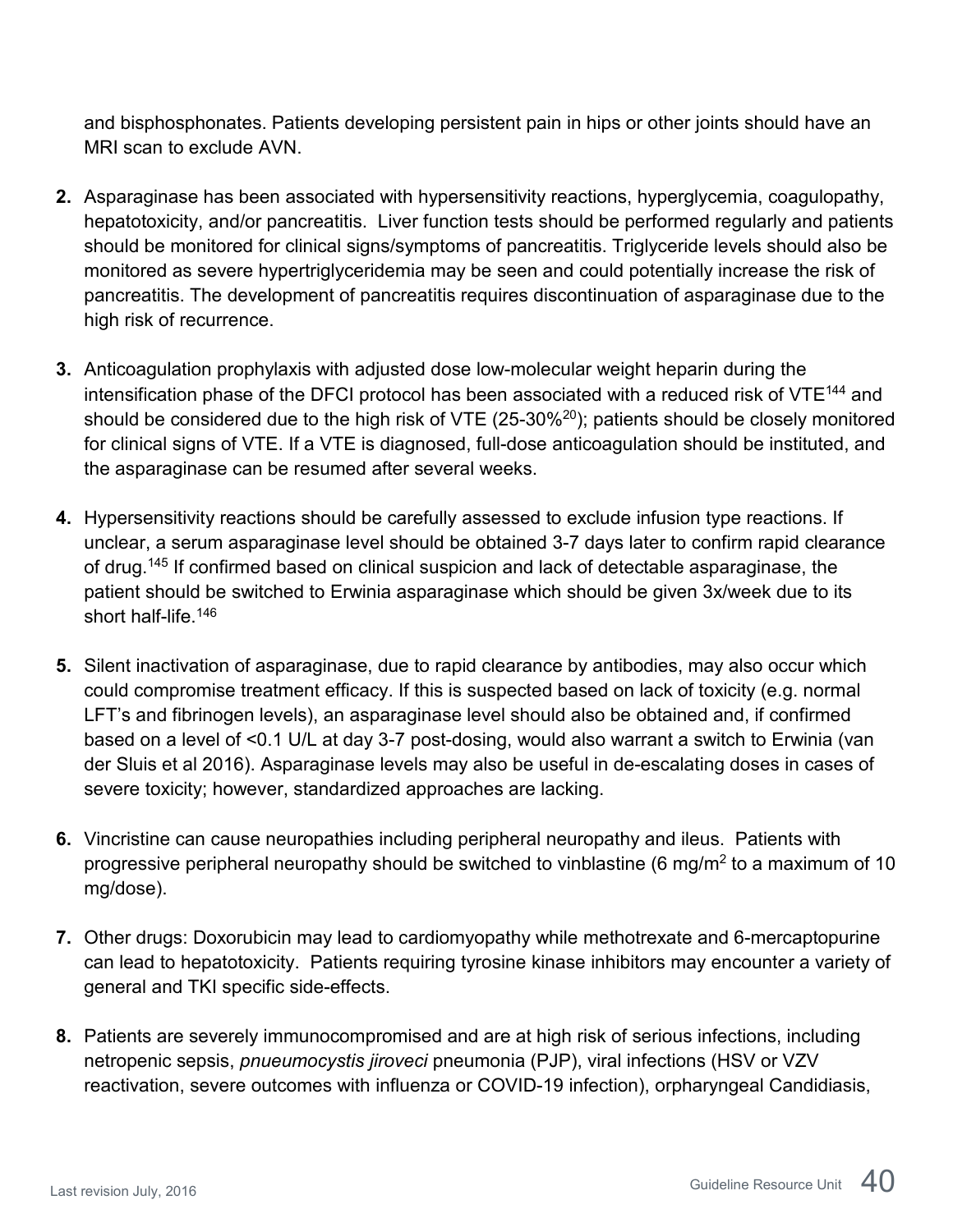etc. Filgrastim should be used as needed for severe neutropenia during intensification phases. PJP and valacyclovir prophylaxis should be used. Patient should be strongly encouraged to undergo vaccination against influenza and COVID-19, and confirmed infection should be treated in its early stages with appropriate antiviral therapy to prevent severe outcomes.

#### <span id="page-40-0"></span>**Follow-Up**

For patients with ALL the highest risk of relapse remains within the first two years following completion of chemotherapy. Patients should have monthly blood work for the first 2-3 years and every three months thereafter until 5 years. Patients with concerning laboratory features or clinical signs and symptoms for ALL relapse should be evaluated with repeat bone marrow studies.

#### <span id="page-40-1"></span>**Treatment of Relapsed ALL**

Adult ALL patients experiencing hematologic relapse have a poor prognosis with conventional chemotherapy salvage regimens. CR2 rates have been in the 30-50% range. Second remissions are invariably brief unless followed by allogeneic HSCT, and OS is in the 10-20% range.<sup>147, 148</sup> Recent studies have demonstrated the superiority of antibody-based therapies for relapsed patients with B-ALL. Blinatumomab, a BiTE antibody construct described earlier (see MRD Section) ,was evaluated in the Phase III randomized TOWER trial <sup>156</sup>. Adult B-ALL patients with relapsed (CR1 < 12 months or > CR2) or refractory disease were randomized to receive either blinatumomab for 2 cycles, followed by up to 3 consolidation cycles, or conventional salvage chemotherapy. The CR rate was higher with blinatumomab (44% vs. 25%, p=0.001), and OS was significantly longer in the blinatumomab arm (7.7 months vs. 4 months, p=0.01). Responses in the blinatumomab arm were influenced by tumour burden: The CR rate was 65% in those with < 50% bone marrow blasts, vs. 34% in those with > 50% BM blasts; nevertheless, CR rates were higher in both subgroups as compared with the chemotherapy arm. Although this study only included patients with BCR-ABL negative ALL, a subsequent study demonstrated a 36% CR rate in patients with relapsed/refractory BCR-ABL+ B-ALL, all of whom had failed second or later generation TKI's.<sup>149</sup>

Inotuzumab ozogamicin is an anti-CD22 antibody conjugated to the toxin calicheamycin. The immunoconjugate is internalized into CD22+ B-cells, followed by release of the calicheamicin, which induces DNA strand breaks. The INO-VATE trial was a Phase III randomized study in patients with relapsed/refractory CD22+ B-ALL.<sup>150</sup> Patients were randomized to receive inotuzumab or conventional salvage chemotherapy. The CR rate was significantly higher in the inotuzumab arm (81% vs. 29%, p<0.001); furthermore, nearly all CR's in the inotuzumab group were MRD negative. The PFS in the inotuzumab group was also significantly longer (5 mos vs. 1.8 mos, p<0.001), and the OS was also longer (7.7 mos vs. 6.7 mos, p=0.04). CR rates with inotuzumab were not influenced as much by tumour burden (86.7% for those with <50% BM blasts, vs. 78% for those with >50% BM blasts). Notably, this study included patients with BCR-ABL+ ALL, where a 79% CR rate was reported.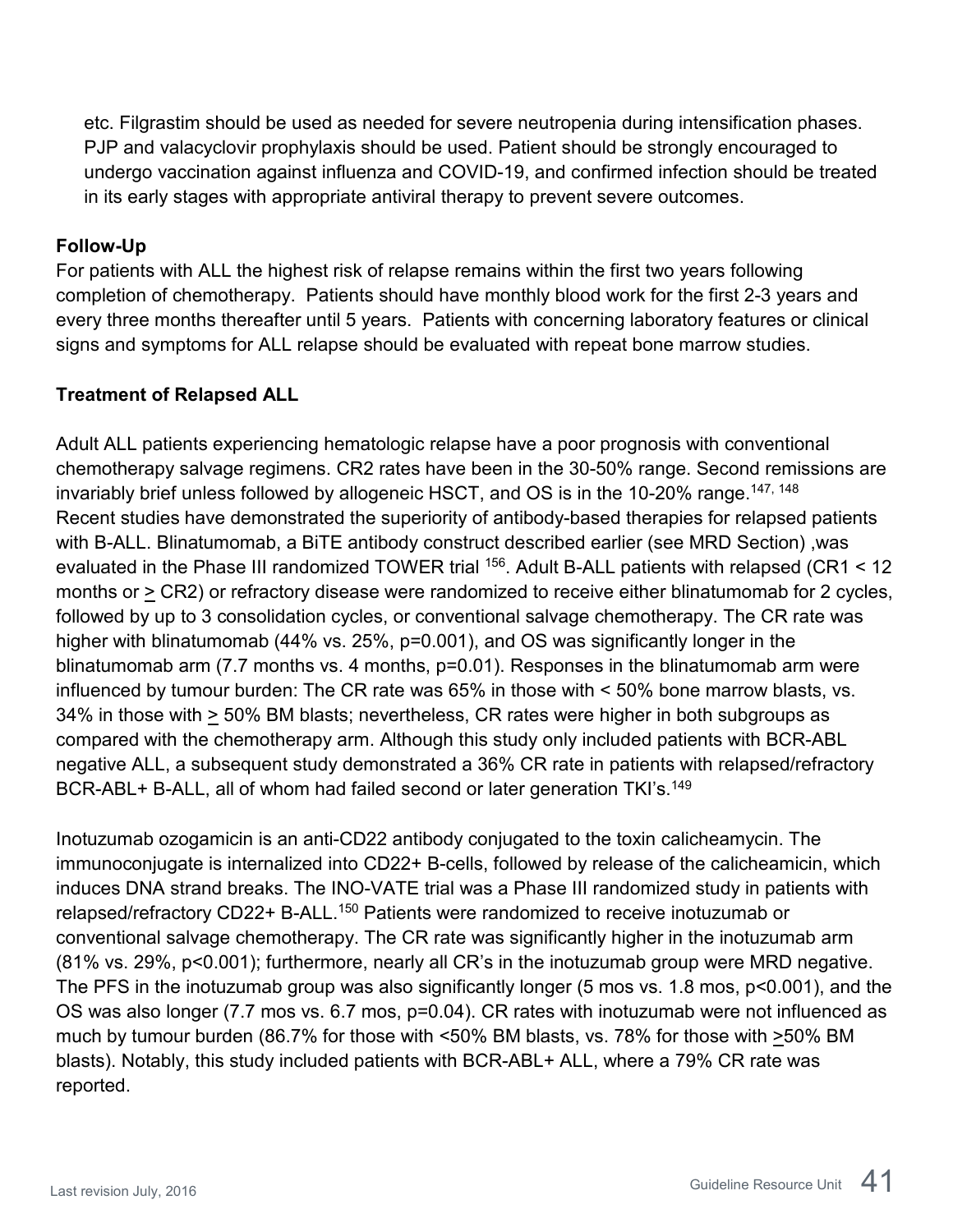In addition to being more effective, both antibody drugs were well tolerated. The major toxicities of blinatumomab included cytokine release syndrome and neurologic toxicity, both of which were usually grade 1-2 and treated successfully with corticosteroids. The major toxicities of inotuzumab were nausea, febrile neutropenia and veno-occlusive disease (VOD/SOS) of the liver. The latter was a particular issue in patients who received >3 cycles and in those who subsequently proceeded to allogeneic HSCT using a duel alkyator conditioning regimen.

For patients with relapsed/refractory T-ALL, there are currently no available antibody-based therapies outside of clinical trials. Conventional salvage chemotherapy, using a non-cross resistant regimen (e.g. Hyper-CVAD), may be used, or nelarabine. The latter is a prodrug of ara-G which is converted to ara-GTP, after which it is then incorporated into DNA, resulting in cytotoxicity. It has demonstrated single agent activity in relapsed/refractory T-ALL, with a 31% CR rate and 41% ORR.<sup>151</sup> However, responses are not durable, and require subsequent allogeneic HSCT if treated with creative intent. Major toxicities of nelarabine include myelosuppression and neurotoxicity. Neurotoxic effects may be either central or peripheral, and may be severe and irreversible.

#### **Recommendations for Relapsed ALL:**

Based on the two pivotal TOWER and INO-VATE trials, patients with relapsed or refractory BCR-ABL negative B-ALL should be treated with either blinatumomab or inotuzumab as salvage therapy. Although there are no clear recommendations with respect to the choice of agent, inotuzumab would generally be preferred in patients with higher disease burdens (> 50% BM blasts), based on higher responses rates in this group. In patients with lower disease burden, blinatumomab with be preferred for patients who are intended to proceed to subsequent allogeneic HSCT, due to the risk of VOD/SOS with inotuzumab.

For patient who receive inotuzumab with an intention to proceed to HSCT, patients should optimally not receive more than 2 cycles, and dual alkylator HSCT conditioning regimens should subsequently be avoided. Inotuzumab may also be preferred in patients who are intended to proceed to subsequent CAR-T therapy using an anti-CD19 construct (see below), in order to minimize the risk of preselection of a CD19 negative subclone. However, conventional chemotherapy or blinatumomab may be preferred in patients who are at risk of VOD/SOS (patients who are early post-HSCT or have pre-existing liver issues).

Patients with relapsed BCR-ABL positive B-ALL on imatinib may be reinduced with a second generation TKI such as dasatinib + chemotherapy. Mutational analysis should be performed at relapse and, if a T315I mutation is detected, ponatinib should be used. Those failing a second generation TKI, should be treated with either inotuzumab or blinatumomab, optimally combined with ponatinib.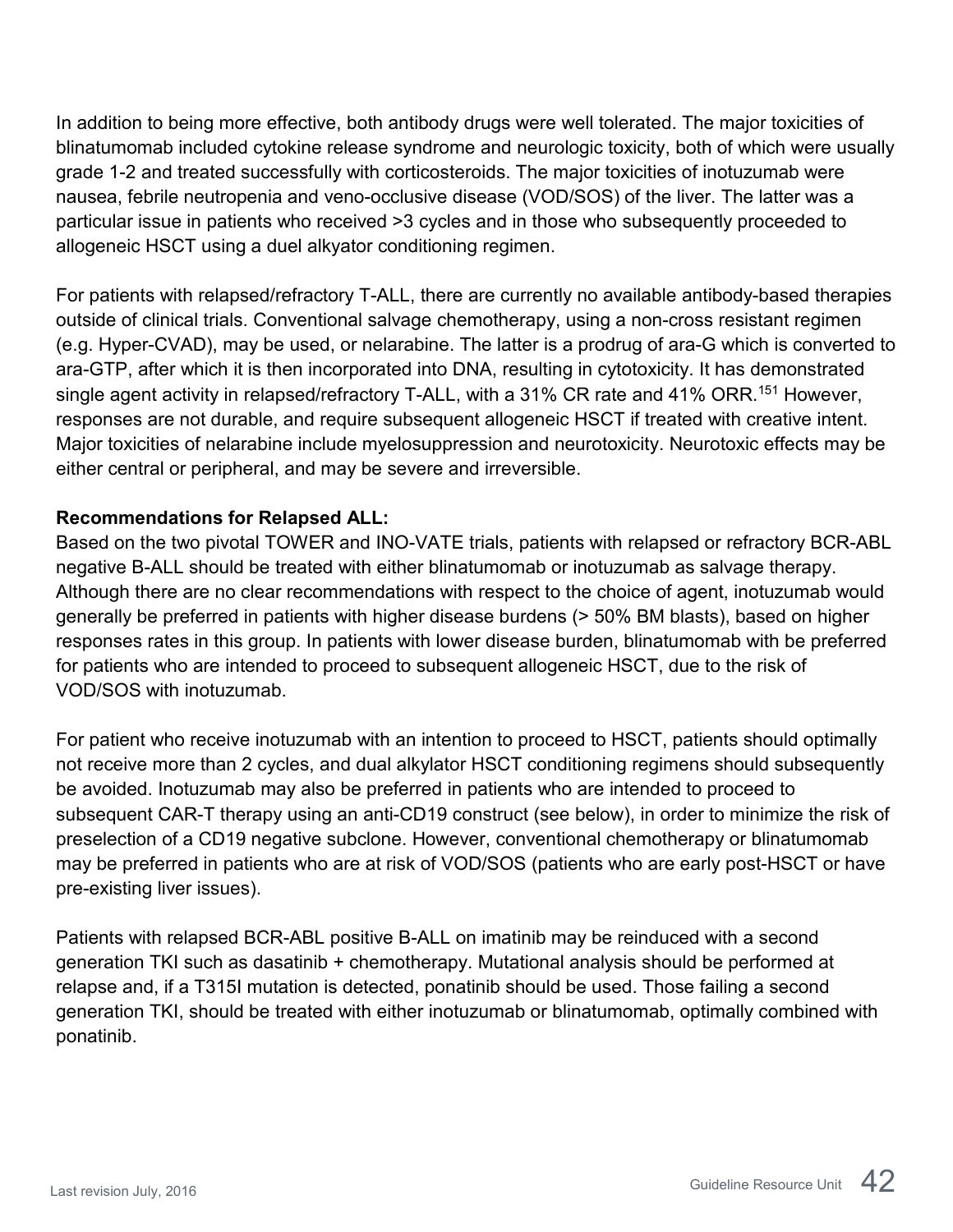Patients with relapsed/refractory T-ALL should receive either salvage chemotherapy with a non-cross resistant regimen (e.g. Hyper-CVAD) or nelarabine.

Regardless of salvage therapy, subsequent relapse is inevitable unless the patient proceeds to allogeneic HSCT or CAR T-cell therapy (see below).

#### <span id="page-42-0"></span>**CAR T-Cell Therapy**

Chimeric antigen receptor (CAR) T-cell therapy is a treatment in which T lymphocytes are removed from a patient via apheresis, transfected *ex vivo* with a gene rendering them immunogenic against certain cancer cells, grown and subsequently reinfused into the patient. The activated T-cells then circulate, attack and kill the cancer cells. This treatment has demonstrated considerable activity in patients with relapsed and refractory B-ALL.

Most studies to date have utilized anti-CD19 CAR T-cells. Tisagenlecleusel is the first such therapy to be approved in children and young adults up to age 25 with relapsed/refractory B-ALL. Complete remission rates of 81% were reported,<sup>152</sup> with a one-year event-free survival (EFS) of 50%, in a cohort of multiple relapsed patients, many of whom had previously received allogeneic HSCT. Another study of 53 multiply relapsed and refractory B-ALL patients, including many older patients age 30-70 years, from Memorial Sloan Kettering Cancer Center (MSKCC) using a similar anti-CD19 CAR T-cell product, demonstrated an 83% CR rate, a median EFS of 6.1 months and OS of 12.9 months (Park et al, 2021). In this study, patients with a low disease burden (defined as <5% BM blasts) at the time of CAR T infusion had a superior EFS and OS as compared with those who had >5% BM blasts at time of infusion. The ZUMA-3 study, using a different anti-CD19 CAR T-cell product, reported a CR rate of 83% and a median remission duration of 17.6 months (Shah et al, 2021).

CAR T-cell therapy is associated with significant early toxicities, including cytokine release syndrome (CRS), sometimes requiring ICU support +/- tocilizumab, and neurotoxicity; patients therefore require close monitoring in the first two weeks. The MSKCC group<sup>153</sup> and others have reported that the severity of these toxicities is greater in patients with higher tumour burden at the time of CAR-T infusion.

CAR T-cell therapy has become available in Alberta as of 2021, in both Edmonton and Calgary, using both commercial and local investigational products. It is currently being used for patients who have failed at least two different treatment regimens; however, the field is rapidly evolving, and it is likely that it will be evaluated at earlier stages of disease. As some patients relapse with CD19-negative disease, other studies are investigating the use of dual anti-CD19/CD22 CAR-T products.

Potential candidates for this treatment should be referred early for apheresis, prior to administering salvage immunosuppressive chemotherapy, so as not to negatively interfere with the quality of the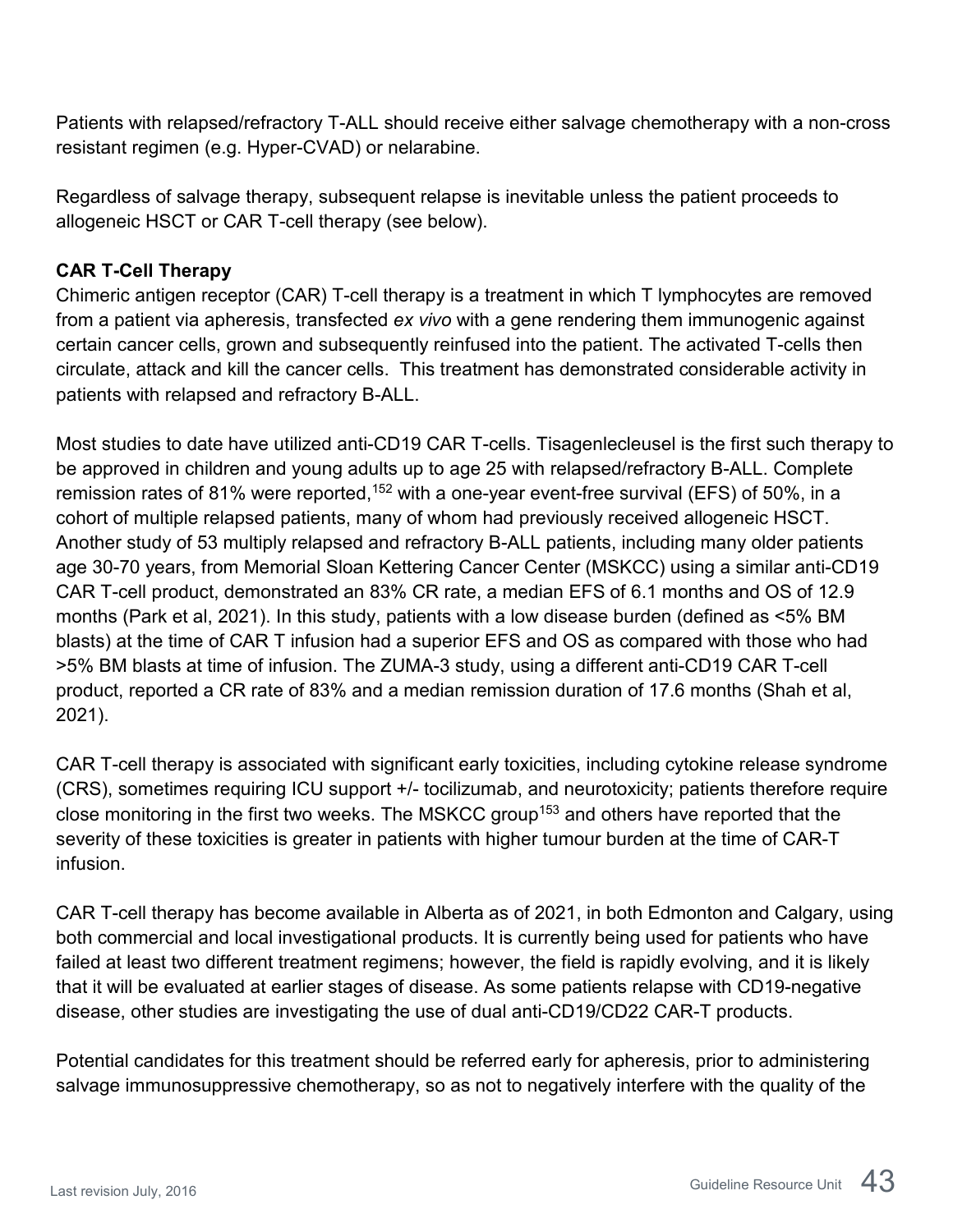apheresis product. Most patients will the need some bridging cytoreductive therapy. The latter has a dual purpose: (1) to prevent clinical deterioration while the CAR T product is being prepared, and (2) to reduce the disease burden, potentially reducing the toxicity of the procedure and the risk of subsequent relapse. Optimal cytoreductive strategies are unclear; depending on the patient, it may include non-intensive chemotherapy, inotuzumab or blinatumomab. The latter, although less toxic than other treatments, could potentially increase the risk of emergence of a CD19 negative subclone, so most experts recommend avoiding this if possible. Inotuzumab should be avoided in patients at higher risk of VOD/SOS, including those who are early post-HSCT or who have pre-existing liver disease.

#### **Recommendations for CAR-T:**

CAR T-cell therapy is indicated for fit patients with B-ALL who have relapsed after allogeneic HSCT, are not otherwise candidates for HSCT, or who have refractory disease. Early referral to the centre's Cellular Therapy Program is recommended. Patient should not receive salvage T-cell depleting immunosuppressive therapies such as corticosteroids or cyclophosphamide until after apheresis, so as not to impair the quality of the collection. Following apheresis, bridging/cytoreductive therapy should be given, particularly for high tumour burden or rapidly progressive disease, with an aim to control disease-related complications and reduce the overall tumour burden, while avoiding excessive treatment-related toxicities.

#### **Future directions**

The treatment landscape of ALL has undergone major changes in the past 5 years, and it is likely that further changes will occur as new information becomes available.

A number of multicenter randomized clinical trials have been evaluating the role of blinatumomab and inotuzumab, in combination with standard frontline chemotherapy regimens, in both younger and older patients with B-ALL. Results from these trials should be available in the next 2-3 years and, if positive, may move these agents into frontline treatment protocols.

For BCR-ABL positive ALL, the combination of ponatinib with Hyper-CVAD chemotherapy has shown very favourable results, without transplant, compared with historical cohorts who had received first of second generation TKI's.<sup>133</sup> More intriguingly, chemo-free protocols, using blinatumomab combined with either dasatinib or ponatinib, have shown very encouraging results in early studies.<sup>134,154</sup> If successful, these may fundamentally change how these patients are treated in the future, and may render transplants unnecessary.

As described above, CAR-T cell therapy has shown considerable activity in multiply relapsed and refractory B-ALL. Dual CAR-T constructs, targeting both CD19 and CD22, are in clinical trials, and offer the promise of lowering relapse rates. Moreover, CAR-T therapies will be evaluated in earlier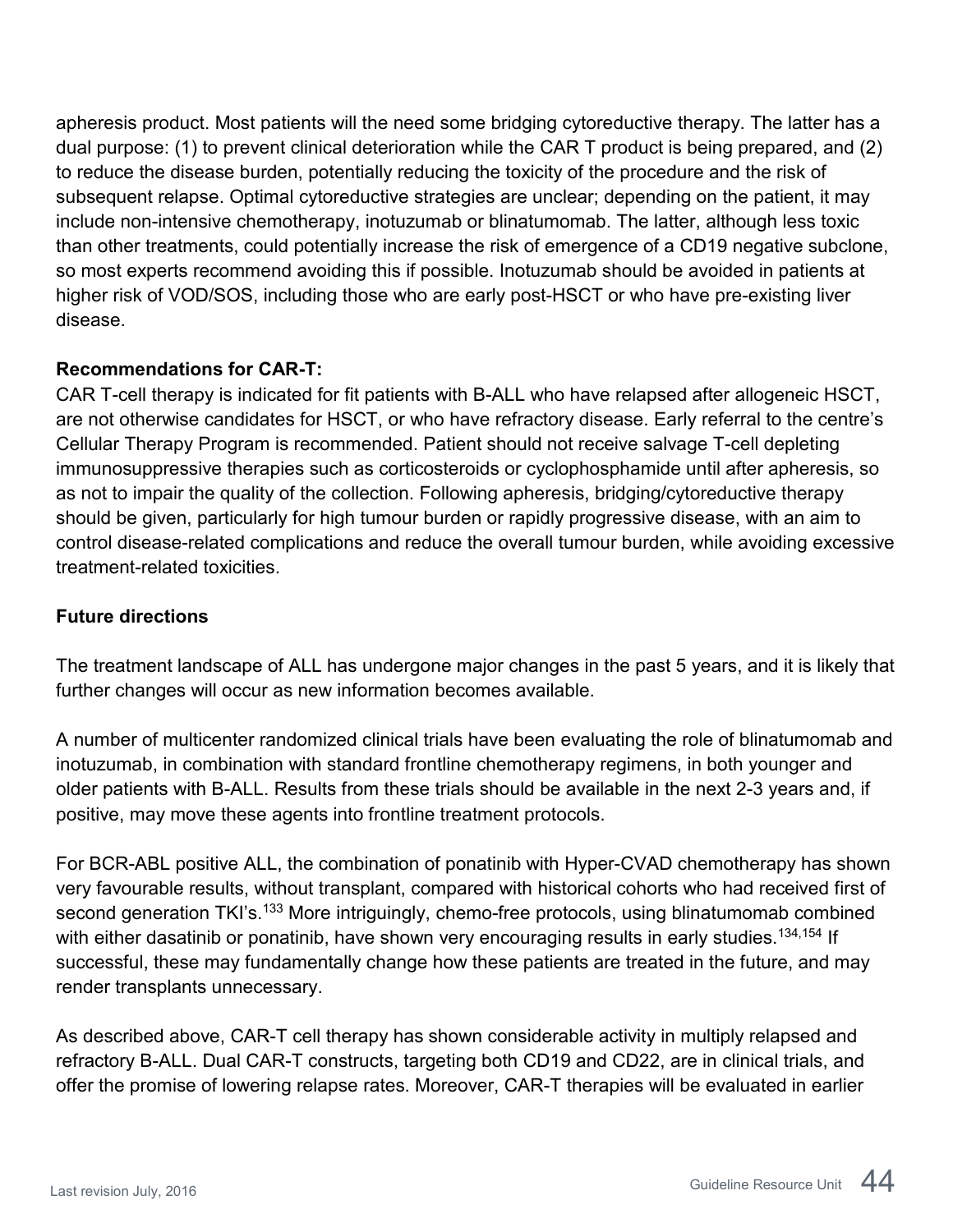stages of the disease, after first relapse and, eventually, in first CR for high-risk patients with MRD positive disease. This may, if successful, potentially replace the need for allogeneic HSCT for many patients, thereby eliminating the problems associated with GVHD.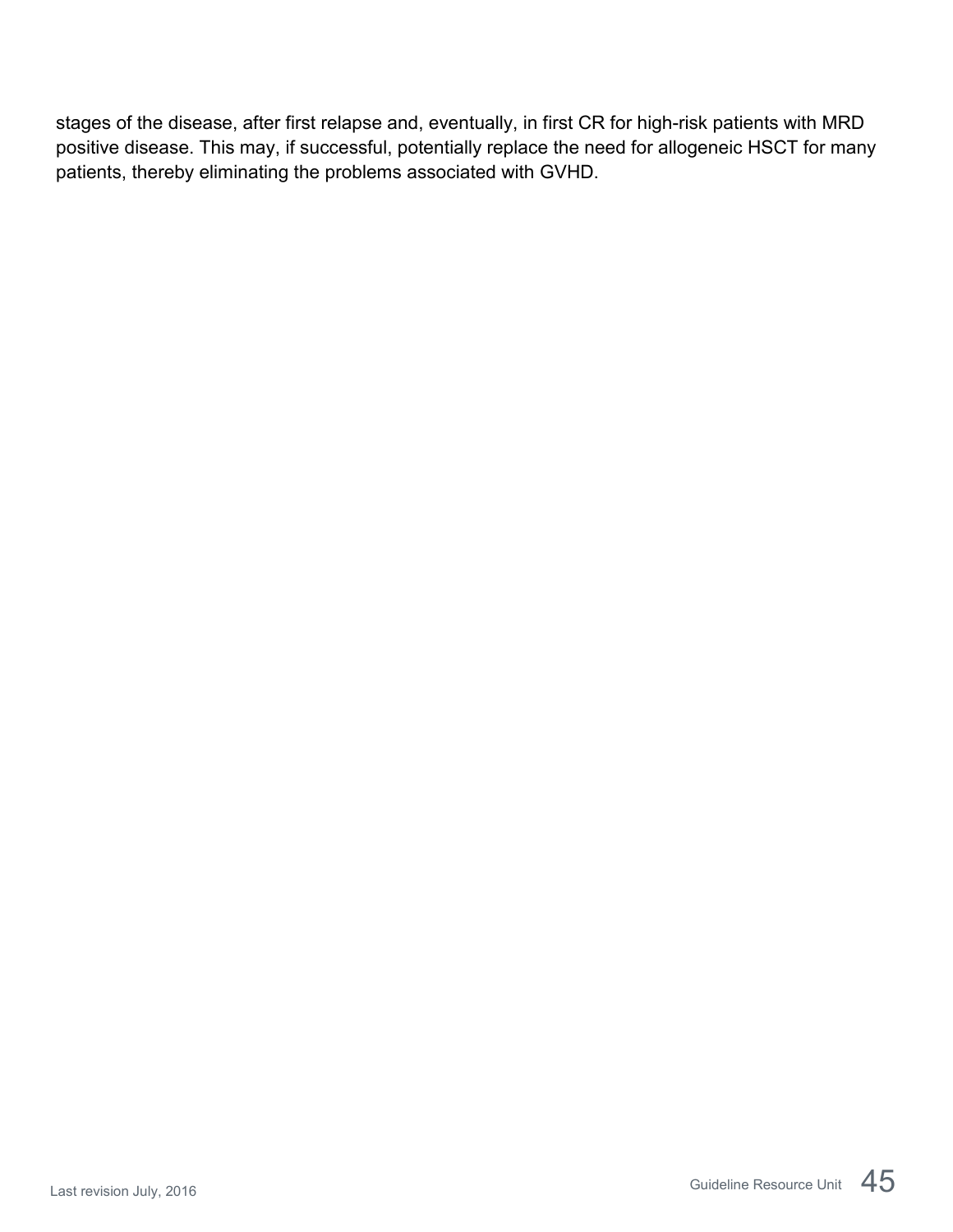## <span id="page-45-0"></span>References

- 1. Bassan R, Hoelzer D. Modern therapy of acute lymphoblastic leukemia. *J Clin Oncol*. Feb 10 2011;29(5):532-43.
- 2. Fullmer A, O'Brien S, Kantarjian H, Jabbour E. Emerging therapy for the treatment of acute lymphoblastic leukemia. *Expert Opin Emerg Drugs*. Mar 2010;15(1):1-11.
- 3. Preston DL, Kusumi S, Tomonaga M, Izumi S, Ron E, Kuramoto A, et al. Cancer incidence in atomic bomb survivors. Part III. Leukemia, lymphoma and multiple myeloma, 1950-1987. *Radiat Res*. Feb 1994;137(2 Suppl):S68-97.
- 4. Greaves MF, Maia AT, Wiemels JL, Ford AM. Leukemia in twins: lessons in natural history. *Blood*. Oct 1 2003;102(7):2321-33.
- 5. Inaba H, Greaves M, Mullighan CG. Acute lymphoblastic leukaemia. *Lancet*. Jun 1 2013;381(9881):1943-55.
- 6. Jabbour EJ, Faderl S, Kantarjian HM. Adult acute lymphoblastic leukemia. *Mayo Clin Proc*. Nov 2005;80(11):1517- 27.
- 7. Goričar K, Erčulj N, Faganel Kotnik B, Debeljak M, Hovnik T, Jazbec J, et al. The association of folate pathway and DNA repair polymorphisms with susceptibility to childhood acute lymphoblastic leukemia. *Gene*. May 15 2015;562(2):203-9.
- 8. Alvarnas JC, Brown PA, Aoun P, Ballen KK, Barta SK, Borate U, et al. Acute Lymphoblastic Leukemia, Version 2.2015. *J Natl Compr Canc Netw*. Oct 2015;13(10):1240-79.
- 9. Faderl S, O'Brien S, Pui CH, Stock W, Wetzler M, Hoelzer D, et al. Adult acute lymphoblastic leukemia: concepts and strategies. *Cancer*. Mar 1 2010;116(5):1165-76.
- 10. Arber DA, Orazi A, Hasserjian R, Thiele J, Borowitz MJ, Le Beau MM, et al. The 2016 revision to the World Health Organization classification of myeloid neoplasms and acute leukemia. *Blood*. May 19 2016;127(20):2391-405.
- 11. Hoelzer D, Thiel E, Löffler H, Büchner T, Ganser A, Heil G, et al. Prognostic factors in a multicenter study for treatment of acute lymphoblastic leukemia in adults. *Blood*. Jan 1988;71(1):123-31.
- 12. Kantarjian H, Thomas D, O'Brien S, Cortes J, Giles F, Jeha S, et al. Long-term follow-up results of hyperfractionated cyclophosphamide, vincristine, doxorubicin, and dexamethasone (Hyper-CVAD), a dose-intensive regimen, in adult acute lymphocytic leukemia. *Cancer*. Dec 15 2004;101(12):2788-801.
- 13. Rowe JM, Buck G, Burnett AK, Chopra R, Wiernik PH, Richards SM, et al. Induction therapy for adults with acute lymphoblastic leukemia: results of more than 1500 patients from the international ALL trial: MRC UKALL XII/ECOG E2993. *Blood*. Dec 1 2005;106(12):3760-7.
- 14. Lazarus HM, Richards SM, Chopra R, Litzow MR, Burnett AK, Wiernik PH, et al. Central nervous system involvement in adult acute lymphoblastic leukemia at diagnosis: results from the international ALL trial MRC UKALL XII/ECOG E2993. *Blood*. Jul 15 2006;108(2):465-72.
- 15. Marks DI, Paietta EM, Moorman AV, Richards SM, Buck G, DeWald G, et al. T-cell acute lymphoblastic leukemia in adults: clinical features, immunophenotype, cytogenetics, and outcome from the large randomized prospective trial (UKALL XII/ECOG 2993). *Blood*. Dec 10 2009;114(25):5136-45.
- 16. Aricò M, Valsecchi MG, Camitta B, Schrappe M, Chessells J, Baruchel A, et al. Outcome of treatment in children with Philadelphia chromosome-positive acute lymphoblastic leukemia. *N Engl J Med*. Apr 6 2000;342(14):998-1006.
- 17. Jeha S, Pui CH. Risk-adapted treatment of pediatric acute lymphoblastic leukemia. *Hematol Oncol Clin North Am*. Oct 2009;23(5):973-90, v.
- 18. Larson RA, Dodge RK, Linker CA, Stone RM, Powell BL, Lee EJ, et al. A randomized controlled trial of filgrastim during remission induction and consolidation chemotherapy for adults with acute lymphoblastic leukemia: CALGB study 9111. *Blood*. Sep 1 1998;92(5):1556-64.
- 19. Goldstone AH, Richards SM, Lazarus HM, Tallman MS, Buck G, Fielding AK, et al. In adults with standard-risk acute lymphoblastic leukemia, the greatest benefit is achieved from a matched sibling allogeneic transplantation in first complete remission, and an autologous transplantation is less effective than conventional consolidation/maintenance chemotherapy in all patients: final results of the International ALL Trial (MRC UKALL XII/ECOG E2993). *Blood*. Feb 15 2008;111(4):1827-33.
- 20. Storring JM, Minden MD, Kao S, Gupta V, Schuh AC, Schimmer AD, et al. Treatment of adults with BCR-ABL negative acute lymphoblastic leukaemia with a modified paediatric regimen. *Br J Haematol*. Jun 2009;146(1):76-85.
- 21. Beldjord K, Chevret S, Asnafi V, Huguet F, Boulland ML, Leguay T, et al. Oncogenetics and minimal residual disease are independent outcome predictors in adult patients with acute lymphoblastic leukemia. *Blood*. Jun 12 2014;123(24):3739-49.
- 22. Lukenbill J, Advani AS. The treatment of adolescents and young adults with acute lymphoblastic leukemia. *Curr Hematol Malig Rep*. Jun 2013;8(2):91-7.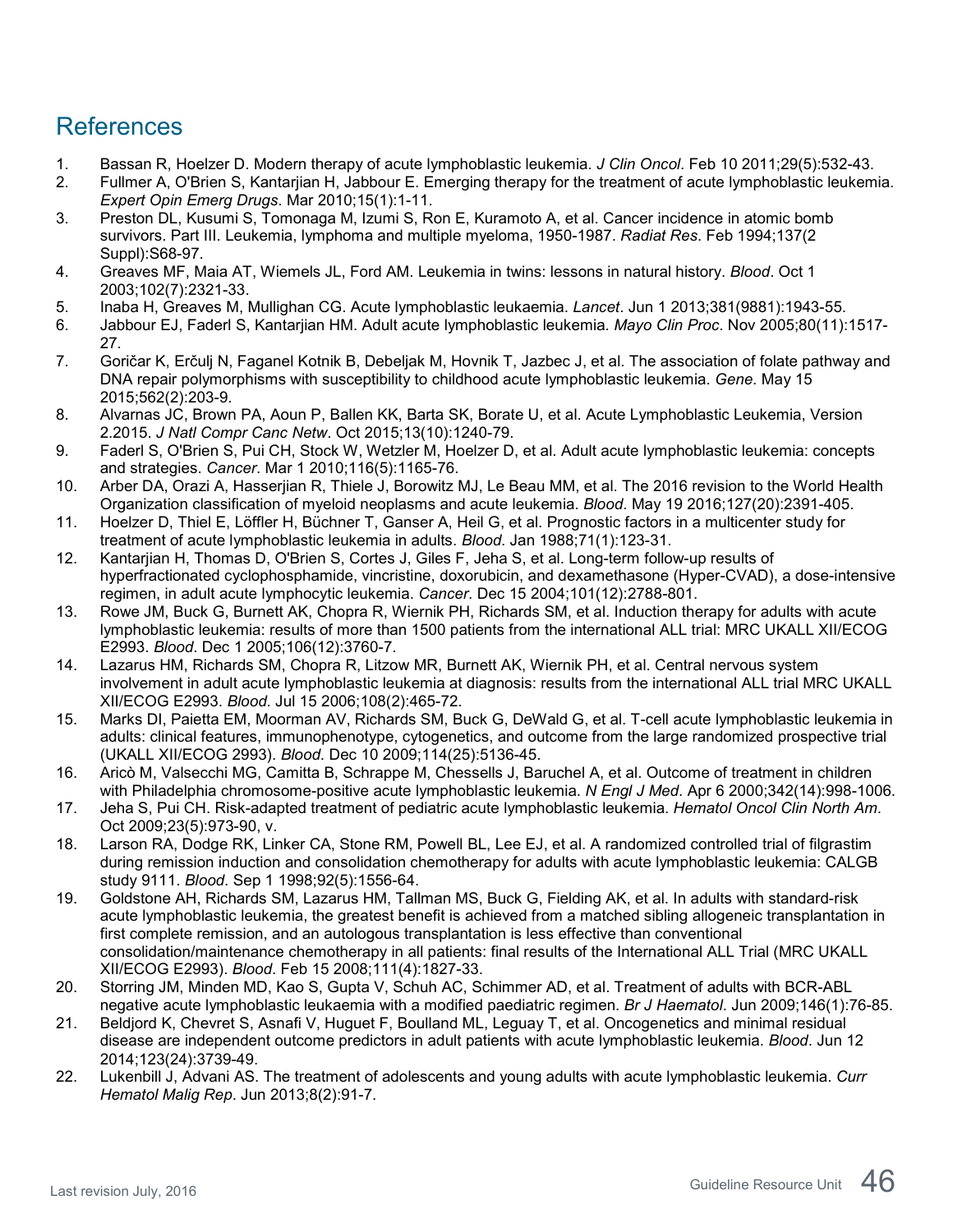- 23. Kako S, Akahoshi Y, Harada N, Nakano H, Kameda K, Ugai T, et al. Meta-analysis and meta-regression analysis to compare the outcomes of chemotherapy for T- and B-lineage acute lymphoblastic leukemia (ALL): the use of dexamethasone, L-asparaginase, and/or methotrexate may improve the outcome of T-lineage ALL. *Ann Hematol*. Jan 2016;95(1):87-92.
- 24. Boucheix C, David B, Sebban C, Racadot E, Bené MC, Bernard A, et al. Immunophenotype of adult acute lymphoblastic leukemia, clinical parameters, and outcome: an analysis of a prospective trial including 562 tested patients (LALA87). French Group on Therapy for Adult Acute Lymphoblastic Leukemia. *Blood*. Sep 1 1994;84(5):1603-12.
- 25. Stock W, La M, Sanford B, Bloomfield CD, Vardiman JW, Gaynon P, et al. What determines the outcomes for adolescents and young adults with acute lymphoblastic leukemia treated on cooperative group protocols? A comparison of Children's Cancer Group and Cancer and Leukemia Group B studies. *Blood*. Sep 1 2008;112(5):1646-54.
- 26. Brandwein JM. Treatment of acute lymphoblastic leukemia in adolescents and young adults. *Curr Oncol Rep*. Oct 2011;13(5):371-8.
- 27. Coustan-Smith E, Mullighan CG, Onciu M, Behm FG, Raimondi SC, Pei D, et al. Early T-cell precursor leukaemia: a subtype of very high-risk acute lymphoblastic leukaemia. *Lancet Oncol*. Feb 2009;10(2):147-56.
- 28. Chiaretti S, Messina M, Tavolaro S, Foà R. Myeloid/T-cell acute lymphoblastic leukemia in children and adults. *Pediatr Rep*. Jun 22 2011;3 Suppl 2(Suppl 2):e3.
- 29. Thomas DA, O'Brien S, Jorgensen JL, Cortes J, Faderl S, Garcia-Manero G, et al. Prognostic significance of CD20 expression in adults with de novo precursor B-lineage acute lymphoblastic leukemia. *Blood*. Jun 18 2009;113(25):6330-7.
- 30. Chang H, Jiang A, Brandwein J. Prognostic relevance of CD20 in adult B-cell precursor acute lymphoblastic leukemia. *Haematologica*. 2010:1040-2; author reply 1042. vol. 6.
- 31. Fielding AK, Rowe JM, Richards SM, Buck G, Moorman AV, Durrant IJ, et al. Prospective outcome data on 267 unselected adult patients with Philadelphia chromosome-positive acute lymphoblastic leukemia confirms superiority of allogeneic transplantation over chemotherapy in the pre-imatinib era: results from the International ALL Trial MRC UKALLXII/ECOG2993. *Blood*. May 7 2009;113(19):4489-96.
- 32. Gupta V, Yi QL, Brandwein J, Minden MD, Schuh AC, Wells RA, et al. The role of allogeneic bone marrow transplantation in adult patients below the age of 55 years with acute lymphoblastic leukemia in first complete remission: a donor vs no donor comparison. *Bone Marrow Transplant*. Feb 2004;33(4):397-404.
- 33. Garg R, Kantarjian H, Thomas D, Faderl S, Ravandi F, Lovshe D, et al. Adults with acute lymphoblastic leukemia and translocation (1;19) abnormality have a favorable outcome with hyperfractionated cyclophosphamide, vincristine, doxorubicin, and dexamethasone alternating with methotrexate and high-dose cytarabine chemotherapy. *Cancer*. May 15 2009;115(10):2147-54.
- 34. Foa R, Vitale A, Mancini M, Cuneo A, Mecucci C, Elia L, et al. E2A-PBX1 fusion in adult acute lymphoblastic leukaemia: biological and clinical features. *Br J Haematol*. Feb 2003;120(3):484-7.
- 35. Romana SP, Poirel H, Leconiat M, Flexor MA, Mauchauffé M, Jonveaux P, et al. High frequency of t(12;21) in childhood B-lineage acute lymphoblastic leukemia. *Blood*. Dec 1 1995;86(11):4263-9.
- 36. Iacobucci I, Papayannidis C, Lonetti A, Ferrari A, Baccarani M, Martinelli G. Cytogenetic and molecular predictors of outcome in acute lymphocytic leukemia: recent developments. *Curr Hematol Malig Rep*. Jun 2012;7(2):133-43.
- 37. Paulsson K, Lilljebjörn H, Biloglav A, Olsson L, Rissler M, Castor A, et al. The genomic landscape of high hyperdiploid childhood acute lymphoblastic leukemia. *Nat Genet*. Jun 2015;47(6):672-6.
- 38. Look AT, Roberson PK, Williams DL, Rivera G, Bowman WP, Pui CH, et al. Prognostic importance of blast cell DNA content in childhood acute lymphoblastic leukemia. *Blood*. May 1985;65(5):1079-86.
- 39. Raimondi SC, Pui CH, Hancock ML, Behm FG, Filatov L, Rivera GK. Heterogeneity of hyperdiploid (51-67) childhood acute lymphoblastic leukemia. *Leukemia*. Feb 1996;10(2):213-24.
- 40. Nachman JB, Heerema NA, Sather H, Camitta B, Forestier E, Harrison CJ, et al. Outcome of treatment in children with hypodiploid acute lymphoblastic leukemia. *Blood*. Aug 15 2007;110(4):1112-5.
- 41. Moorman AV, Harrison CJ, Buck GA, Richards SM, Secker-Walker LM, Martineau M, et al. Karyotype is an independent prognostic factor in adult acute lymphoblastic leukemia (ALL): analysis of cytogenetic data from patients treated on the Medical Research Council (MRC) UKALLXII/Eastern Cooperative Oncology Group (ECOG) 2993 trial. *Blood*. Apr 15 2007;109(8):3189-97.
- 42. Attarbaschi A, Mann G, Panzer-Grümayer R, Röttgers S, Steiner M, König M, et al. Minimal residual disease values discriminate between low and high relapse risk in children with B-cell precursor acute lymphoblastic leukemia and an intrachromosomal amplification of chromosome 21: the Austrian and German acute lymphoblastic leukemia Berlin-Frankfurt-Munster (ALL-BFM) trials. *J Clin Oncol*. Jun 20 2008;26(18):3046-50.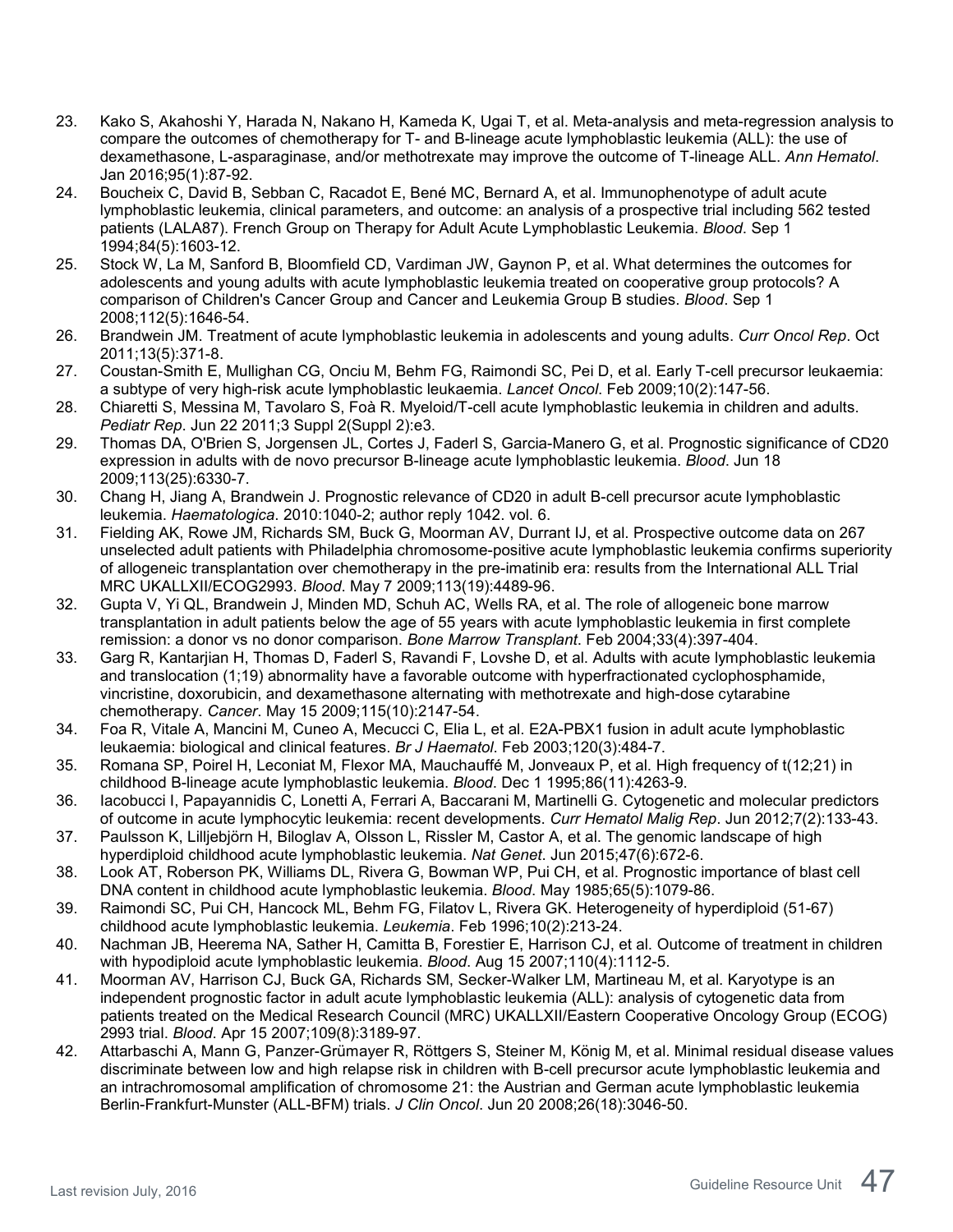- 43. Moorman AV, Richards SM, Robinson HM, Strefford JC, Gibson BE, Kinsey SE, et al. Prognosis of children with acute lymphoblastic leukemia (ALL) and intrachromosomal amplification of chromosome 21 (iAMP21). *Blood*. Mar 15 2007;109(6):2327-30.
- 44. Rand V, Parker H, Russell LJ, Schwab C, Ensor H, Irving J, et al. Genomic characterization implicates iAMP21 as a likely primary genetic event in childhood B-cell precursor acute lymphoblastic leukemia. *Blood*. Jun 23 2011;117(25):6848-55.
- 45. Brandwein JM, Atenafu EG, Schuh AC, Yee KW, Schimmer AD, Gupta V, et al. Predictors of outcome in adults with BCR-ABL negative acute lymphoblastic leukemia treated with a pediatric-based regimen. *Leuk Res*. May 2014;38(5):532-6.
- 46. Bassan R, Spinelli O, Oldani E, Intermesoli T, Tosi M, Peruta B, et al. Improved risk classification for risk-specific therapy based on the molecular study of minimal residual disease (MRD) in adult acute lymphoblastic leukemia (ALL). *Blood*. Apr 30 2009;113(18):4153-62.
- 47. Dhédin N, Huynh A, Maury S, Tabrizi R, Beldjord K, Asnafi V, et al. Role of allogeneic stem cell transplantation in adult patients with Ph-negative acute lymphoblastic leukemia. *Blood*. Apr 16 2015;125(16):2486-96; quiz 2586.
- 48. Iacobucci I, Iraci N, Messina M, Lonetti A, Chiaretti S, Valli E, et al. IKAROS deletions dictate a unique gene expression signature in patients with adult B-cell acute lymphoblastic leukemia. *PLoS One*. 2012;7(7):e40934.
- 49. Bernt KM, Hunger SP. Current concepts in pediatric Philadelphia chromosome-positive acute lymphoblastic leukemia. *Front Oncol*. 2014;4:54.
- 50. Mullighan CG, Miller CB, Radtke I, Phillips LA, Dalton J, Ma J, et al. BCR-ABL1 lymphoblastic leukaemia is characterized by the deletion of Ikaros. *Nature*. May 1 2008;453(7191):110-4.
- 51. Iacobucci I, Storlazzi CT, Cilloni D, Lonetti A, Ottaviani E, Soverini S, et al. Identification and molecular characterization of recurrent genomic deletions on 7p12 in the IKZF1 gene in a large cohort of BCR-ABL1-positive acute lymphoblastic leukemia patients: on behalf of Gruppo Italiano Malattie Ematologiche dell'Adulto Acute Leukemia Working Party (GIMEMA AL WP). *Blood*. Sep 3 2009;114(10):2159-67.
- 52. Martinelli G, Iacobucci I, Storlazzi CT, Vignetti M, Paoloni F, Cilloni D, et al. IKZF1 (Ikaros) deletions in BCR-ABL1 positive acute lymphoblastic leukemia are associated with short disease-free survival and high rate of cumulative incidence of relapse: a GIMEMA AL WP report. *J Clin Oncol*. Nov 1 2009;27(31):5202-7.
- 53. Busslinger M. Transcriptional control of early B cell development. *Annu Rev Immunol*. 2004;22:55-79.
- 54. Mullighan CG, Goorha S, Radtke I, Miller CB, Coustan-Smith E, Dalton JD, et al. Genome-wide analysis of genetic alterations in acute lymphoblastic leukaemia. *Nature*. Apr 12 2007;446(7137):758-64.
- 55. Iacobucci I, Lonetti A, Paoloni F, Papayannidis C, Ferrari A, Storlazzi CT, et al. The PAX5 gene is frequently rearranged in BCR-ABL1-positive acute lymphoblastic leukemia but is not associated with outcome. A report on behalf of the GIMEMA Acute Leukemia Working Party. *Haematologica*. Oct 2010;95(10):1683-90.
- 56. Mullighan CG, Su X, Zhang J, Radtke I, Phillips LA, Miller CB, et al. Deletion of IKZF1 and prognosis in acute lymphoblastic leukemia. *N Engl J Med*. Jan 29 2009;360(5):470-80.
- 57. Iacobucci I, Ferrari A, Lonetti A, Papayannidis C, Paoloni F, Trino S, et al. CDKN2A/B alterations impair prognosis in adult BCR-ABL1-positive acute lymphoblastic leukemia patients. *Clin Cancer Res*. Dec 1 2011;17(23):7413-23.
- 58. Heyman M, Rasool O, Borgonovo Brandter L, Liu Y, Grandér D, Söderhäll S, et al. Prognostic importance of p15INK4B and p16INK4 gene inactivation in childhood acute lymphocytic leukemia. *J Clin Oncol*. May 1996;14(5):1512-20.
- 59. Russell LJ, Capasso M, Vater I, Akasaka T, Bernard OA, Calasanz MJ, et al. Deregulated expression of cytokine receptor gene, CRLF2, is involved in lymphoid transformation in B-cell precursor acute lymphoblastic leukemia. *Blood*. Sep 24 2009;114(13):2688-98.
- 60. Hertzberg L, Vendramini E, Ganmore I, Cazzaniga G, Schmitz M, Chalker J, et al. Down syndrome acute lymphoblastic leukemia, a highly heterogeneous disease in which aberrant expression of CRLF2 is associated with mutated JAK2: a report from the International BFM Study Group. *Blood*. Feb 4 2010;115(5):1006-17.
- 61. Yoda A, Yoda Y, Chiaretti S, Bar-Natan M, Mani K, Rodig SJ, et al. Functional screening identifies CRLF2 in precursor B-cell acute lymphoblastic leukemia. *Proc Natl Acad Sci U S A*. Jan 5 2010;107(1):252-7.
- 62. Harvey RC, Mullighan CG, Chen IM, Wharton W, Mikhail FM, Carroll AJ, et al. Rearrangement of CRLF2 is associated with mutation of JAK kinases, alteration of IKZF1, Hispanic/Latino ethnicity, and a poor outcome in pediatric B-progenitor acute lymphoblastic leukemia. *Blood*. Jul 1 2010;115(26):5312-21.
- 63. Ferrando A. NOTCH mutations as prognostic markers in T-ALL. *Leukemia*. 2010:2003-4. vol. 12.
- 64. Breit S, Stanulla M, Flohr T, Schrappe M, Ludwig WD, Tolle G, et al. Activating NOTCH1 mutations predict favorable early treatment response and long-term outcome in childhood precursor T-cell lymphoblastic leukemia. *Blood*. Aug 15 2006;108(4):1151-7.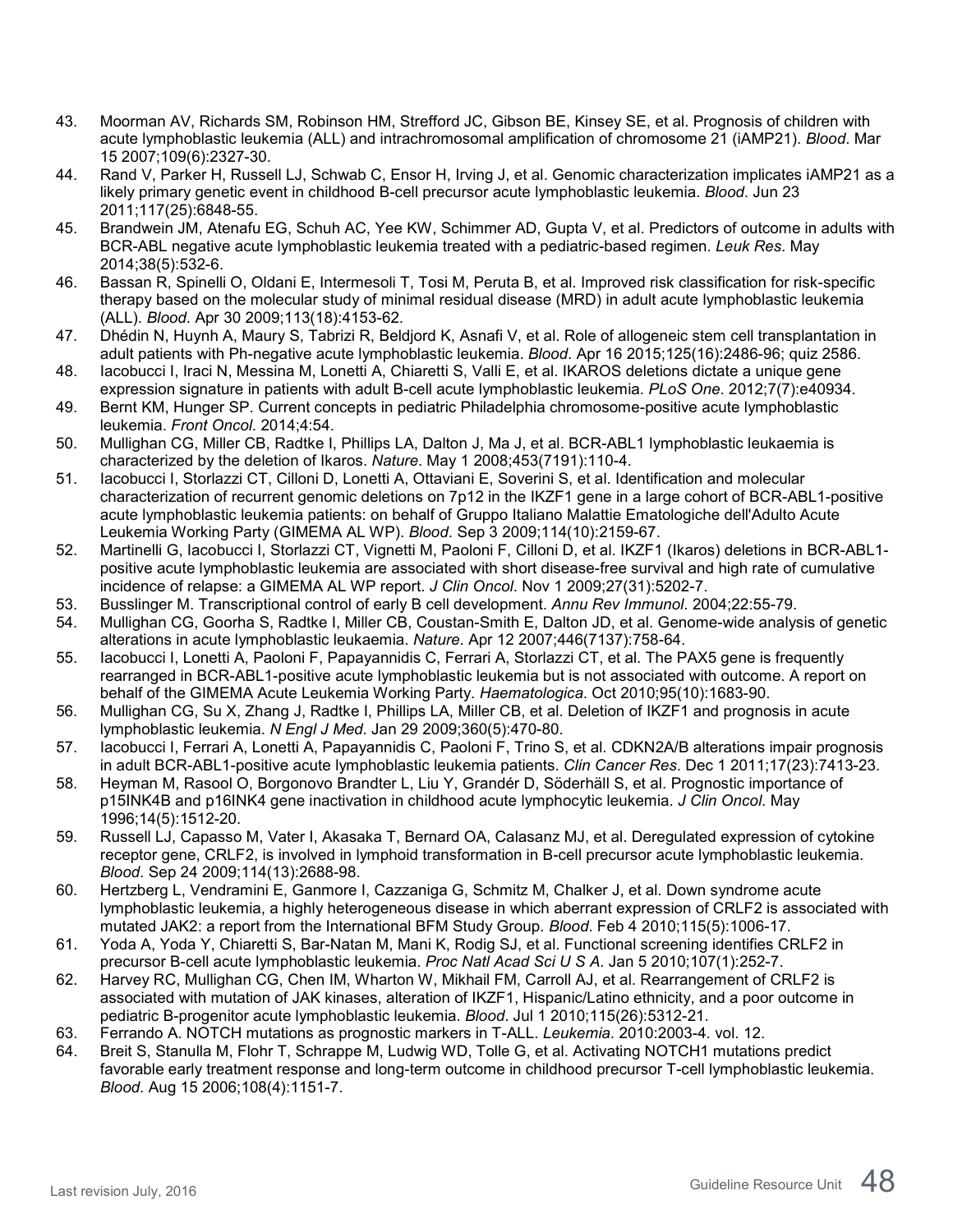- 65. Kox C, Zimmermann M, Stanulla M, Leible S, Schrappe M, Ludwig WD, et al. The favorable effect of activating NOTCH1 receptor mutations on long-term outcome in T-ALL patients treated on the ALL-BFM 2000 protocol can be separated from FBXW7 loss of function. *Leukemia*. Dec 2010;24(12):2005-13.
- 66. Clappier E, Collette S, Grardel N, Girard S, Suarez L, Brunie G, et al. NOTCH1 and FBXW7 mutations have a favorable impact on early response to treatment, but not on outcome, in children with T-cell acute lymphoblastic leukemia (T-ALL) treated on EORTC trials 58881 and 58951. *Leukemia*. Dec 2010;24(12):2023-31.
- 67. Yuan L, Lu L, Yang Y, Sun H, Chen X, Huang Y, et al. Genetic mutational profiling analysis of T cell acute lymphoblastic leukemia reveal mutant FBXW7 as a prognostic indicator for inferior survival. *Ann Hematol*. Nov 2015;94(11):1817-28.
- 68. van Grotel M, Meijerink JP, Beverloo HB, Langerak AW, Buys-Gladdines JG, Schneider P, et al. The outcome of molecular-cytogenetic subgroups in pediatric T-cell acute lymphoblastic leukemia: a retrospective study of patients treated according to DCOG or COALL protocols. *Haematologica*. Sep 2006;91(9):1212-21.
- 69. Asnafi V, Buzyn A, Le Noir S, Baleydier F, Simon A, Beldjord K, et al. NOTCH1/FBXW7 mutation identifies a large subgroup with favorable outcome in adult T-cell acute lymphoblastic leukemia (T-ALL): a Group for Research on Adult Acute Lymphoblastic Leukemia (GRAALL) study. *Blood*. Apr 23 2009;113(17):3918-24.
- 70. Mansour MR, Sulis ML, Duke V, Foroni L, Jenkinson S, Koo K, et al. Prognostic implications of NOTCH1 and FBXW7 mutations in adults with T-cell acute lymphoblastic leukemia treated on the MRC UKALLXII/ECOG E2993 protocol. *J Clin Oncol*. Sep 10 2009;27(26):4352-6.
- 71. Zhu YM, Zhao WL, Fu JF, Shi JY, Pan Q, Hu J, et al. NOTCH1 mutations in T-cell acute lymphoblastic leukemia: prognostic significance and implication in multifactorial leukemogenesis. *Clin Cancer Res*. May 15 2006;12(10):3043-9.
- 72. Abutalib SA, Wetzler M, Stock W. Looking toward the future: novel strategies based on molecular pathogenesis of acute lymphoblastic leukemia. *Hematol Oncol Clin North Am*. Oct 2009;23(5):1099-119, vii.
- 73. Jain N, Roberts KG, Jabbour E, Patel K, Eterovic AK, Chen K, et al. Ph-like acute lymphoblastic leukemia: a highrisk subtype in adults. *Blood*. Feb 2 2017;129(5):572-581.
- 74. Boer JM, Marchante JR, Evans WE, Horstmann MA, Escherich G, Pieters R, et al. BCR-ABL1-like cases in pediatric acute lymphoblastic leukemia: a comparison between DCOG/Erasmus MC and COG/St. Jude signatures. *Haematologica*. 2015:e354-7. vol. 9.
- 75. Herold T, Schneider S, Metzeler KH, Neumann M, Hartmann L, Roberts KG, et al. Adults with Philadelphia chromosome-like acute lymphoblastic leukemia frequently have IGH-CRLF2 and JAK2 mutations, persistence of minimal residual disease and poor prognosis. *Haematologica*. Jan 2017;102(1):130-138.
- 76. Rothenberg EV, Moore JE, Yui MA. Launching the T-cell-lineage developmental programme. *Nat Rev Immunol*. Jan 2008;8(1):9-21.
- 77. Jain N, Lamb AV, O'Brien S, Ravandi F, Konopleva M, Jabbour E, et al. Early T-cell precursor acute lymphoblastic leukemia/lymphoma (ETP-ALL/LBL) in adolescents and adults: a high-risk subtype. *Blood*. Apr 14 2016;127(15):1863-9.
- 78. Zhang Y, Qian JJ, Zhou YL, Huang X, Li JH, Li XY, et al. Comparison of Early T-Cell Precursor and Non-ETP Subtypes Among 122 Chinese Adults With Acute Lymphoblastic Leukemia. *Front Oncol*. 2020;10:1423.
- 79. Zhang J, Ding L, Holmfeldt L, Wu G, Heatley SL, Payne-Turner D, et al. The genetic basis of early T-cell precursor acute lymphoblastic leukaemia. *Nature*. Jan 11 2012;481(7380):157-63.
- 80. Hareedy MS, El Desoky ES, Woillard JB, Thabet RH, Ali AM, Marquet P, et al. Genetic variants in 6 mercaptopurine pathway as potential factors of hematological toxicity in acute lymphoblastic leukemia patients. *Pharmacogenomics*. 2015;16(10):1119-34.
- 81. Gregers J, Gréen H, Christensen IJ, Dalhoff K, Schroeder H, Carlsen N, et al. Polymorphisms in the ABCB1 gene and effect on outcome and toxicity in childhood acute lymphoblastic leukemia. *Pharmacogenomics J*. Aug 2015;15(4):372-9.
- 82. Larson RA, Dodge RK, Burns CP, Lee EJ, Stone RM, Schulman P, et al. A five-drug remission induction regimen with intensive consolidation for adults with acute lymphoblastic leukemia: cancer and leukemia group B study 8811. *Blood*. Apr 15 1995;85(8):2025-37.
- 83. Annino L, Vegna ML, Camera A, Specchia G, Visani G, Fioritoni G, et al. Treatment of adult acute lymphoblastic leukemia (ALL): long-term follow-up of the GIMEMA ALL 0288 randomized study. *Blood*. Feb 1 2002;99(3):863-71.
- 84. Takeuchi J, Kyo T, Naito K, Sao H, Takahashi M, Miyawaki S, et al. Induction therapy by frequent administration of doxorubicin with four other drugs, followed by intensive consolidation and maintenance therapy for adult acute lymphoblastic leukemia: the JALSG-ALL93 study. *Leukemia*. Jul 2002;16(7):1259-66.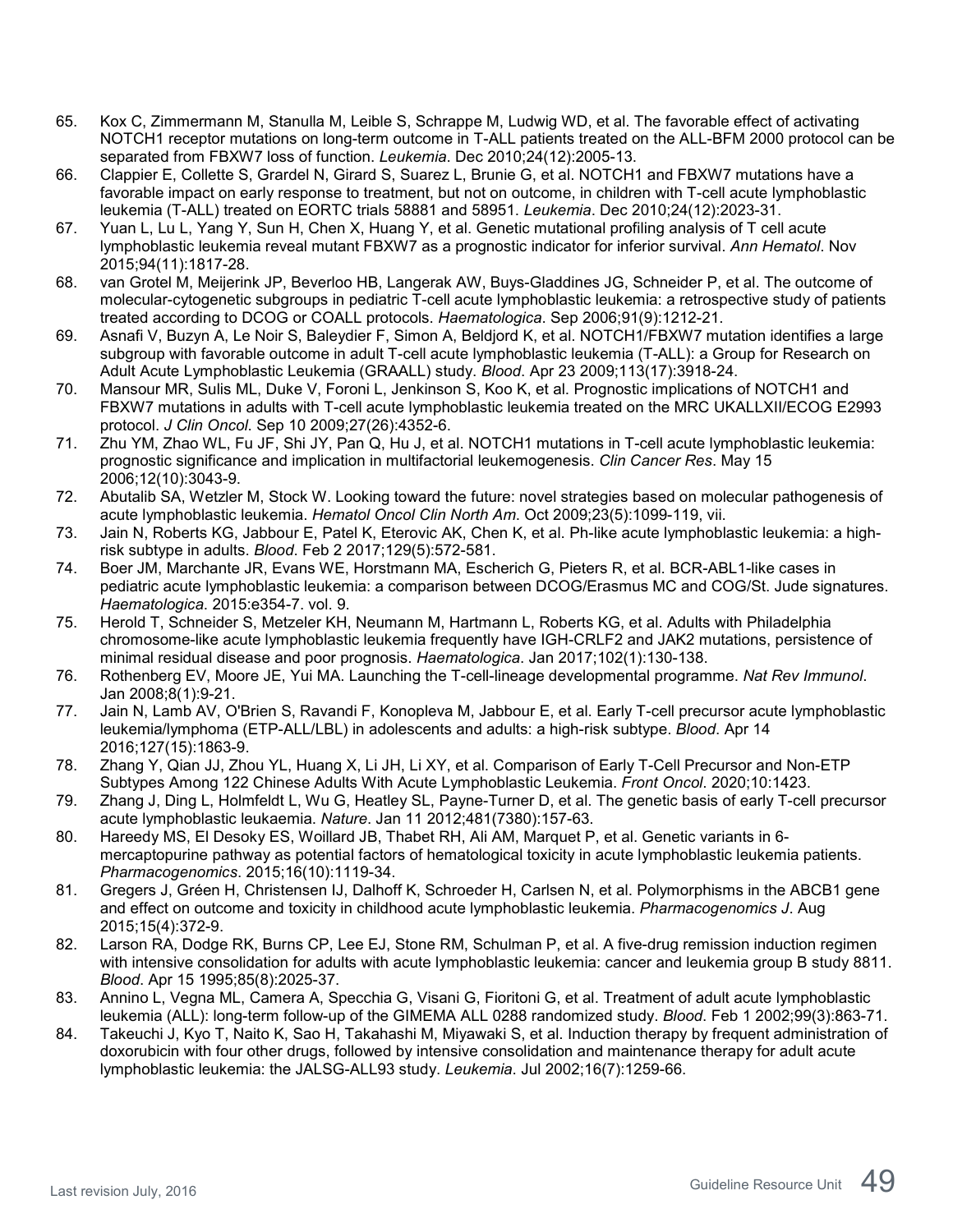- 85. Hunault M, Harousseau JL, Delain M, Truchan-Graczyk M, Cahn JY, Witz F, et al. Better outcome of adult acute lymphoblastic leukemia after early genoidentical allogeneic bone marrow transplantation (BMT) than after late highdose therapy and autologous BMT: a GOELAMS trial. *Blood*. Nov 15 2004;104(10):3028-37.
- 86. Thomas X, Boiron JM, Huguet F, Dombret H, Bradstock K, Vey N, et al. Outcome of treatment in adults with acute lymphoblastic leukemia: analysis of the LALA-94 trial. *J Clin Oncol*. Oct 15 2004;22(20):4075-86.
- 87. Ribera JM, Oriol A, Bethencourt C, Parody R, Hernández-Rivas JM, Moreno MJ, et al. Comparison of intensive chemotherapy, allogeneic or autologous stem cell transplantation as post-remission treatment for adult patients with high-risk acute lymphoblastic leukemia. Results of the PETHEMA ALL-93 trial. *Haematologica*. Oct 2005;90(10):1346-56.
- 88. Cornelissen JJ, van der Holt B, Verhoef GE, van't Veer MB, van Oers MH, Schouten HC, et al. Myeloablative allogeneic versus autologous stem cell transplantation in adult patients with acute lymphoblastic leukemia in first remission: a prospective sibling donor versus no-donor comparison. *Blood*. Feb 5 2009;113(6):1375-82.
- 89. Topp MS, Gökbuget N, Zugmaier G, Degenhard E, Goebeler ME, Klinger M, et al. Long-term follow-up of hematologic relapse-free survival in a phase 2 study of blinatumomab in patients with MRD in B-lineage ALL. *Blood*. Dec 20 2012;120(26):5185-7.
- 90. Boissel N, Auclerc MF, Lhéritier V, Perel Y, Thomas X, Leblanc T, et al. Should adolescents with acute lymphoblastic leukemia be treated as old children or young adults? Comparison of the French FRALLE-93 and LALA-94 trials. *J Clin Oncol*. Mar 1 2003;21(5):774-80.
- 91. de Bont JM, Holt B, Dekker AW, van der Does-van den Berg A, Sonneveld P, Pieters R. Significant difference in outcome for adolescents with acute lymphoblastic leukemia treated on pediatric vs adult protocols in the Netherlands. *Leukemia*. 2004:2032-5. vol. 12.
- 92. Barry E, DeAngelo DJ, Neuberg D, Stevenson K, Loh ML, Asselin BL, et al. Favorable outcome for adolescents with acute lymphoblastic leukemia treated on Dana-Farber Cancer Institute Acute Lymphoblastic Leukemia Consortium Protocols. *J Clin Oncol*. Mar 1 2007;25(7):813-9.
- 93. Ribera JM, Oriol A, Sanz MA, Tormo M, Fernández-Abellán P, del Potro E, et al. Comparison of the results of the treatment of adolescents and young adults with standard-risk acute lymphoblastic leukemia with the Programa Español de Tratamiento en Hematología pediatric-based protocol ALL-96. *J Clin Oncol*. Apr 10 2008;26(11):1843- 9.
- 94. Huguet F, Leguay T, Raffoux E, Thomas X, Beldjord K, Delabesse E, et al. Pediatric-inspired therapy in adults with Philadelphia chromosome-negative acute lymphoblastic leukemia: the GRAALL-2003 study. *J Clin Oncol*. Feb 20 2009;27(6):911-8.
- 95. DeAngelo DJ, Stevenson KE, Dahlberg SE, Silverman LB, Couban S, Supko JG, et al. Long-term outcome of a pediatric-inspired regimen used for adults aged 18-50 years with newly diagnosed acute lymphoblastic leukemia. *Leukemia*. Mar 2015;29(3):526-34.
- 96. Foroni L, Coyle LA, Papaioannou M, Yaxley JC, Sinclair MF, Chim JS, et al. Molecular detection of minimal residual disease in adult and childhood acute lymphoblastic leukaemia reveals differences in treatment response. *Leukemia*. Oct 1997;11(10):1732-41.
- 97. Parekh C, Gaynon PS, Abdel-Azim H. End of induction minimal residual disease alone is not a useful determinant for risk stratified therapy in pediatric T-cell acute lymphoblastic leukemia. *Pediatr Blood Cancer*. Nov 2015;62(11):2040-3.
- 98. Brüggemann M, Raff T, Flohr T, Gökbuget N, Nakao M, Droese J, et al. Clinical significance of minimal residual disease quantification in adult patients with standard-risk acute lymphoblastic leukemia. *Blood*. Feb 1 2006;107(3):1116-23.
- 99. Gökbuget N, Kneba M, Raff T, Trautmann H, Bartram CR, Arnold R, et al. Adult patients with acute lymphoblastic leukemia and molecular failure display a poor prognosis and are candidates for stem cell transplantation and targeted therapies. *Blood*. Aug 30 2012;120(9):1868-76.
- 100. Ribera JM, Oriol A, Morgades M, Montesinos P, Sarrà J, González-Campos J, et al. Treatment of high-risk Philadelphia chromosome-negative acute lymphoblastic leukemia in adolescents and adults according to early cytologic response and minimal residual disease after consolidation assessed by flow cytometry: final results of the PETHEMA ALL-AR-03 trial. *J Clin Oncol*. May 20 2014;32(15):1595-604.
- 101. Gökbuget N, Dombret H, Bonifacio M, Reichle A, Graux C, Faul C, et al. Blinatumomab for minimal residual disease in adults with B-cell precursor acute lymphoblastic leukemia. *Blood*. Apr 5 2018;131(14):1522-1531.
- 102. Hoelzer D, Thiel E, Löffler H, Bodenstein H, Plaumann L, Büchner T, et al. Intensified therapy in acute lymphoblastic and acute undifferentiated leukemia in adults. *Blood*. Jul 1984;64(1):38-47.
- 103. Garcia-Manero G, Kantarjian HM. The hyper-CVAD regimen in adult acute lymphocytic leukemia. *Hematol Oncol Clin North Am*. Dec 2000;14(6):1381-96, x-xi.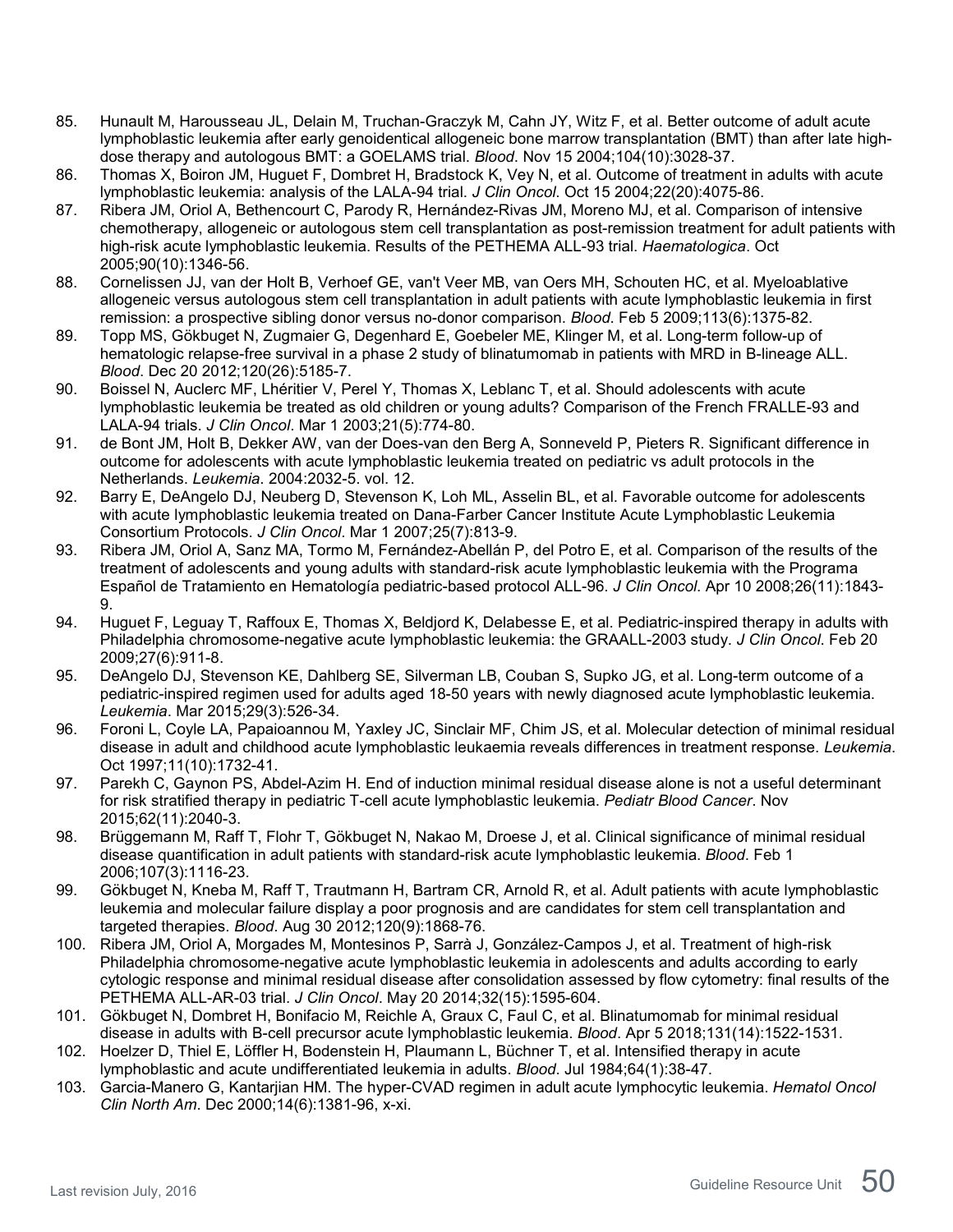- 104. Kantarjian HM, O'Brien S, Smith TL, Cortes J, Giles FJ, Beran M, et al. Results of treatment with hyper-CVAD, a dose-intensive regimen, in adult acute lymphocytic leukemia. *J Clin Oncol*. Feb 2000;18(3):547-61.
- 105. Thomas DA, O'Brien S, Faderl S, Garcia-Manero G, Ferrajoli A, Wierda W, et al. Chemoimmunotherapy with a modified hyper-CVAD and rituximab regimen improves outcome in de novo Philadelphia chromosome-negative precursor B-lineage acute lymphoblastic leukemia. *J Clin Oncol*. Aug 20 2010;28(24):3880-9.
- 106. Douer D. What is the impact, present and future, of novel targeted agents in acute lymphoblastic leukemia? *Best Pract Res Clin Haematol*. Dec 2012;25(4):453-64.
- 107. Ramanujachar R, Richards S, Hann I, Goldstone A, Mitchell C, Vora A, et al. Adolescents with acute lymphoblastic leukaemia: outcome on UK national paediatric (ALL97) and adult (UKALLXII/E2993) trials. *Pediatr Blood Cancer*. Mar 2007;48(3):254-61.
- 108. Pui CH, Pei D, Campana D, Bowman WP, Sandlund JT, Kaste SC, et al. Improved prognosis for older adolescents with acute lymphoblastic leukemia. *J Clin Oncol*. Feb 1 2011;29(4):386-91.
- 109. Martell MP, Atenafu EG, Minden MD, Schuh AC, Yee KW, Schimmer AD, et al. Treatment of elderly patients with acute lymphoblastic leukaemia using a paediatric-based protocol. *Br J Haematol*. Nov 2013;163(4):458-64.
- 110. Fathi AT, DeAngelo DJ, Stevenson KE, Kolitz JE, Asch JD, Amrein PC, et al. Phase 2 study of intensified chemotherapy and allogeneic hematopoietic stem cell transplantation for older patients with acute lymphoblastic leukemia. *Cancer*. Aug 1 2016;122(15):2379-88.
- 111. Stock W, Luger SM, Advani AS, Yin J, Harvey RC, Mullighan CG, et al. A pediatric regimen for older adolescents and young adults with acute lymphoblastic leukemia: results of CALGB 10403. *Blood*. Apr 4 2019;133(14):1548- 1559.
- 112. Salzer WL, Burke MJ, Devidas M, Dai Y, Hardy KK, Kairalla JA, et al. Impact of Intrathecal Triple Therapy Versus Intrathecal Methotrexate on Disease-Free Survival for High-Risk B-Lymphoblastic Leukemia: Children's Oncology Group Study AALL1131. *J Clin Oncol*. Aug 10 2020;38(23):2628-2638.
- 113. Bromberg JE, Breems DA, Kraan J, Bikker G, van der Holt B, Smitt PS, et al. CSF flow cytometry greatly improves diagnostic accuracy in CNS hematologic malignancies. *Neurology*. May 15 2007;68(20):1674-9.
- 114. Pui CH, Campana D, Pei D, Bowman WP, Sandlund JT, Kaste SC, et al. Treating childhood acute lymphoblastic leukemia without cranial irradiation. *N Engl J Med*. Jun 25 2009;360(26):2730-41.
- 115. Ram R, Wolach O, Vidal L, Gafter-Gvili A, Shpilberg O, Raanani P. Adolescents and young adults with acute lymphoblastic leukemia have a better outcome when treated with pediatric-inspired regimens: systematic review and meta-analysis. *Am J Hematol*. May 2012;87(5):472-8.
- 116. Brandwein JM, Gupta V, Wells RA, Schuh AC, Schimmer AD, Lipton JH, et al. Treatment of elderly patients with acute lymphoblastic leukemia--evidence for a benefit of imatinib in BCR-ABL positive patients. *Leuk Res*. Dec 2005;29(12):1381-6.
- 117. Ribera JM, García O, Oriol A, Gil C, Montesinos P, Bernal T, et al. Feasibility and results of subtype-oriented protocols in older adults and fit elderly patients with acute lymphoblastic leukemia: Results of three prospective parallel trials from the PETHEMA group. *Leuk Res*. Feb 2016;41:12-20.
- 118. Wassmann B, Pfeifer H, Goekbuget N, Beelen DW, Beck J, Stelljes M, et al. Alternating versus concurrent schedules of imatinib and chemotherapy as front-line therapy for Philadelphia-positive acute lymphoblastic leukemia (Ph+ ALL). *Blood*. Sep 1 2006;108(5):1469-77.
- 119. Lee KH, Lee JH, Choi SJ, Seol M, Lee YS, Kim WK, et al. Clinical effect of imatinib added to intensive combination chemotherapy for newly diagnosed Philadelphia chromosome-positive acute lymphoblastic leukemia. *Leukemia*. Sep 2005;19(9):1509-16.
- 120. Delannoy A, Delabesse E, Lhéritier V, Castaigne S, Rigal-Huguet F, Raffoux E, et al. Imatinib and methylprednisolone alternated with chemotherapy improve the outcome of elderly patients with Philadelphiapositive acute lymphoblastic leukemia: results of the GRAALL AFR09 study. *Leukemia*. Sep 2006;20(9):1526-32.
- 121. de Labarthe A, Rousselot P, Huguet-Rigal F, Delabesse E, Witz F, Maury S, et al. Imatinib combined with induction or consolidation chemotherapy in patients with de novo Philadelphia chromosome-positive acute lymphoblastic leukemia: results of the GRAAPH-2003 study. *Blood*. Feb 15 2007;109(4):1408-13.
- 122. Bassan R, Rossi G, Pogliani EM, Di Bona E, Angelucci E, Cavattoni I, et al. Chemotherapy-phased imatinib pulses improve long-term outcome of adult patients with Philadelphia chromosome-positive acute lymphoblastic leukemia: Northern Italy Leukemia Group protocol 09/00. *J Clin Oncol*. Aug 1 2010;28(22):3644-52.
- 123. Fielding AK, Rowe JM, Buck G, Foroni L, Gerrard G, Litzow MR, et al. UKALLXII/ECOG2993: addition of imatinib to a standard treatment regimen enhances long-term outcomes in Philadelphia positive acute lymphoblastic leukemia. *Blood*. Feb 6 2014;123(6):843-50.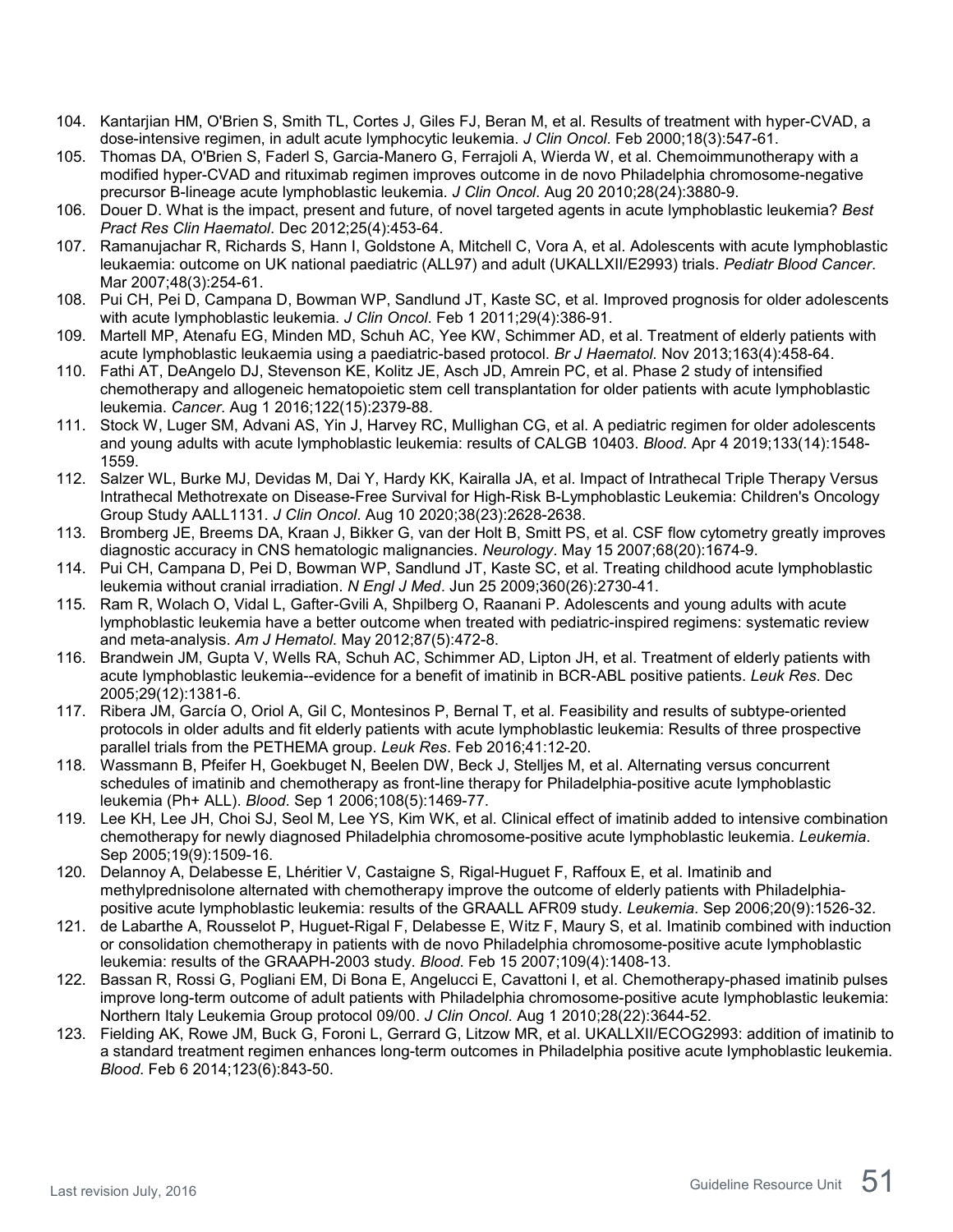- 124. Thomas DA, Faderl S, Cortes J, O'Brien S, Giles FJ, Kornblau SM, et al. Treatment of Philadelphia chromosomepositive acute lymphocytic leukemia with hyper-CVAD and imatinib mesylate. *Blood*. Jun 15 2004;103(12):4396- 407.
- 125. Foà R, Vitale A, Vignetti M, Meloni G, Guarini A, De Propris MS, et al. Dasatinib as first-line treatment for adult patients with Philadelphia chromosome-positive acute lymphoblastic leukemia. *Blood*. Dec 15 2011;118(25):6521-8.
- 126. Ottmann O, Dombret H, Martinelli G, Simonsson B, Guilhot F, Larson RA, et al. Dasatinib induces rapid hematologic and cytogenetic responses in adult patients with Philadelphia chromosome positive acute lymphoblastic leukemia with resistance or intolerance to imatinib: interim results of a phase 2 study. *Blood*. Oct 1 2007;110(7):2309-15.
- 127. Talpaz M, Shah NP, Kantarjian H, Donato N, Nicoll J, Paquette R, et al. Dasatinib in imatinib-resistant Philadelphia chromosome-positive leukemias. *N Engl J Med*. Jun 15 2006;354(24):2531-41.
- 128. Jabbour E, Kantarjian H, Ravandi F, Thomas D, Huang X, Faderl S, et al. Combination of hyper-CVAD with ponatinib as first-line therapy for patients with Philadelphia chromosome-positive acute lymphoblastic leukaemia: a single-centre, phase 2 study. *Lancet Oncol*. Nov 2015;16(15):1547-1555.
- 129. Thyagu S, Minden MD, Gupta V, Yee KW, Schimmer AD, Schuh AC, et al. Treatment of Philadelphia chromosomepositive acute lymphoblastic leukaemia with imatinib combined with a paediatric-based protocol. *Br J Haematol*. Aug 2012;158(4):506-14.
- 130. Ottmann OG, Wassmann B, Pfeifer H, Giagounidis A, Stelljes M, Dührsen U, et al. Imatinib compared with chemotherapy as front-line treatment of elderly patients with Philadelphia chromosome-positive acute lymphoblastic leukemia (Ph+ALL). *Cancer*. May 15 2007;109(10):2068-76.
- 131. Vignetti M, Fazi P, Cimino G, Martinelli G, Di Raimondo F, Ferrara F, et al. Imatinib plus steroids induces complete remissions and prolonged survival in elderly Philadelphia chromosome-positive patients with acute lymphoblastic leukemia without additional chemotherapy: results of the Gruppo Italiano Malattie Ematologiche dell'Adulto (GIMEMA) LAL0201-B protocol. *Blood*. May 1 2007;109(9):3676-8.
- 132. Chalandon Y, Thomas X, Hayette S, Cayuela JM, Abbal C, Huguet F, et al. Randomized study of reduced-intensity chemotherapy combined with imatinib in adults with Ph-positive acute lymphoblastic leukemia. *Blood*. Jun 11 2015;125(24):3711-9.
- 133. Sasaki K, Jabbour EJ, Ravandi F, Short NJ, Thomas DA, Garcia-Manero G, et al. Hyper-CVAD plus ponatinib versus hyper-CVAD plus dasatinib as frontline therapy for patients with Philadelphia chromosome-positive acute lymphoblastic leukemia: A propensity score analysis. *Cancer*. Dec 1 2016;122(23):3650-3656.
- 134. Foà R, Bassan R, Vitale A, Elia L, Piciocchi A, Puzzolo MC, et al. Dasatinib-Blinatumomab for Ph-Positive Acute Lymphoblastic Leukemia in Adults. *N Engl J Med*. Oct 22 2020;383(17):1613-1623.
- 135. Thiebaut A, Vernant JP, Degos L, Huguet FR, Reiffers J, Sebban C, et al. Adult acute lymphocytic leukemia study testing chemotherapy and autologous and allogeneic transplantation. A follow-up report of the French protocol LALA 87. *Hematol Oncol Clin North Am*. Dec 2000;14(6):1353-66, x.
- 136. Yanada M, Matsuo K, Suzuki T, Naoe T. Allogeneic hematopoietic stem cell transplantation as part of postremission therapy improves survival for adult patients with high-risk acute lymphoblastic leukemia: a metaanalysis. *Cancer*. Jun 15 2006;106(12):2657-63.
- 137. Silverman LB, Gelber RD, Dalton VK, Asselin BL, Barr RD, Clavell LA, et al. Improved outcome for children with acute lymphoblastic leukemia: results of Dana-Farber Consortium Protocol 91-01. *Blood*. Mar 1 2001;97(5):1211-8.
- 138. Schultz KR, Carroll A, Heerema NA, Bowman WP, Aledo A, Slayton WB, et al. Long-term follow-up of imatinib in pediatric Philadelphia chromosome-positive acute lymphoblastic leukemia: Children's Oncology Group study AALL0031. *Leukemia*. Jul 2014;28(7):1467-71.
- 139. Ravandi F, Jorgensen JL, Thomas DA, O'Brien S, Garris R, Faderl S, et al. Detection of MRD may predict the outcome of patients with Philadelphia chromosome-positive ALL treated with tyrosine kinase inhibitors plus chemotherapy. *Blood*. Aug 15 2013;122(7):1214-21.
- 140. Kim DY, Joo YD, Lim SN, Kim SD, Lee JH, Kim DH, et al. Nilotinib combined with multiagent chemotherapy for newly diagnosed Philadelphia-positive acute lymphoblastic leukemia. *Blood*. Aug 6 2015;126(6):746-56.
- 141. Jabbour E, Thomas D, Cortes J, Kantarjian HM, O'Brien S. Central nervous system prophylaxis in adults with acute lymphoblastic leukemia: current and emerging therapies. *Cancer*. May 15 2010;116(10):2290-300.
- 142. Winick NJ. The evolution of central nervous system prophylaxis for patients with acute lymphoblastic leukemia. *Pediatr Blood Cancer*. Nov 2015;62(11):1877-8.
- 143. Vora A, Andreano A, Pui CH, Hunger SP, Schrappe M, Moericke A, et al. Influence of Cranial Radiotherapy on Outcome in Children With Acute Lymphoblastic Leukemia Treated With Contemporary Therapy. *J Clin Oncol*. Mar 20 2016;34(9):919-26.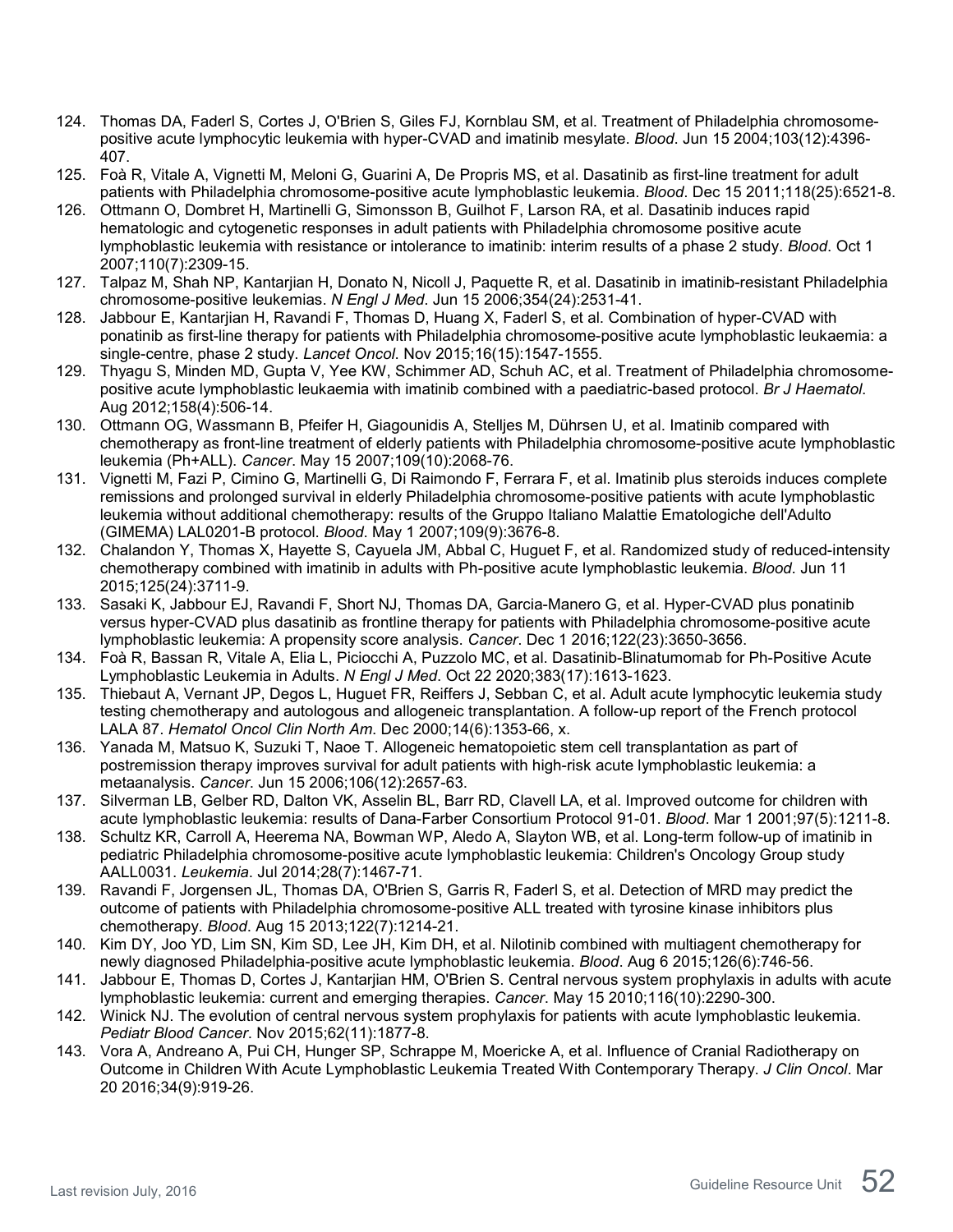- 144. Sibai H, Chen R, Liu X, Falcone U, Schimmer A, Schuh A, et al. Anticoagulation prophylaxis reduces venous thromboembolism rate in adult acute lymphoblastic leukaemia treated with asparaginase-based therapy. *Br J Haematol*. Dec 2020;191(5):748-754.
- 145. van der Sluis IM, Vrooman LM, Pieters R, Baruchel A, Escherich G, Goulden N, et al. Consensus expert recommendations for identification and management of asparaginase hypersensitivity and silent inactivation. *Haematologica*. Mar 2016;101(3):279-85.
- 146. Horvat TZ, Pecoraro JJ, Daley RJ, Buie LW, King AC, Rampal RK, et al. The use of Erwinia asparaginase for adult patients with acute lymphoblastic leukemia after pegaspargase intolerance. *Leuk Res*. Nov 2016;50:17-20.
- 147. Fielding AK, Richards SM, Chopra R, Lazarus HM, Litzow MR, Buck G, et al. Outcome of 609 adults after relapse of acute lymphoblastic leukemia (ALL); an MRC UKALL12/ECOG 2993 study. *Blood*. Feb 1 2007;109(3):944-50.
- 148. Liew E, Atenafu EG, Schimmer AD, Yee KW, Schuh AC, Minden MD, et al. Outcomes of adult patients with relapsed acute lymphoblastic leukemia following frontline treatment with a pediatric regimen. *Leuk Res*. Dec 2012;36(12):1517-20.
- 149. Martinelli G, Boissel N, Chevallier P, Ottmann O, Gökbuget N, Topp MS, et al. Complete Hematologic and Molecular Response in Adult Patients With Relapsed/Refractory Philadelphia Chromosome-Positive B-Precursor Acute Lymphoblastic Leukemia Following Treatment With Blinatumomab: Results From a Phase II, Single-Arm, Multicenter Study. *J Clin Oncol*. Jun 1 2017;35(16):1795-1802.
- 150. Kantarjian HM, DeAngelo DJ, Stelljes M, Martinelli G, Liedtke M, Stock W, et al. Inotuzumab Ozogamicin versus Standard Therapy for Acute Lymphoblastic Leukemia. *N Engl J Med*. Aug 25 2016;375(8):740-53.
- 151. DeAngelo DJ, Yu D, Johnson JL, Coutre SE, Stone RM, Stopeck AT, et al. Nelarabine induces complete remissions in adults with relapsed or refractory T-lineage acute lymphoblastic leukemia or lymphoblastic lymphoma: Cancer and Leukemia Group B study 19801. *Blood*. Jun 15 2007;109(12):5136-42.
- 152. Maude SL, Laetsch TW, Buechner J, Rives S, Boyer M, Bittencourt H, et al. Tisagenlecleucel in Children and Young Adults with B-Cell Lymphoblastic Leukemia. *N Engl J Med*. Feb 1 2018;378(5):439-448.
- 153. Park JH, Rivière I, Gonen M, Wang X, Sénéchal B, Curran KJ, et al. Long-Term Follow-up of CD19 CAR Therapy in Acute Lymphoblastic Leukemia. *N Engl J Med*. Feb 1 2018;378(5):449-459.
- 154. Short NJ, Kantarjian HM, Konopleva M, Jain N, Huang X, Ravandi F, et al. Combination of ponatinib and blinatumomab in Philadelphia chromosome-positive acute lymphoblastic leukemia: Early results from a phase II study. *J Clin Oncol* 2021;39(15,suppl):7001.
- 155. [Seftel](https://pubmed.ncbi.nlm.nih.gov/?term=Seftel+MD&cauthor_id=26701142) MD, [Neuberg](https://pubmed.ncbi.nlm.nih.gov/?term=Neuberg+D&cauthor_id=26701142) D, [Zhang](https://pubmed.ncbi.nlm.nih.gov/?term=Zhang+MJ&cauthor_id=26701142) MJ, [Wang](https://pubmed.ncbi.nlm.nih.gov/?term=Wang+HL&cauthor_id=26701142) HL, [Ballen](https://pubmed.ncbi.nlm.nih.gov/?term=Ballen+KK&cauthor_id=26701142) KK, [Bergeron](https://pubmed.ncbi.nlm.nih.gov/?term=Bergeron+J&cauthor_id=26701142) J, et al. Pediatric-inspired therapy compared to allografting for Philadelphia chromosome-negative adult ALL in first complete remission. *Am J Hematol* 2016;9193):322-329.
- 156. Kantarjian H, Stein A, Gokbuget N, Fielding AK, Schuh AC, Ribera JM, et al. Blinatumomab versus Chemotherapy for Advanced Acute Lymphoblastic Leukemia. *New Engl J Med* 2017;376:836-847.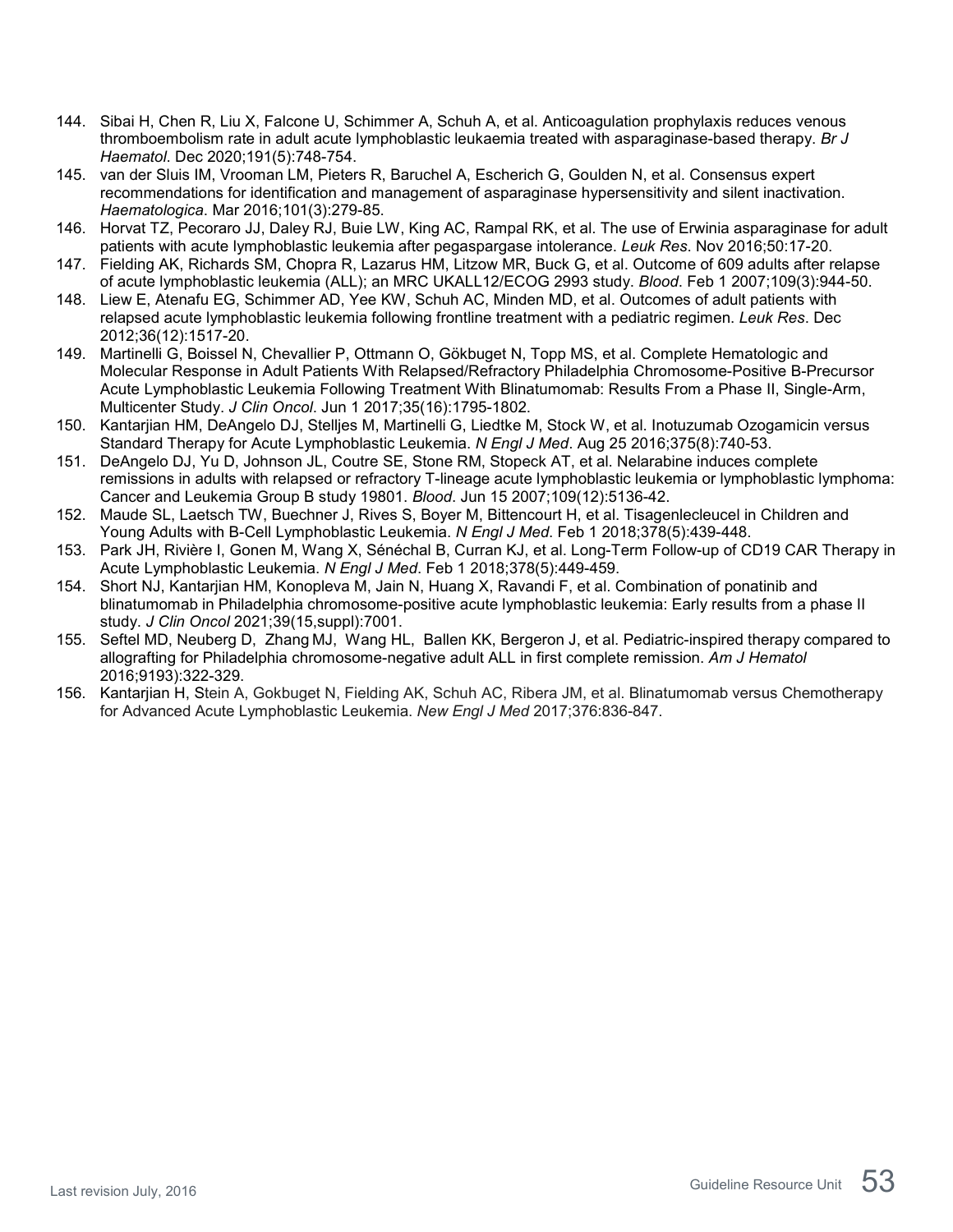## <span id="page-53-0"></span>Appendix A: Original DFCI Protocol 91-01 (Used for pediatric patients)<sup>92</sup>

| <b>Phase of Therapy</b> | <b>Time Period</b>                                                 | <b>Chemotherapy</b>                                                                                                                                                                                                                                                                                                                                                                                                                                                                                                                                                                                                                                                                                     |
|-------------------------|--------------------------------------------------------------------|---------------------------------------------------------------------------------------------------------------------------------------------------------------------------------------------------------------------------------------------------------------------------------------------------------------------------------------------------------------------------------------------------------------------------------------------------------------------------------------------------------------------------------------------------------------------------------------------------------------------------------------------------------------------------------------------------------|
| <b>Induction</b>        | 28 Days                                                            | Vincristine 1.5 mg/m2/dose IV, maximum<br>2 mg, days 3, 10, 17, 24; prednisone 40<br>mg/m2/d IV/PO for 28 days; doxorubicin 30 g/m2/dose IV, days<br>1 and $2$<br>methotrexate 4 g/m2 IV for one dose on day 3<br>IT cytarabine, dosed by age, one dose on day 0<br>IT cytarabine, dosed by age, one dose on day 17                                                                                                                                                                                                                                                                                                                                                                                     |
| <b>CNS Therapy</b>      | 3 Weeks                                                            | SR girls: IT methotrexate/cytarabine for 4 doses during 2<br>weeks, then every 18 weeks<br>SR boys and all HR patients: cranial XRT 18 Gy, randomly<br>assigned to hyperfractionated (0.9 Gy bid) or<br>conventional (1.8 Gy daily) with IT<br>methotrexate/cytarabine for 4 doses during 2 weeks                                                                                                                                                                                                                                                                                                                                                                                                       |
| <b>Intensification</b>  | Every 3 weeks for<br>30 weeks                                      | SR: vincristine (2 mg/m2 IV every 3 weeks, maximum 2 mg);<br>dexamethasone 6 mg/m2/d PO for 5 days; methotrexate 30<br>mg/m2 IV or IM every week; mercaptopurine, randomly<br>assigned to high-dose 1,000<br>mg/m2 IV for 20 hours, weeks 1 and 2) or<br>conventional 50 mg/m2/d PO for 14 days<br>Asparaginase, randomly assigned to PEG 2,500 IU/m2 IM<br>every 2 weeks for 15 doses or E. coli 25,000 IU/m2 IM every<br>week for 30 doses<br>HR: same as SR patients except dexamethasone 18 mg/m2/d<br>PO for 5 days; no methotrexate; doxorubicin 30 mg/m2 IV<br>every 3 weeks, to total cumulative dose 360 mg/m2, randomly<br>assigned to continuous infusion during 48 hours versus IV<br>bolus |
| Continuation            | Every 3 weeks until 2<br>years of continuous<br>complete remission | SR: vincristine 2 mg/m2 IV every 3 weeks, maximum 2 mg;<br>dexamethasone 6 mg/ m2/d PO for 5 days; methotrexate 30<br>mg/ m2 IV or IM every week; mercaptopurine 50 mg/m2/d PO<br>for 14 days<br>HR: same as SR patients except dexamethasone 18 mg/m2/d<br>PO for 5 days                                                                                                                                                                                                                                                                                                                                                                                                                               |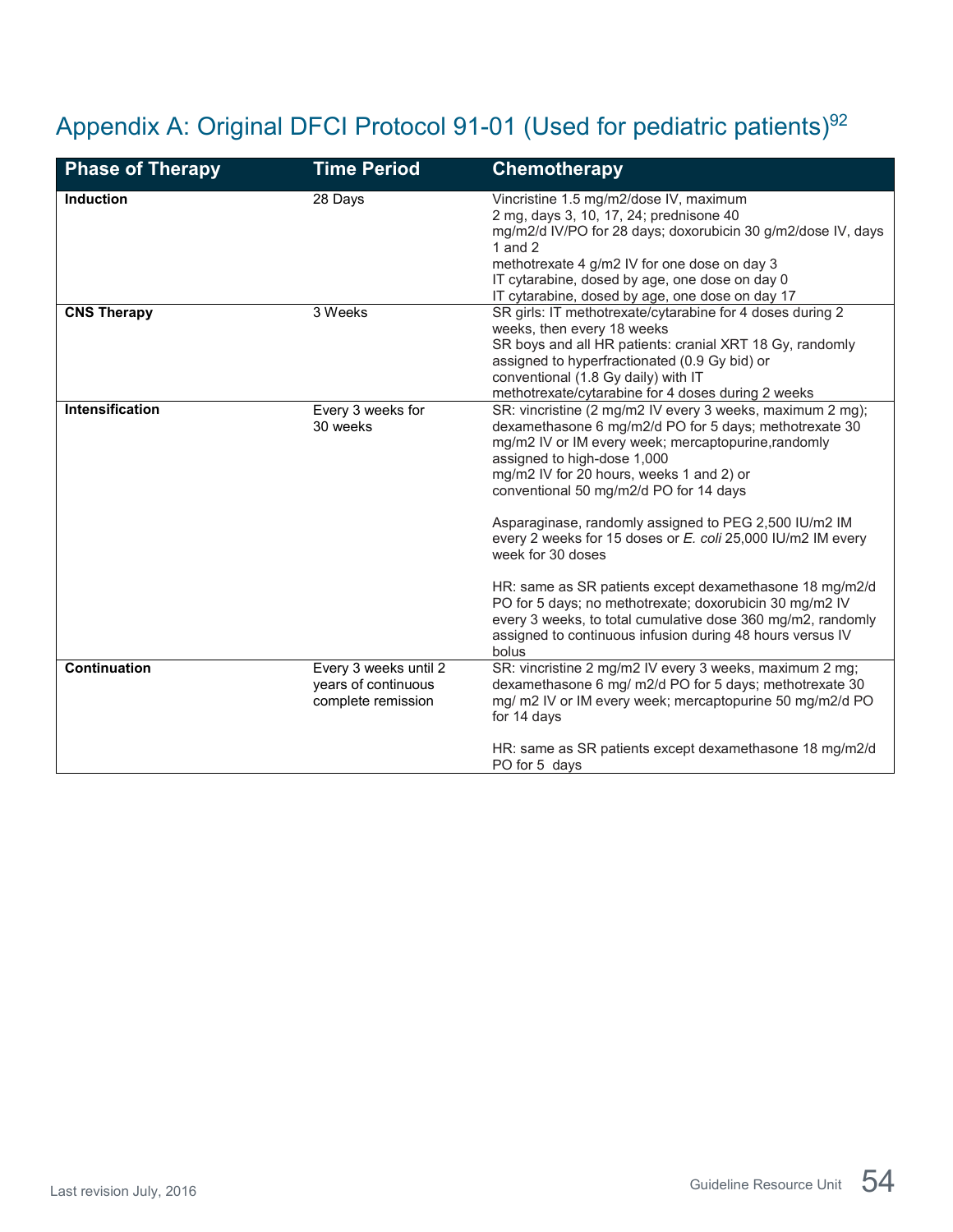## <span id="page-54-0"></span>Appendix B: Canadian NCIC DFCI AL.4 Trial95

| <b>Phase of Therapy</b> | <b>Time Period</b>            | <b>Chemotherapy</b>                                                                                                                                                                                                                                                                                                                                                                                                                                                                                                                                                                                                                     |
|-------------------------|-------------------------------|-----------------------------------------------------------------------------------------------------------------------------------------------------------------------------------------------------------------------------------------------------------------------------------------------------------------------------------------------------------------------------------------------------------------------------------------------------------------------------------------------------------------------------------------------------------------------------------------------------------------------------------------|
| <b>Induction</b>        | 28 Days                       | Vincristine 2 mg weekly, days 1, 8, 15 and 22<br>Prednisone 40 mg/m2/day, days 1-28<br>Doxorubicin 30 mg/m2/dose, days 1and 2<br>Methotrexate 4 g/m2 (8-24 h after doxorubicin)<br>with leucovorin rescue on day 3<br>E coli L-asparaginase 25 000 IU/m2 IM × 1 dose,<br>day 5<br>IT cytarabine 50 mg, day 0 (prior to initiation of<br>systemic therapy)<br>IT methotrexate (12 mg)/cytarabine (40 mg) /hydrocortisone (50mg),<br>days 15 and 29                                                                                                                                                                                       |
| <b>CNS Therapy</b>      | 3 Weeks                       | Vincristine 2 mg × 1 dose<br>6-mercaptopurine (6-MP) 50 mg/m2/day orally,<br>× 14 consecutive days<br>Doxorubicin 30 mg/m2 × 1 dose<br>IT methotrexate/cytarabine twice weekly × 4 doses<br>Cranial radiationc                                                                                                                                                                                                                                                                                                                                                                                                                          |
| <b>Intensification</b>  | Every 3 weeks for<br>30 weeks | Every 3-week cycles:<br>Vincristine 2 mg, day 1<br>Dexamethasone 18 mg/m2/day b.i.d., orally, days<br>$1 - 5$<br>Doxorubicin 30 mg/m2, day 1 of each cycle to a<br>(cumulative dose 300 mg/m2)<br>6-MP 50 mg/m2/day orally × 14 consecutive days<br>E. coli asparaginase<br>Individualized dosing: 12 500 IU/m2/dose (starting<br>dose)d<br>Methotrexate 30 mg/m2 i.v. or IM weekly, 1 day<br>after asparaginase (no weekly methotrexate until<br>doxorubicin completed).<br>IT methotrexate/cytarabine/hydrocortisone at start<br>of a cycle<br>IT therapy consisting of methotrexate/cytarabine<br>at start of a cycle every 18 weeks |
| Continuation            | 74 weeks                      | Same as intensification except no asparaginase<br>and dexamethasone dose reduced to 6 mg/m2/day                                                                                                                                                                                                                                                                                                                                                                                                                                                                                                                                         |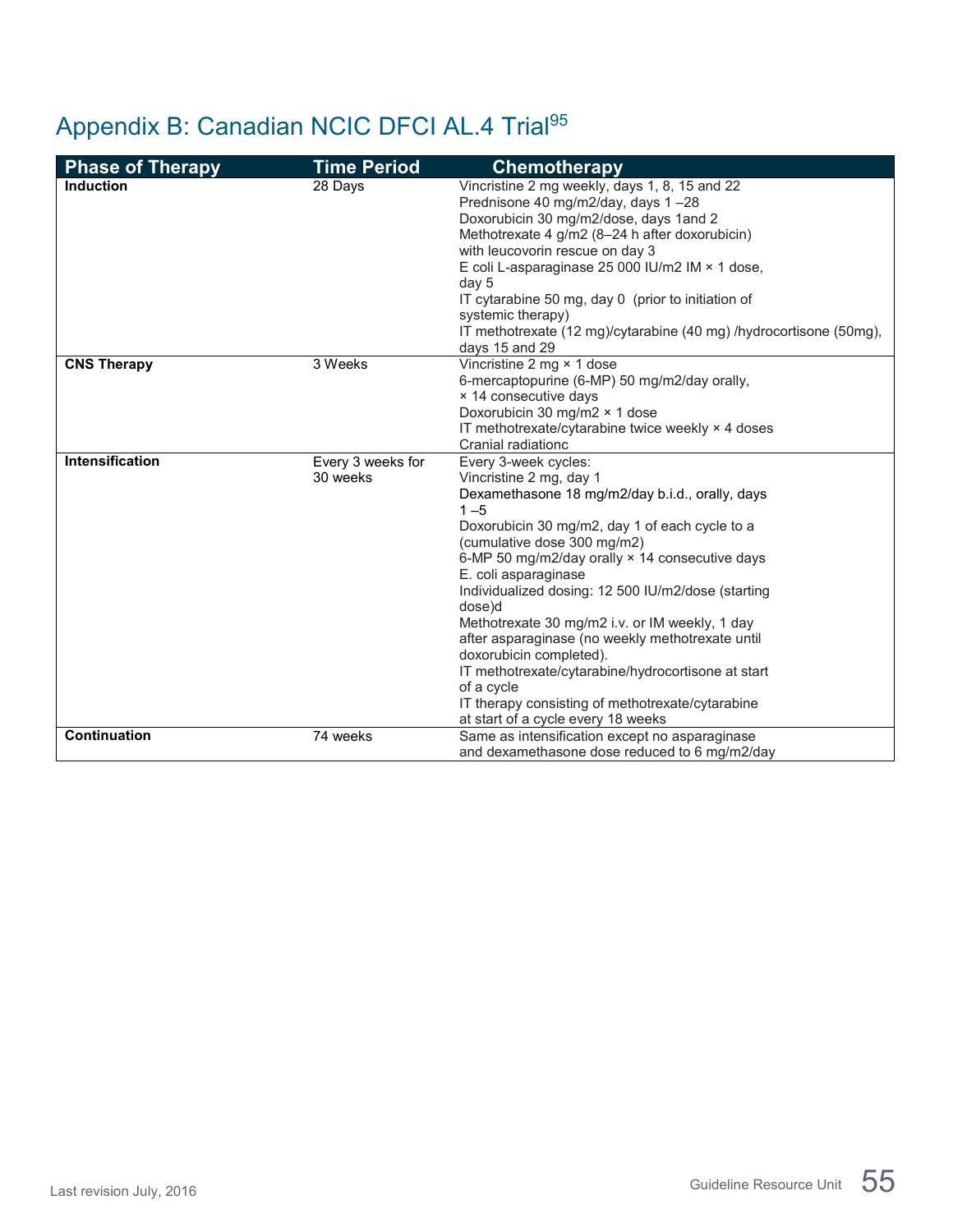<span id="page-55-0"></span>Appendix C: Princess Margaret Hospital Modified DFCI 91-01/Al.4 Protocol<sup>20</sup> for BCR-ABL1 negative adult patients aged <60 Years, Modified for Pegaspargase (Native *E. coli* asparaginase no longer available)

| <b>Phase of Therapy</b> | <b>Time Period</b>            | <b>Chemotherapy</b>                                                                                                                                                                                                                                                                                                                                                                                                                                                                                    |
|-------------------------|-------------------------------|--------------------------------------------------------------------------------------------------------------------------------------------------------------------------------------------------------------------------------------------------------------------------------------------------------------------------------------------------------------------------------------------------------------------------------------------------------------------------------------------------------|
| <b>Induction</b>        | 28 Days                       | Vincristine 2 mg weekly, days 1, 8, 15 and 22<br>Prednisone 40 mg/m2/day, days 1-28<br>Doxorubicin 30 mg/m2/dose, days 1and 2<br>Methotrexate 4 g/m2 (8-24 h after doxorubicin)<br>with leucovorin rescue on day 3<br>Pegaspargase 2000 U/m2 IV × 1 dose, day 5<br>IT therapy consisting of methotrexate (12mg)/cytarabine (50<br>mg)/hydrocortisone (15 mg), days 1, 15, 29                                                                                                                           |
| <b>CNS Therapy</b>      | 3 Weeks                       | Vincristine 2 mg × 1 dose day 1<br>6-mercaptopurine (6-MP) 50 mg/m2/day orally,<br>day 1 -14<br>Doxorubicin 30 mg/m2 × 1 dose day 1<br>IT therapy consisting of methotrexate (12mg)/cytarabine (50<br>mg)/hydrocortisone (15 mg) twice weekly × 4 doses                                                                                                                                                                                                                                                |
| Intensification         | Every 3 weeks for<br>30 weeks | Vincristine 2 mg, day 1<br>Dexamethasone 9 mg/m2 PO BID, days 1-5<br>Doxorubicin 30 mg/m2, day 1 of cycles 1-7( to a<br>(cumulative dose 300 mg/m2)<br>6-MP 50 mg/m2/day orally × 14 consecutive days<br>Pegaspargase 2000 IU/m2 IV day 1<br>Methotrexate 30 mg/m2 IV, IM or PO weekly, on day 2, 9, and 16 on<br>cycles 8-10 (after maximum doxorubicin dose completed).<br>IT therapy consisting of methotrexate (12mg)/cytarabine (50<br>mg)/hydrocortisone (15 mg) start of a cycle every 18 weeks |
| Continuation            | 74 weeks                      | Vincristine 2 mg, day 1<br>Dexamethasone dose reduced to 6 mg/m2 BID<br>6-MP 50 mg/m2/day orally × 14 consecutive days<br>Methotrexate 30 mg/m2 IV, IM or PO weekly days 1, 8 and 15<br>IT therapy consisting of methotrexate/cytarabine<br>at start of a cycle every 18 weeks                                                                                                                                                                                                                         |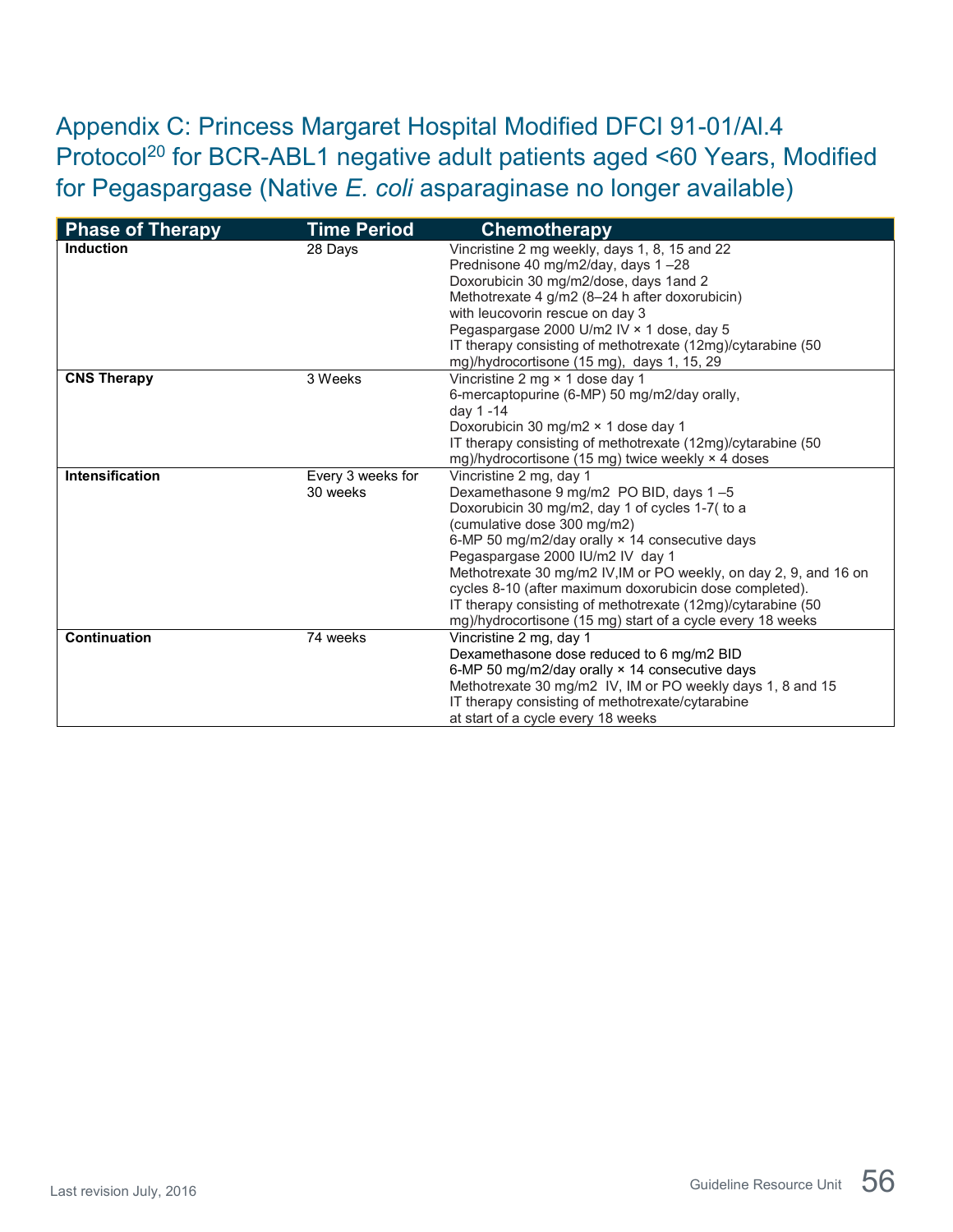<span id="page-56-0"></span>Appendix D: Princess Margaret Hospital Modified DFCI 91-01/Al.4 Protocol<sup>20</sup> for BCR-ABL1 negative adult patients aged >60 Years, Modified for Pegaspargase (Native *E. coli* asparaginase no longer available)

| <b>Phase of Therapy</b> | <b>Time Period</b> | <b>Chemotherapy</b>                                         |
|-------------------------|--------------------|-------------------------------------------------------------|
| <b>Induction</b>        | 28 Days            | Vincristine 2 mg weekly, days 1, 8, 15                      |
|                         |                    | Dexamethasone 40 mg, days 1-4, 9-12                         |
|                         |                    | Doxorubicin 30 mg/m2/dose, days 1and 2                      |
|                         |                    | Methotrexate 40 mg/m <sup>2</sup> , day 3                   |
|                         |                    | Pegaspargase 1000 U/m2 IV × 1 dose, day 4                   |
|                         |                    | IT Cytarabine 70 mg, day 1                                  |
|                         |                    | IT therapy consisting of methotrexate (12mg)/cytarabine (50 |
|                         |                    | mg)/hydrocortisone (15 mg), days 15, 29                     |
| <b>CNS Therapy</b>      | 3 Weeks            | Vincristine 2 mg × 1 dose day 1                             |
|                         |                    | 6-mercaptopurine (6-MP) 50 mg/m2/day orally,                |
|                         |                    | × 14 consecutive days (day 1-14)                            |
|                         |                    | Doxorubicin 30 mg/m2 × 1 dose day 1                         |
|                         |                    | IT therapy consisting of methotrexate (12mg)/cytarabine (50 |
|                         |                    | mg)/hydrocortisone (15 mg) twice weekly × 4 doses           |
| <b>Intensification</b>  | Every 3 weeks for  | Vincristine 2 mg, day 1                                     |
|                         | 21 weeks           | Dexamethasone 6 mg b.i.d., orally, days 1-5                 |
|                         |                    | Doxorubicin 30 mg/m2, day 1                                 |
|                         |                    | 6-MP 50 mg/m2/day orally $\times$ 14 consecutive days       |
|                         |                    | Pegaspargase 1000 U/m2 IV day 1                             |
|                         |                    | IT therapy consisting of methotrexate (12mg)/cytarabine (50 |
|                         |                    | mg)/hydrocortisone (15 mg) start of a cycle every 18 weeks  |
| <b>Continuation</b>     | 74 weeks           | Vincristine 2 mg, day 1                                     |
|                         |                    | Dexamethasone 6 mg PO BID days 1-5                          |
|                         |                    | 6-MP 50 mg/m2/day orally × 14 consecutive days              |
|                         |                    | Methotrexate 30 mg/m2 IV, IM or PO weekly days 1, 8 and 15  |
|                         |                    | IT therapy consisting of methotrexate/cytarabine            |
|                         |                    | at start of a cycle every 18 weeks                          |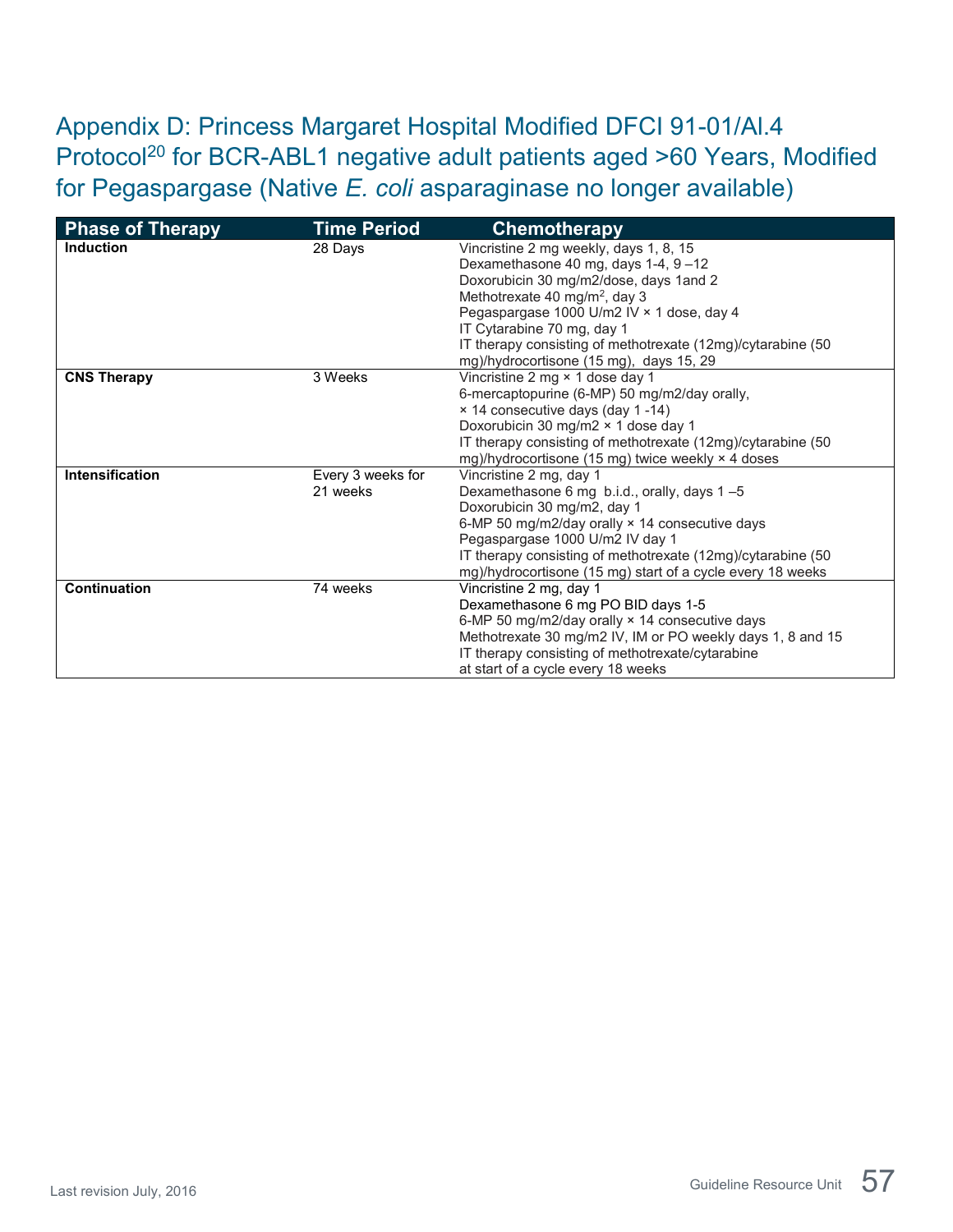## <span id="page-57-0"></span>Appendix E: Princess Margaret Hospital Modified DFCI 91-01/AL.4 Protocol for Philadelphia Chromosome/BCR-ABL1 Positive Adult Patients Aged <60 Years<sup>129</sup>

| <b>Phase of Therapy</b>      | <b>Time Period</b>            | <b>Chemotherapy</b>                                                                                                                                                                                                                                                                                                                                                                                                                                                 |
|------------------------------|-------------------------------|---------------------------------------------------------------------------------------------------------------------------------------------------------------------------------------------------------------------------------------------------------------------------------------------------------------------------------------------------------------------------------------------------------------------------------------------------------------------|
| <b>Induction</b>             | 28 Days                       | Vincristine 2 mg weekly, days 1, 8<br>Vinblastine 10 mg, day 15<br>Prednisone 40 mg/m2/day, days 1-28<br>Doxorubicin 30 mg/m2/dose, days 1and 2<br>Methotrexate 4 g/m2 (8-24 h after doxorubicin)<br>with leucovorin rescue on day 3<br>IT cytarabine 70 mg, day 1<br>IT therapy consisting of methotrexate (12mg)/cytarabine (50<br>mg)/hydrocortisone (15 mg), days 15, 28<br>Imatinib 400 mg, days 1-16                                                          |
| <b>CNS Therapy</b>           | 3 Weeks                       | Vinblastine 10 mg × 1 dose day 1<br>6-mercaptopurine (6-MP) 50 mg/m2/day orally,<br>× 14 consecutive days (day 1-14)<br>Doxorubicin 30 mg/m2 × 1 dose day 1<br>IT therapy consisting of methotrexate (12mg)/cytarabine (50<br>mg)/hydrocortisone (15 mg) twice weekly × 4 doses<br>Imatinib 400 mg daily, days 1-21                                                                                                                                                 |
| Intensification              | Every 3 weeks for<br>21 weeks | Vinblastine 10 mg, day 1<br>Dexamethasone 9 mg/m2/ b.i.d., orally, days 1-5<br>Doxorubicin 30 mg/m2, day 1 of each cycle to a<br>(cumulative dose 300 mg/m2)<br>6-MP 50 mg/m2/day orally × 14 consecutive days<br>Methotrexate 30 mg/m2 i.v. or IM weekly, days 1,8 and 15 (after<br>maximum doxorubicin dose completed).<br>IT therapy consisting of methotrexate (12mg)/cytarabine (50<br>mg)/hydrocortisone (15 mg) every 18 weeks<br>Imatinib 400 mg, days 1-21 |
| Continuation                 | 74 weeks                      | Vinblastine 10 mg, day 1<br>Dexamethasone 6 mg/m <sup>2</sup> BID, days 1-5<br>6-MP 50 mg/m2/day orally × 14 consecutive days<br>Methotrexate 30 mg/m2 i.v. or IM weekly days 1, 8 and 15<br>IT therapy consisting of methotrexate (12mg)/cytarabine (50<br>mg)/hydrocortisone (15 mg)<br>at start of a cycle every 18 weeks<br>Imatinib 400mg, days 1-21                                                                                                           |
| <b>Long Term Maintenance</b> |                               | Imatinib 600 mg daily                                                                                                                                                                                                                                                                                                                                                                                                                                               |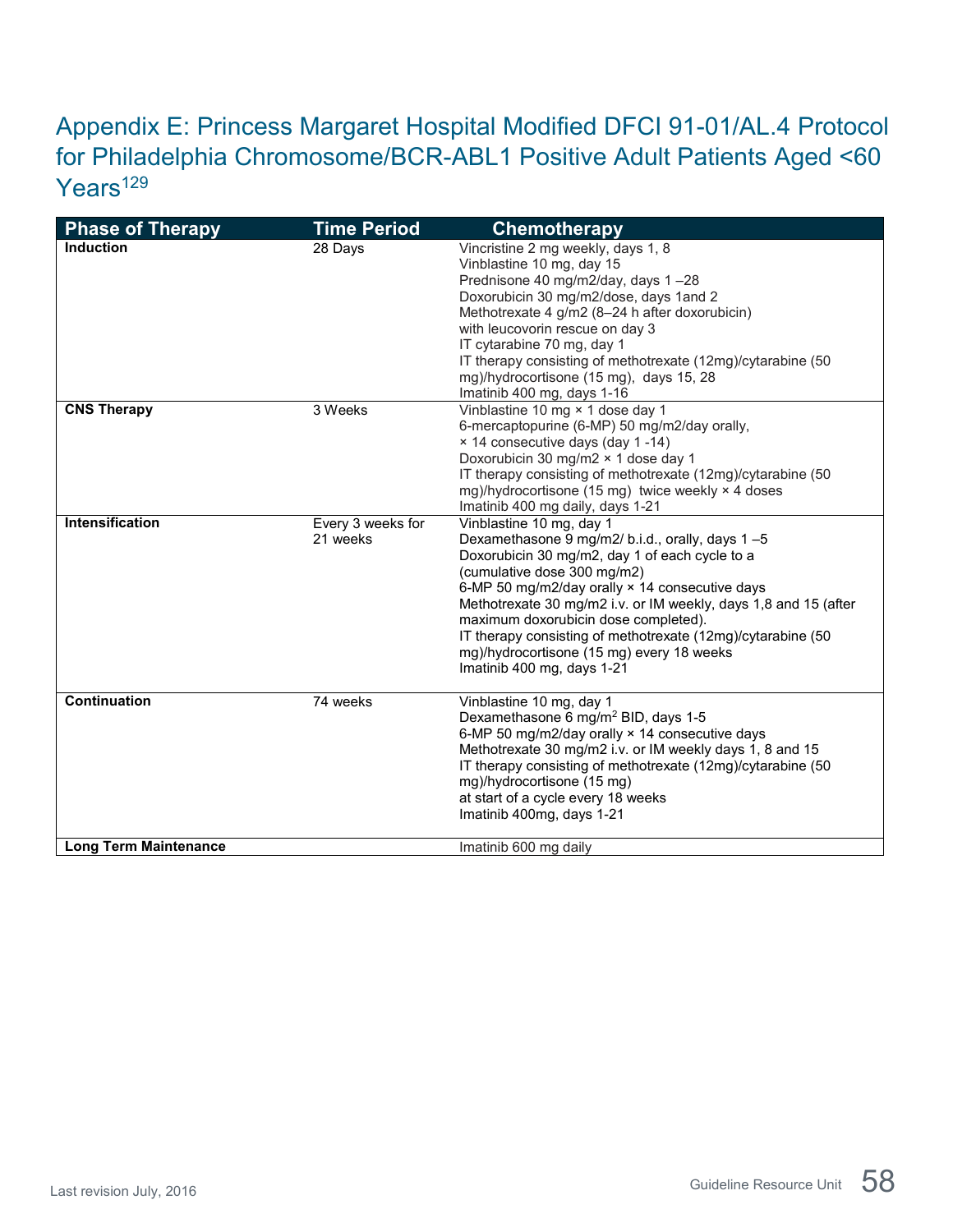## <span id="page-58-0"></span>Appendix F: GRAAPH-2005 Induction Protocol for Philadelphia Chromosome/ BCR-ABL1 Positive Adult Patients, <sup>132</sup> with Modification for Older Patients

| <b>Phase of Therapy</b>         | <b>Time Period</b> | <b>Chemotherapy</b>                                              |
|---------------------------------|--------------------|------------------------------------------------------------------|
| <b>Prephase</b>                 | 7 Days             | Prednisone 60 mg/m2/day, days -7 to -1                           |
|                                 |                    | IT therapy consisting of methotrexate (12mg)/cytarabine (50      |
|                                 |                    | mg)/hydrocortisone (15 mg)                                       |
| Cycle 1                         | 4 Weeks            | Vincristine 2 mg IV, days 1, 8, 15, 22                           |
|                                 |                    | (for pts age $> 65$ , days 1 and 15 only)                        |
|                                 |                    | Dexamethasone 40 mg/d PO, days 1-2. 8-9, 15-16, 22-23            |
|                                 |                    | (for pts age $\geq$ 65, 20 mg/d)                                 |
|                                 |                    | Imatinib 400 mg daily, days 1-28                                 |
|                                 |                    | IT therapy consisting of methotrexate (12mg)/cytarabine (50      |
|                                 |                    | mg)/hydrocortisone (15 mg), days 1, 8, 15                        |
|                                 |                    | Filgrastim 5 µg/kg/d sc daily, days 15 until neutrophil recovery |
| Cycle 2 (only for pts < age 65) | 3 Weeks            | Methotrexate 1000 mg/m2/d CIV over 24 hours, day 1               |
|                                 |                    | Cytarabine 3000 mg/m2/d12h IV x 4 doses, days 2-3                |
|                                 |                    | $(1500 \text{ mg/m2} \text{ for pts age } 60-64)$                |
|                                 |                    | Imatinib 400 mg PO BID, days 1-14                                |
|                                 |                    | Filgrastim 5 µg/kg/d sc daily, days 9 until neutrophil recovery  |
| Should be followed by           |                    | (e.g. DFCI as per Appendix E or HyperCVAD + Imatinib)            |
| Intensification and maintenance |                    |                                                                  |
| therapy                         |                    |                                                                  |